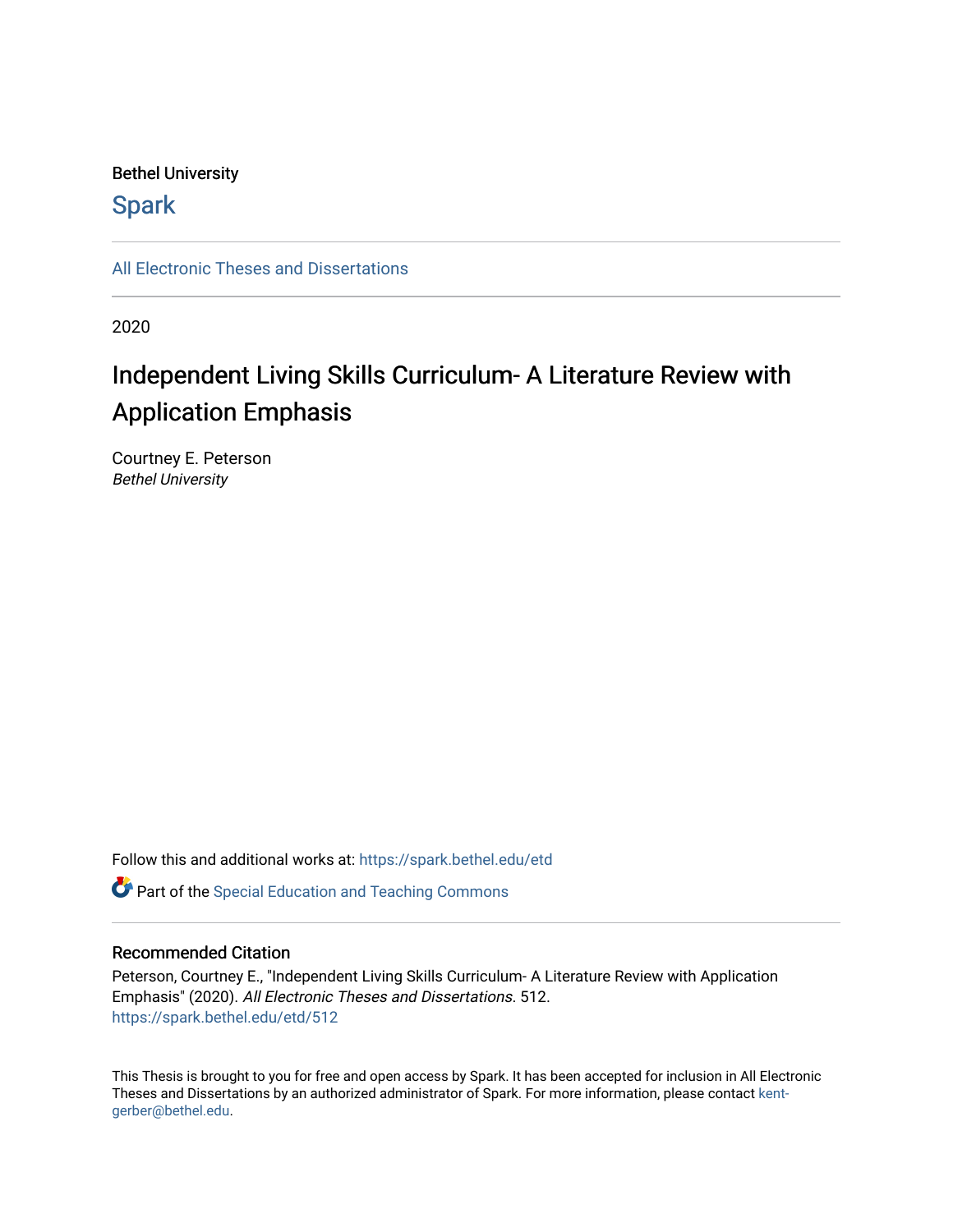# A MASTERS THESIS SUBMITTED TO THE FACULTY OF BETHEL UNIVERSITY

BY

## COURTNEY E. PETERSON

# IN PARTIAL FULFILLMENT OF THE REQUIREMENTS

## FOR THE DEGREE OF

MASTER OF ARTS

NOVEMBER 2020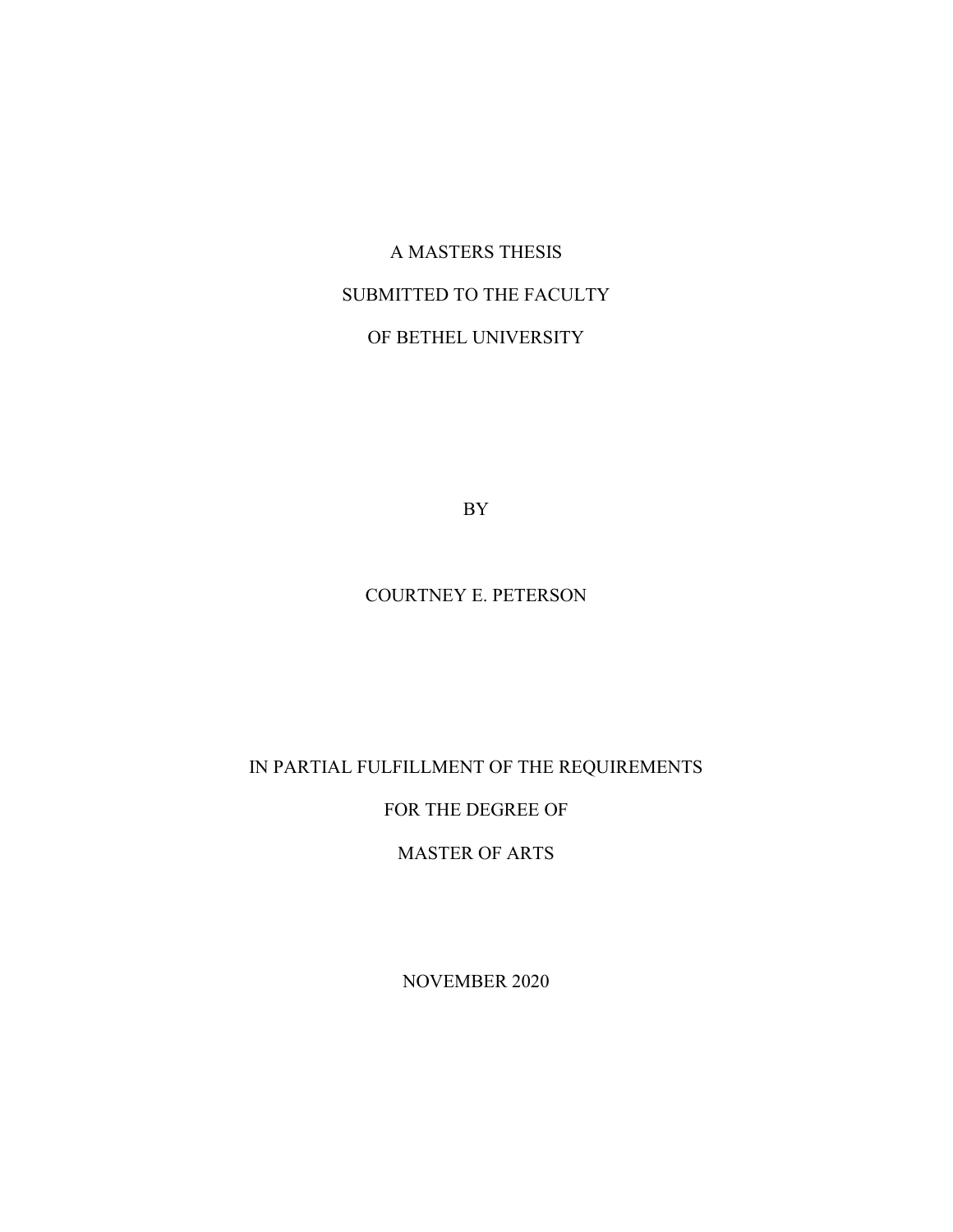## BETHEL UNIVERSITY

# INDEPENDENT LIVING SKILLS CURRICULUM: A LITERATURE REVIEW WITH APPLICATION EMPHASIS

Courtney E. Peterson

November 2020

APPROVED

Thesis Advisor: Susan Larson, M.A.C., M.S., CCC-SLP

Program Director: Katie Bonawitz Ed. D.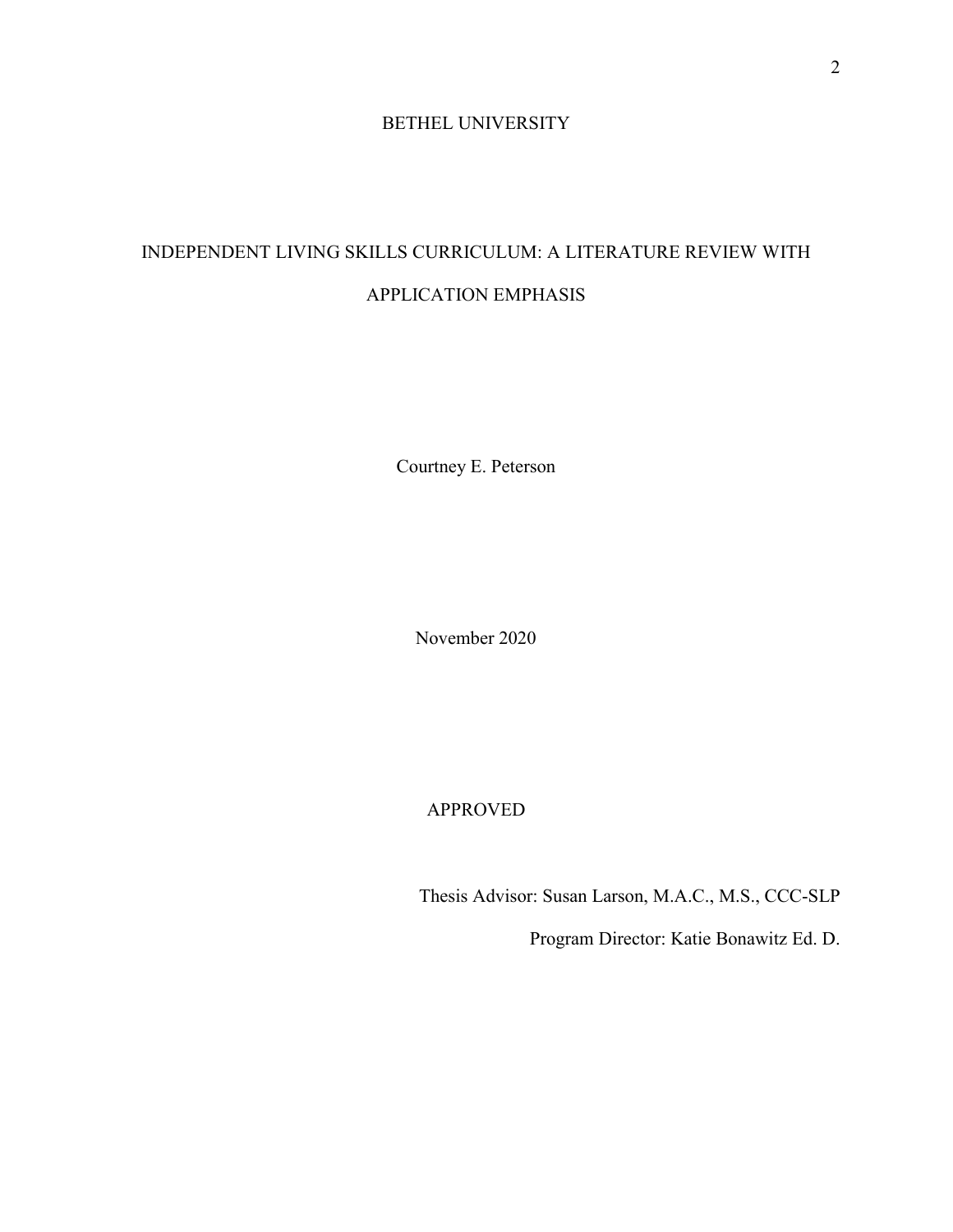#### Abstract

This literature review with application thesis examines functional daily living and adaptive behavior skills teaching methods utilizing a community-based instructional approach for students with disabilities. The literature review data and supplemental research-based educational practices provides the foundation for the Independent Living Skills Curriculum designed for students with varied disabilities in grades 9-12. The curriculum introduces intentional instruction in units that begin with foundational skills and scaffold until students can generalize skills for community engagement and independent living. The curriculum targets functional skills in communication, reading, writing, social awareness, and problem solving while implementing research-based instructional methods that address the National Transition and Minnesota English Language Standards.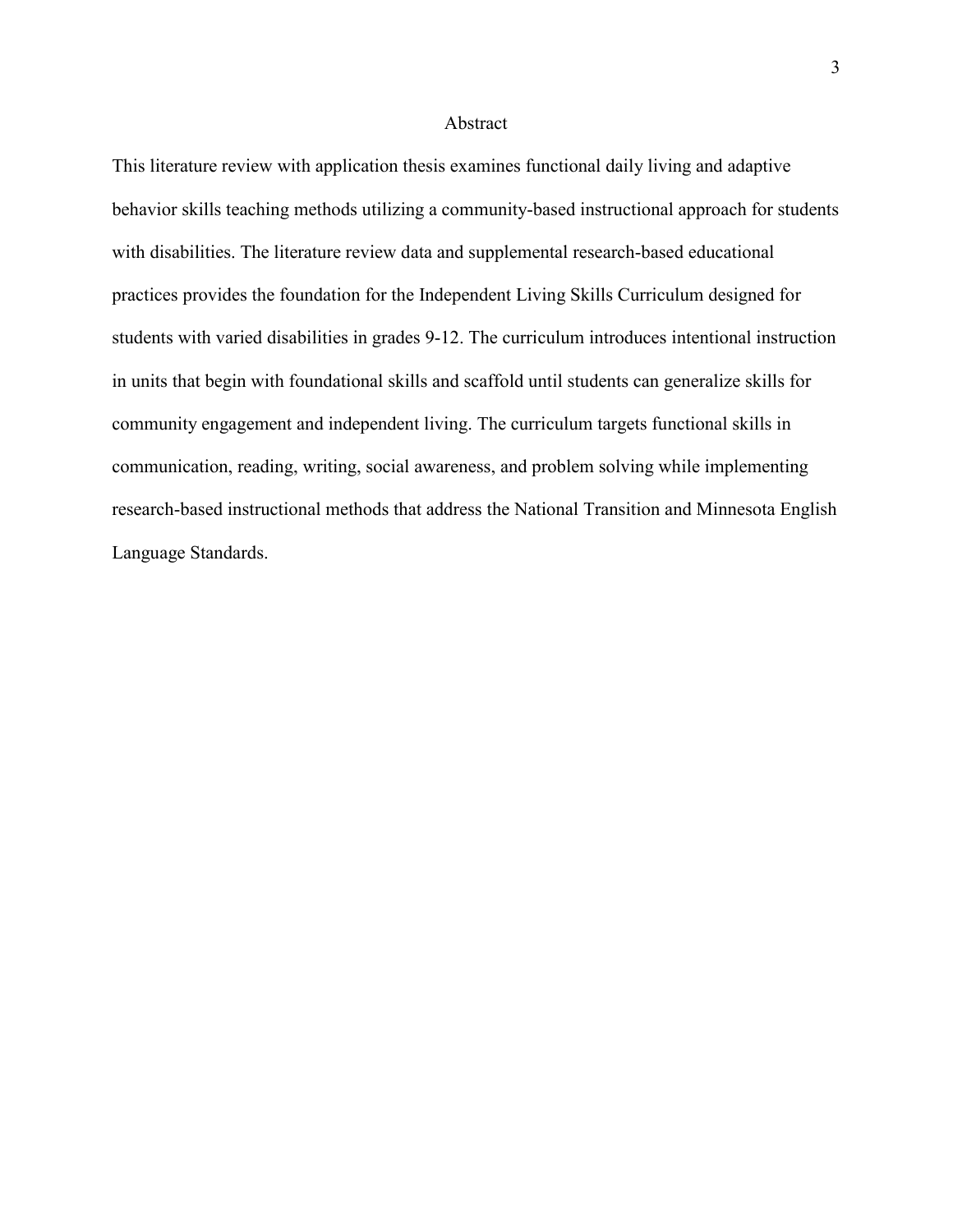# Table of Contents

| Abstract                                                                        | 3              |
|---------------------------------------------------------------------------------|----------------|
| Table of Contents                                                               | $\overline{4}$ |
| Chapter I: Introduction                                                         | 6              |
| Chapter II: Literature Review                                                   | 12             |
| <b>Literature Search Procedures</b>                                             | 12             |
| Barriers to Transition in Students with Disabilities                            | 12             |
| Independent Living and Community Engagement Barriers                            | 13             |
| <b>Social Participation Barriers</b>                                            | 15             |
| <b>Employment Barriers</b>                                                      | 18             |
| Barriers to Transition Practice and CBI Integration                             | 19             |
| Benefits of Community Based Instruction Programs for Students with Disabilities | 21             |
| <b>Researched Based Education Practices</b>                                     | 25             |
| Simulated Instruction and Instructional Scheduling Arrangements                 | 25             |
| <b>Constant Time Delay</b>                                                      | 28             |
| Prompting and Fading Systems                                                    | 29             |
| Visuals                                                                         | 31             |
| Task Analysis, Picture Prompting, and Social Stories/Scripts                    | 32             |
| Video Modeling                                                                  | 34             |
| Reading Comprehension - Direct Instruction                                      | 35             |
| Choices                                                                         | 36             |
| Chapter III: Application of the Research                                        | 37             |
| Overview                                                                        | 37             |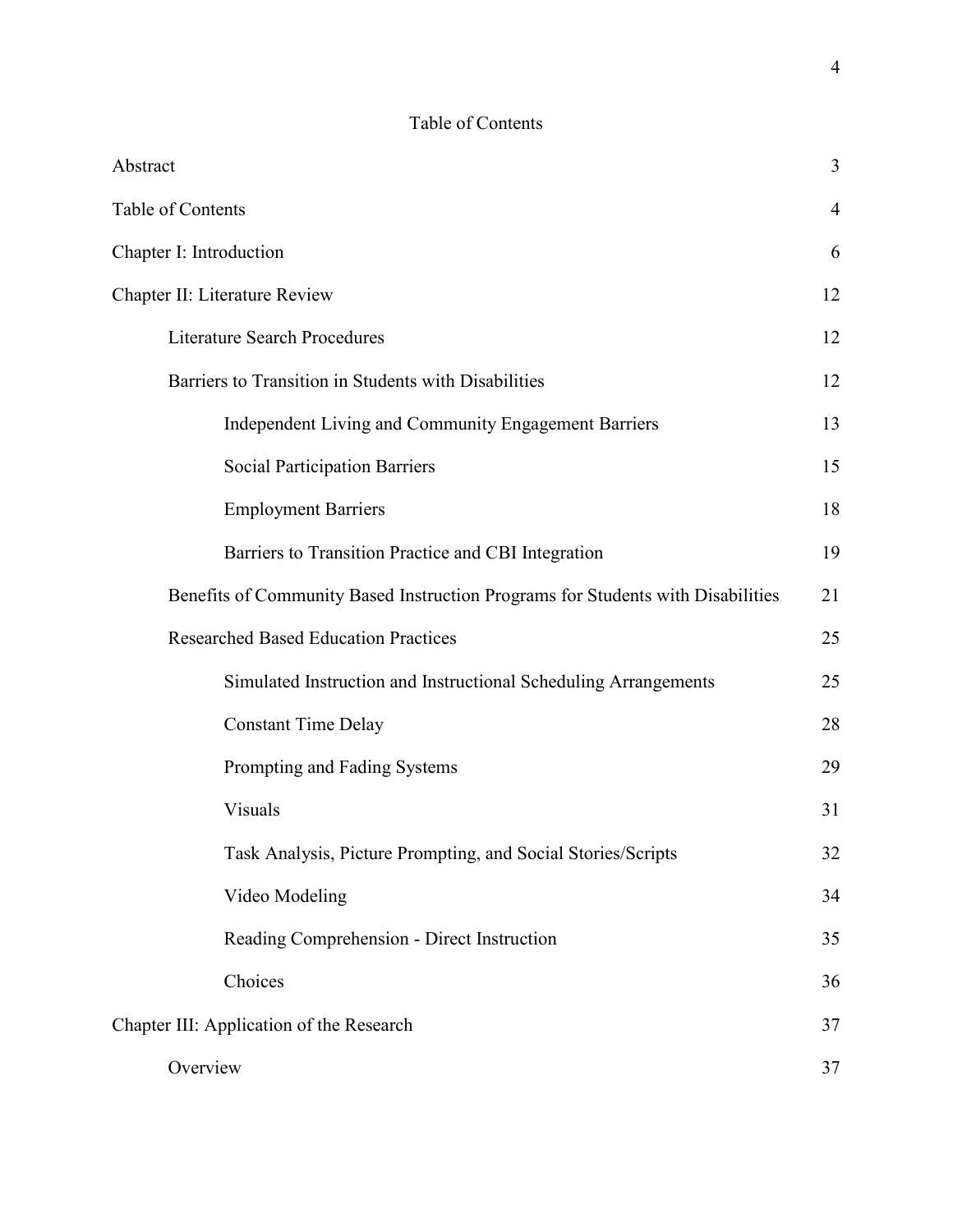| Independent Living Skills Curriculum (ILSC) Outline | 40 |
|-----------------------------------------------------|----|
| <b>ILSC</b> - Curriculum Planning Grid              | 44 |
| Chapter IV: Discussion and Conclusion               | 52 |
| Summary of the Literature                           | 52 |
| Limitations of the Research                         | 53 |
| Implications for Future Research                    | 54 |
| Implications for Professional Application           | 55 |
| Conclusion                                          | 56 |
| References                                          | 57 |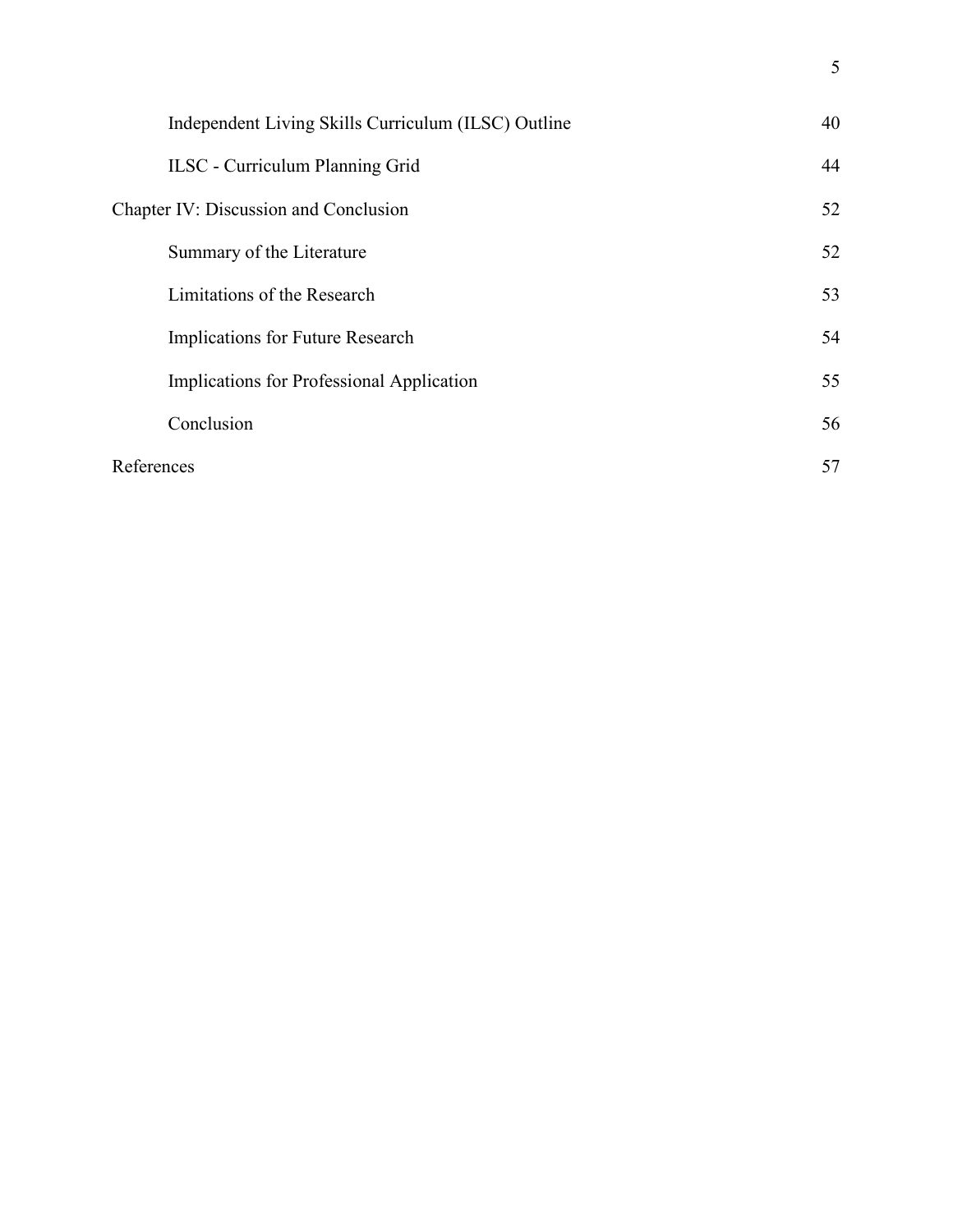#### **CHAPTER I: INTRODUCTION**

Students with disabilities enjoy field trips and community experiences, just like their mainstream peers. Students with disabilities also get many benefits from participating in the experiences that field trips offer. However, some think that bringing students with disabilities on field trips is much more difficult than mainstream students due to barriers for students and behaviors that teachers might have to manage. In my experience, students with disabilities enjoy these non-traditional experiential learning opportunities. In addition to enjoying movement, fresh air, and change of scenery, students benefit from discovery and learning in environments that provide the means to create connections between classroom learning and real-world applications. Students with disabilities benefit greatly from opportunities to learn and practice skills in natural and classroom environments. Students in special education, more so than mainstream students, need intentionally planned teaching approaches to ensure successful experiences and skill generalization. All students benefit from intentional approaches, but functional skills and adaptive behavior developmental deficits are greater for special education students. Community-based instruction (CBI) has existed as long as teachers have taken students on field trips for the purpose of generalizing functional and adaptive behaviors learned in classrooms. This practice helps to increase student independence. Functional and adaptive behavior skills such as sitting calmly and quietly on a bus, waiting in line, choosing and paying for items, or taking turns, are skills that are naturally reinforced when students are taken on field trips. Additionally, students are exposed to the academic concepts identified as the designated purpose of the field trip.

The opportunity for these experiences can be limited for some students with disabilities, including those on the autism spectrum due to sensory sensitivities, social ineptitudes, low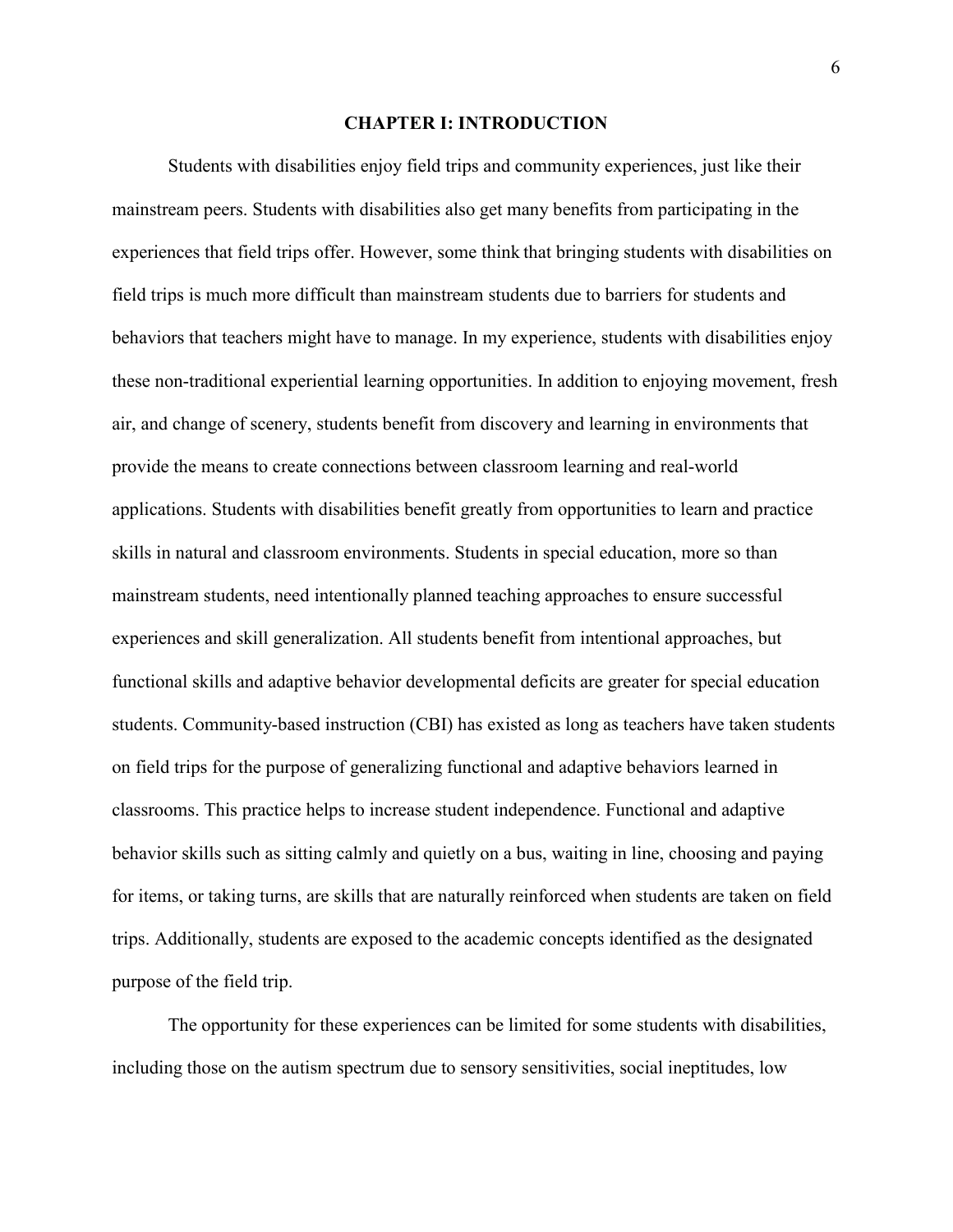expectations, and barriers. ASD students need routine, visuals, and clearly defined expectations that can most easily be controlled in a pre-planned, organized classroom setting. This setting could be a special or general education setting but requires extra time, work, and resources that are not always available. Students with disabilities, especially those in centerbased programming, are rarely given opportunities to participate in community outings to experience learning or to transfer skills in non-traditional environments, especially not to the extent needed to achieve skills mastery. Some center-based students receive programming in the same classroom for the entire school day without sunlight, fresh air, or interactions with others. This fact evokes my hypothesis: would special education students who receive instruction in a limited number of settings gain the same benefit as neurotypical students from experiential learning? Would skills transfer in community-based instructional settings?

I chose the topic: discovering personal growth as a result of intentional communitybased instructional learning opportunities paired with research-based practices for students with significant disabilities. I am interested in how strategic, well-planned, pre-taught interventions, and learning strategies can affect students' development, learning, and success beyond high school when supports and expectations change. I worked with students with disabilities who participated in community-based instructional outings where coursework was related to curriculum outcomes. Conversely, I have also worked with students in similar settings who were rarely offered community-based opportunities due to the schools' lack of resources, strong beliefs in consistent routine, behavioral concerns, and low student expectations due to challenges with processing and cognitive development. Educating students in community settings can be stressful because it challenges students beyond their comfort levels. The opportunity to transfer classroom skills provided in new settings may enhance learning in unexpected areas, even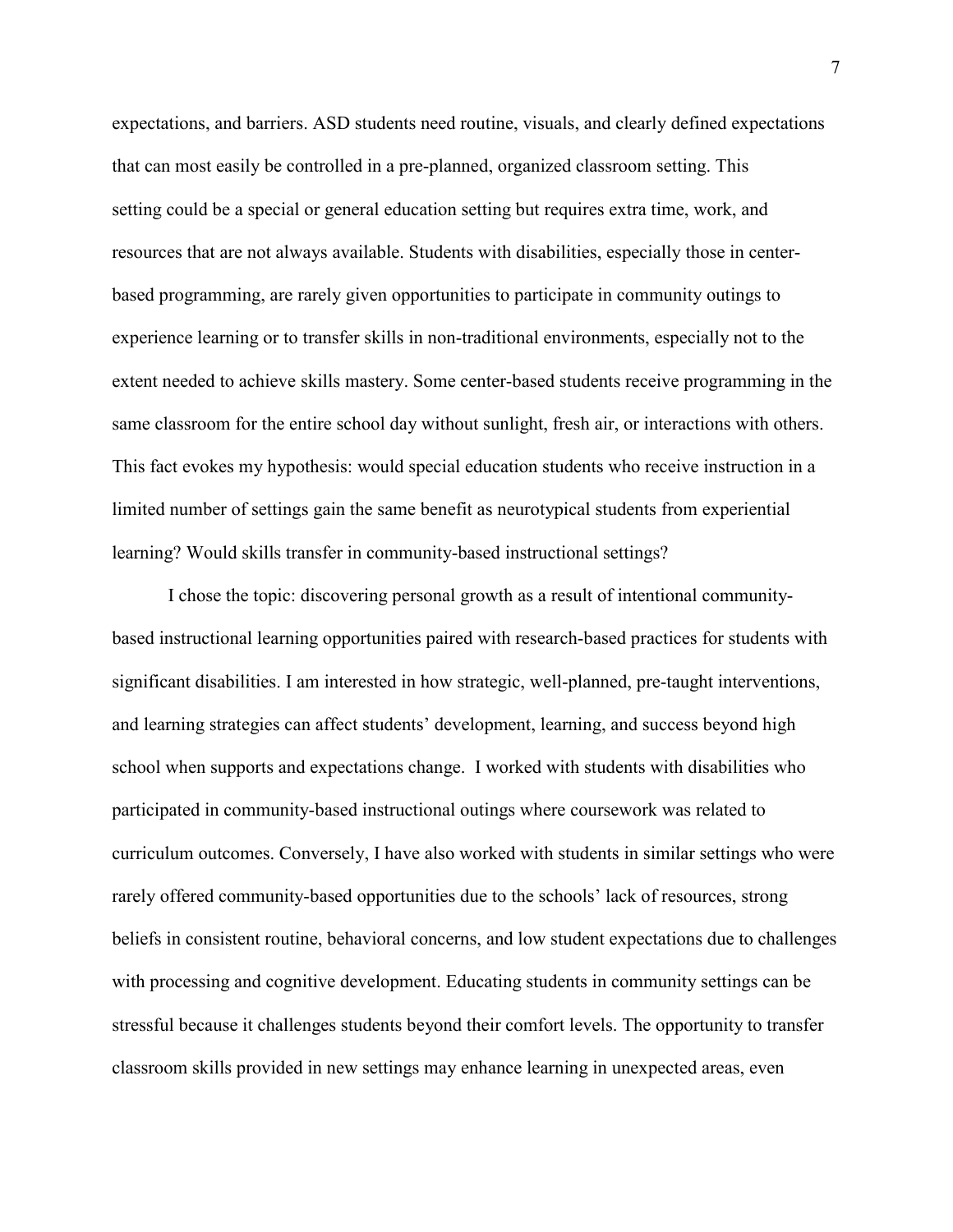beyond community-based vocational instructional opportunities, the most widely known and researched experiential learning opportunity for students with disabilities. Community-Based Instruction (CBI) has been introduced, practiced, and researched as an educational approach to facilitate the generalization of functional and adaptive behavior skills into natural environments for students with disabilities. What barriers are there to acquiring independent living skills? What other research-based practices should be included to maximize student skill mastery? How would the curriculum be designed?

Students with disabilities struggle with functional daily living skill acquisition, adaptive behaviors, and the ability to generalize or transfer skills learned in the classroom to natural environments (Steere and DiPipi-Hoy, 2012, p. 60). Functional daily living skills can range from social communication and understanding nonverbal social cues to folding laundry and grocery shopping. Functional daily living skills include all of the skills that individuals need to function independently as members of society. Adaptive behaviors refer to the functional, conceptual, and social skills that people need to "adapt" and function within an environment (Dell'Armo & Tassé, 2018, p. 1639).

Research has also shown a variety of perceived barriers when individuals with disabilities participate in their home communities. The barriers include lack of community supports, opportunities for training, reactions to behaviors, social skills, and expectations of skill mastery. This list highlights the need to find ways to mitigate these barriers. In addition to barriers faced by students with disabilities, the support network (special education teachers, staff, or family members) face a variety of barriers in trying to provide relevant, appropriate community experiences including recreation and leisure activities (Kim & Dymond, 2010, p. 319) ;(Pickens & Dymond, 2014, p. 292). In classrooms where I teach a variety of students with disabilities,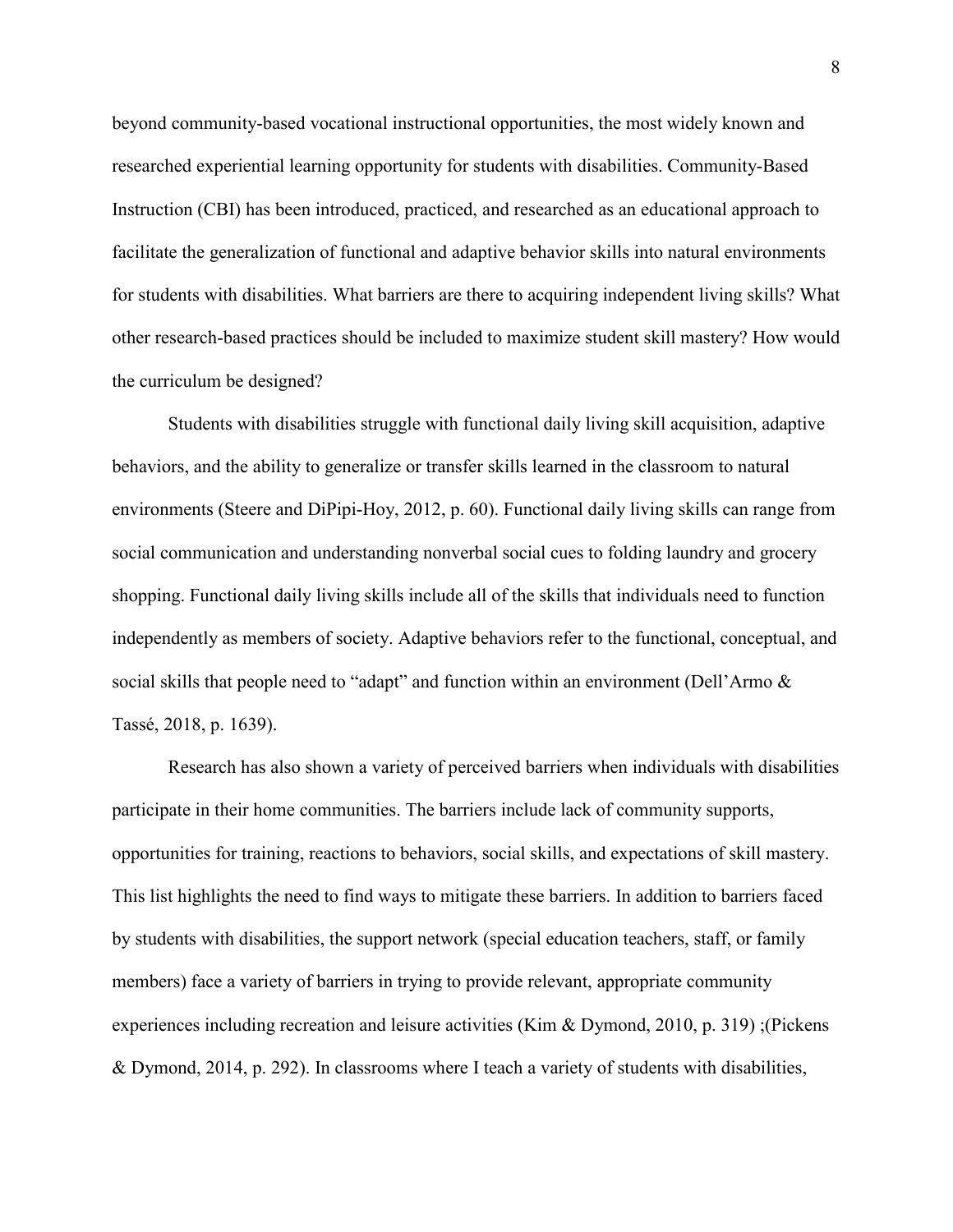including those with autism and other communication disorders, I experience the perceived barriers noted in literature. Members of the students' support team, including parents and school personnel, share their struggles with teaching students how to manage emotions, behaviors, communication, and how to adapt to the environmental barriers that persist in supporting these individuals. The struggles noted by support teams raise concerns about how students acquire and demonstrate competence in functional daily living skills. Some barriers include: resources, transportation, funding, staff support, difficulties with social participation and communication, comprehension, and low expectations.

It is important for students with disabilities to practice skills that promote independence in daily life. The Individuals with Disabilities Education Act (IDEA, 2004) requires all schools to assist students in working toward and practicing skills in specified transition goal areas so that individuals with disabilities can acquire adaptive behavior and functional daily living skills. The goals are incorporated into individualized education plans (IEP's) for students with disabilities. Areas of transition include post-secondary education and training, independent living, and employment. Under IDEA (2004), students should be included in the transition planning process and have the right to contribute to their overall transition programming goals. Consequently, due to unique learning needs and barriers, it sometimes seems that transition is the most difficult area for students with disabilities to show progress.

In addition to resources, transportation, funding, and expectations barriers, students with disabilities typically process and learn at a slower pace, have social skill deficits, struggle with comprehension, and need additional support to build adaptive behaviors that promote becoming successful members of a community. Even though individuals with disabilities and their support systems face many barriers to acquiring independence, a variety of research-based practices have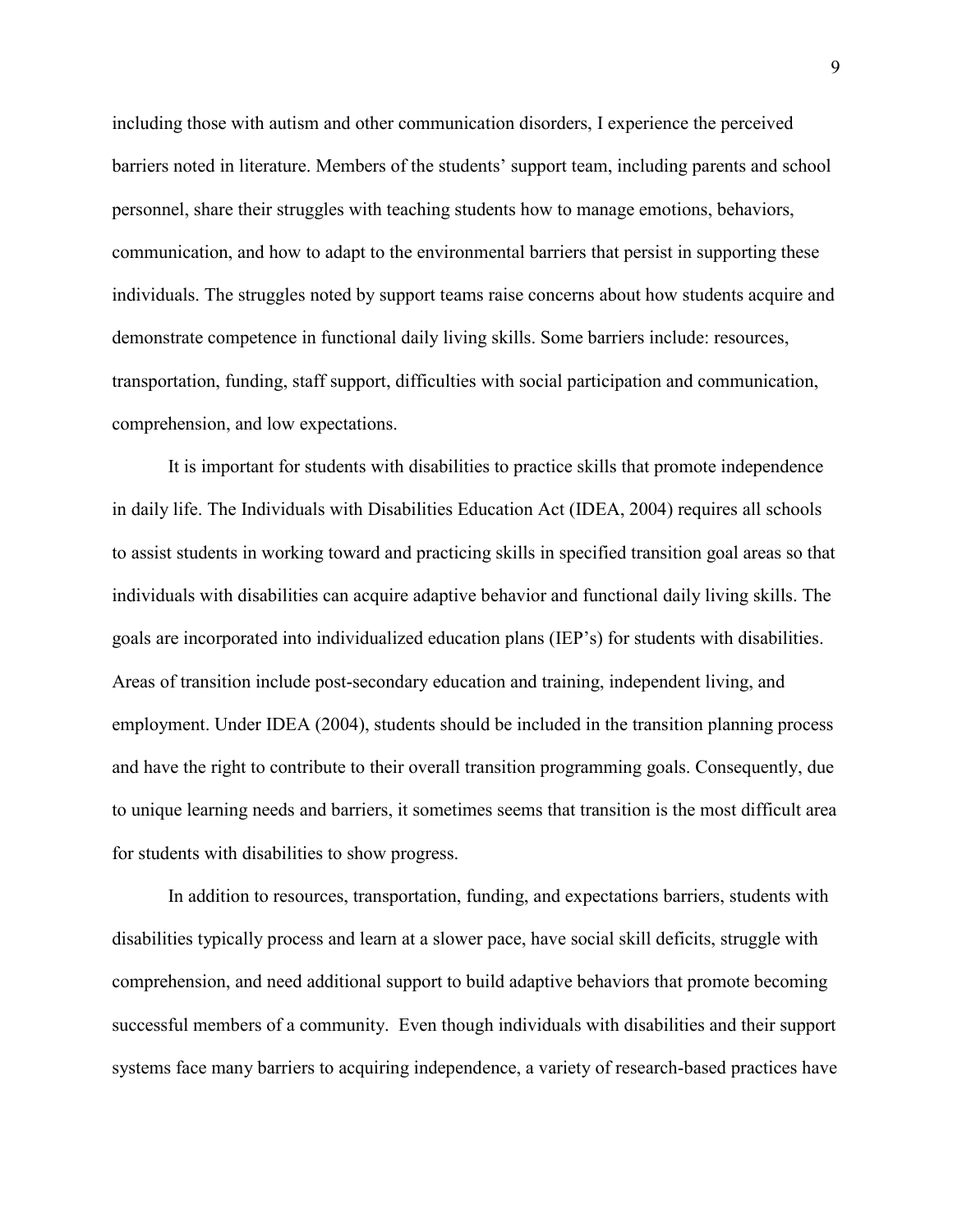promoted skill development and progress towards independence. Through my experience as a special education teacher, when research-based educational practices are used, and teachers' expectations for students are raised, students are capable of acquiring functional daily living and adaptive behavior skills, more than some people realize. Many factors must be considered when teaching the identified skills to students. A consistent and coordinated effort from all people involved paired with encouragement, patience, and implementation of proven researched educational strategies is required for students to acquire targeted skills. Proven researched educational practices are integral for generalization of functional daily living and social skills into natural environments. These practices include constant time delay (Yuan et al., 2019), task analysis (Kamps & Parker, 2011), visuals (Meadan et al., 2011), prompting and fading systems (Gil et al., 2019), video modeling (Alzyoudi, M. et. Al, 2014), (Hart Barnett, 2018), giving choices (Hart Barnett, 2018), direct instruction (Randi, J., et. al, 2010), simulated instruction (Barczak, 2019), scheduling arrangements (Cihak et al., 2004), and community-based instruction (Dubberly, 2012).

Based on student barriers and transition needs, I discovered through research that many programs and curricula are designed to teach students vocational and pre-employment skills. I teach at a school with vocational programs for students, but rarely have students been exposed to structured and intentional independent living skills curricula. The independent living skills program targets a wide range of concepts including community participation, recreation and leisure, transportation, self-care, and home living. Through working in schools with special education students, I have found the need for an independent living skills curriculum that covers a wide scope of adaptive behavioral skills. Successfully mastering functional skills helps individuals' function as independent adults. Students with significant disabilities need skills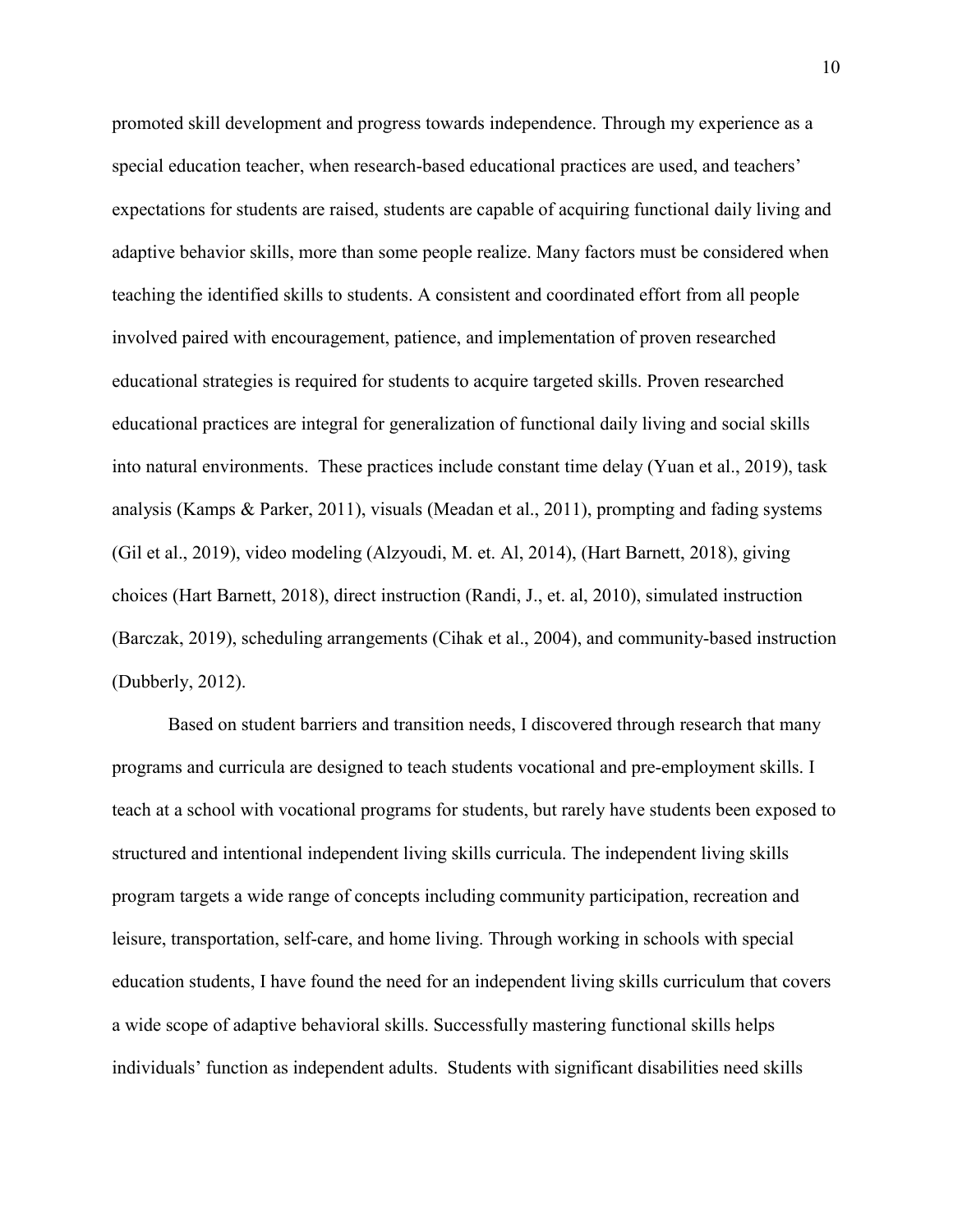made achievable through task analysis and time to learn and generalize each skill. Research by Tint et al. (2016) found that lack of community programs was a perceived barrier to community engagement and living skills (p. 176). Students with disabilities need engaging opportunities within their communities to practice and generalize skills learned in classrooms and home environments. I focused on research-based educational practices to design a curriculum that delivers instruction focused on student acquisition and mastery of functional life skills.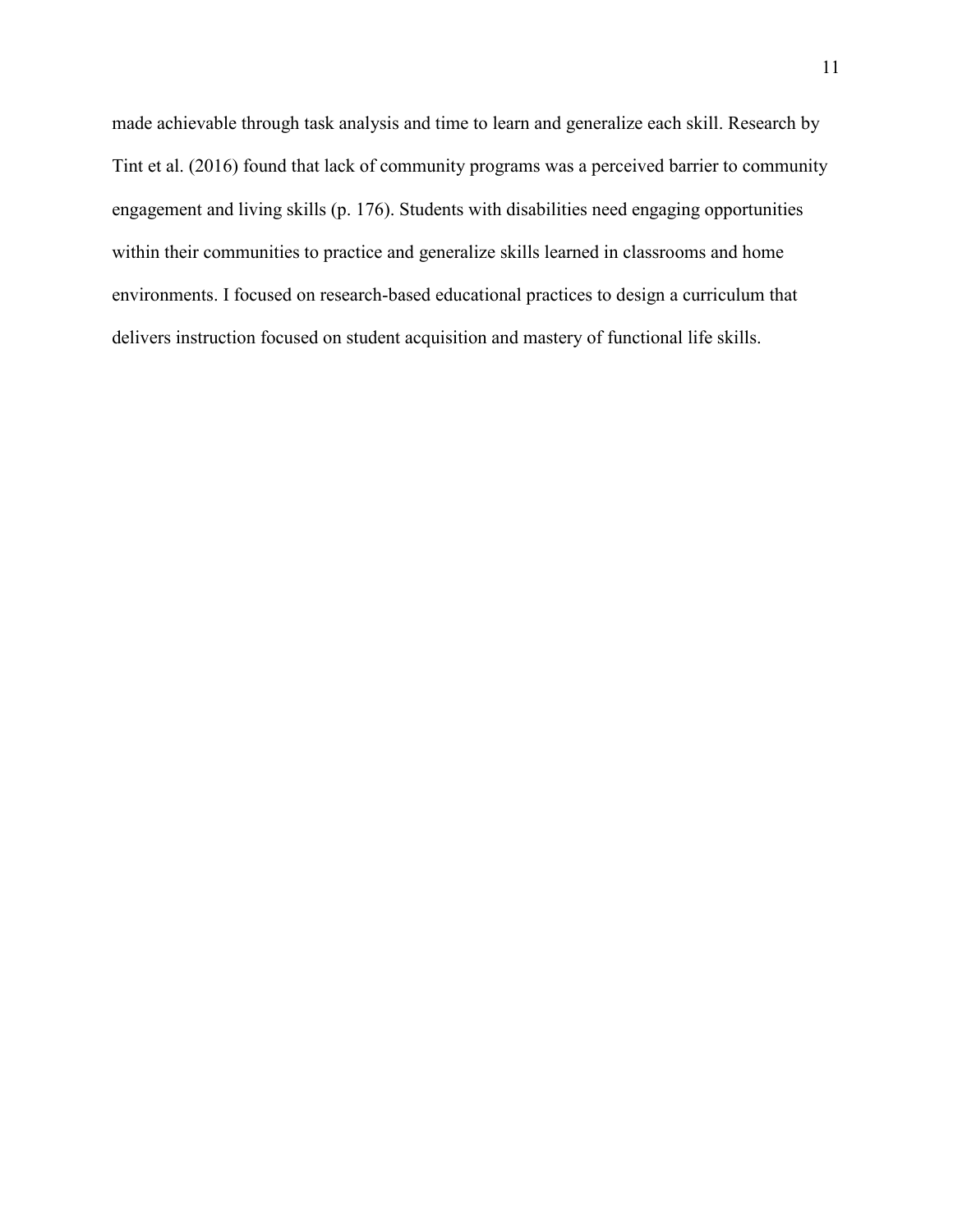#### **CHAPTER II: LITERATURE REVIEW**

#### **Literature Search Procedures**

To find the literature and information for this thesis, searches of Education Journals, Academic Search Premier, Psychology Database, ERIC, PSYCHInfo, and EBSCO MegaFILE were conducted for studies and publications from 2010-2020. The key words used in the searches included: "service learning," "disabilities," "community-based instruction," "fieldtrips," "intellectual disabilities," "barriers," "researched based practice," "transition needs," "social skills," "functional skills," "strategies for generalizing skills learned outside of the classroom," "evidence based practice," "transition standards," "autism spectrum disorders," "autism," "school barriers," "independent living," "research based practice," "parents," "special education teachers," and "community participation." Parameters were "peer reviewed journals," published between the years of 2010 and 2020. This chapter is structured to review the literature on barriers that youth with disabilities face regarding social situations, community involvement, and independent living; researched educational practices that benefit and increase generalization of functional skills in individuals with disabilities; benefits of implementing community-based instruction; and sensory need fulfillment opportunities during community based instructional activities.

#### **Barriers to Transition in Students with Disabilities**

It is commonly known that individuals with disabilities face a variety of barriers daily. Barriers create further limitations in cognitive and social development which can have lifelong consequences. For this thesis research, disability is defined as "a person who has a physical or mental impairment that substantially limits one or more major life activities." (National Network, 2020). Transition skills identified in the Individual Education Plan (IEP) for students with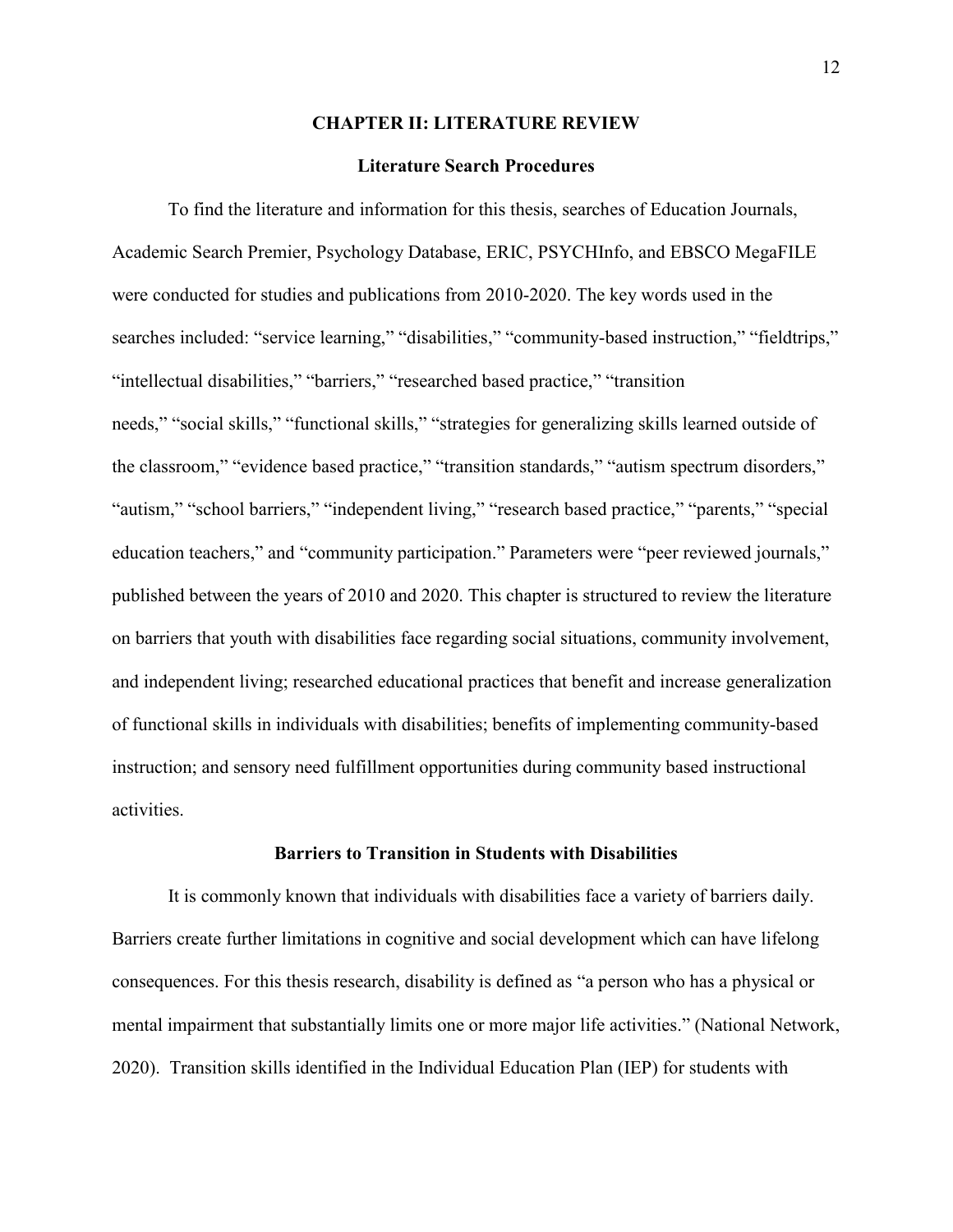disabilities targets the development of adaptive functioning (functional skills) and independent living skills (daily living skills). Daily Living Skills are defined as "a wide range of personal self-care activities across home, school, work, and community settings. Most daily living skills, like food preparation and personal hygiene, need to be performed on a regular basis to master a reasonable level of health and safety. Adaptive functioning was defined as an "individual's ability to care for self and function independently, is a primary consideration when supporting individuals with autism and other disabilities," (Stabel, 2013). Adaptive behavior functioning is a predeterminant to success in post school outcomes (Dell'Armo et al., 2018). "Daily living skills constitute a critical domain in adaptive behavior which are defined as behaviors necessary for age-appropriate, independent functioning in social, communication, daily living, or motor areas" (Smith et al., 2012). Studies found that individuals with disabilities were more likely to struggle in the areas of social skills, employment, community engagement, and independent living skills.

# **Independent Living and Community Engagement Barriers**

Gray et al. (2014) noted that socioeconomic status, IQ, behavior and emotional problems, and comorbid Intellectual Disability can all impact independence levels in the three areas of Transition (p. 3013). Children and adolescents with autism mastered daily living skills at a faster rate than adults with autism (Smith et al., 2012). However, by the age of 30, adults with autism showed a decline in mastery of daily living skills. Subjects of a study conducted by Smith et al. (2012) showed that adults past 30 years old with autism had 2/3 independent completion rates of daily living skills targeted during the study compared to earlier years. For adults with autism and comorbid disabilities, completion and skill mastery rates were lower, even in childhood and adolescent years. Though each study had limitations, all identified the need for interventions to target social skills, community engagement, and daily independent living skill acquisition and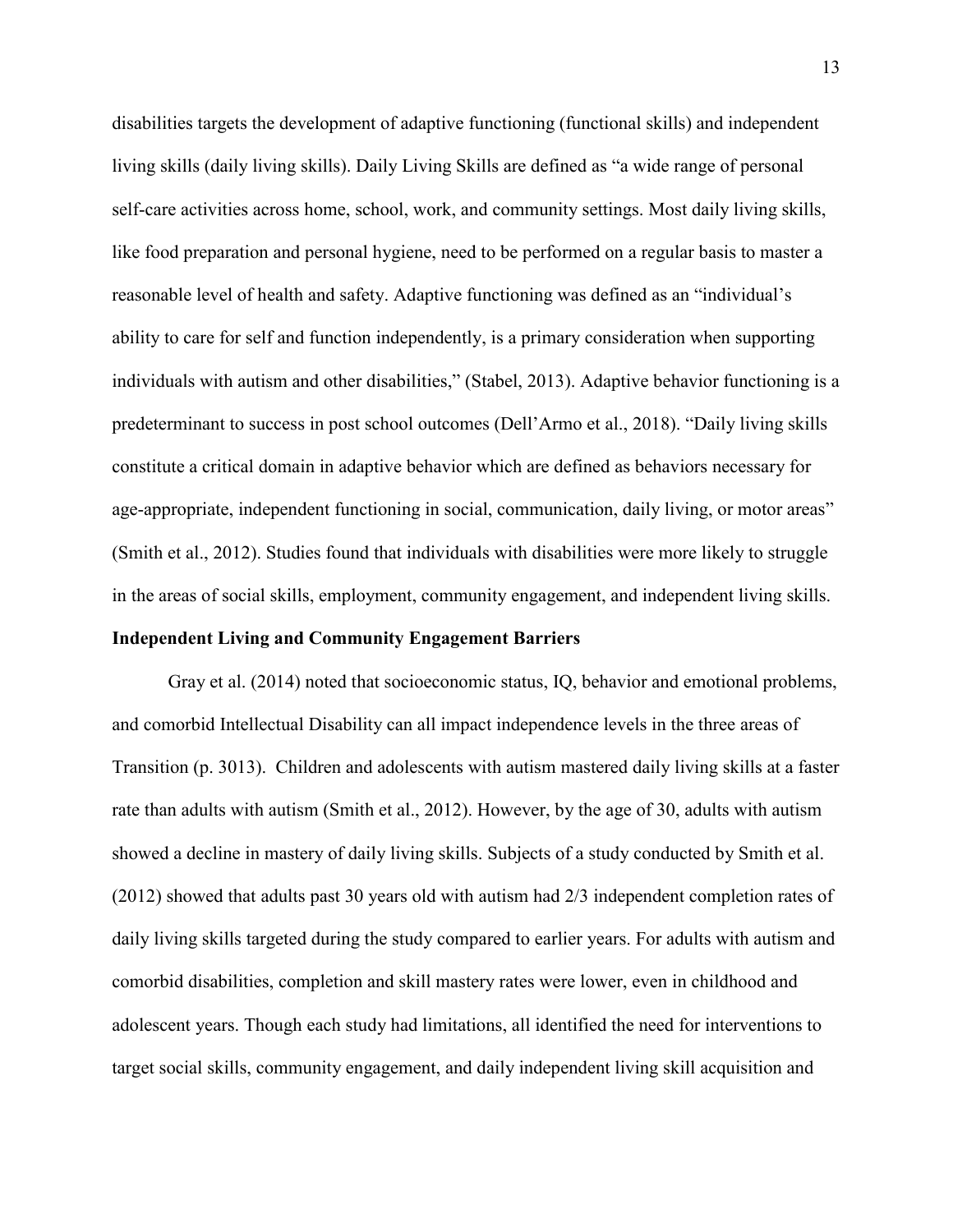retention (Smith et al., 2012); (Gray et al., 2014). Students with severe disabilities have difficulties generalizing skills learned in the classroom to different settings (Steere and DiPipi-Hoy, 2012, p. 60). They benefit from consistent community-based instruction (CBI) programs with the goal to generalize daily living skills such as ordering from menus, grocery shopping, and crossing streets. Students with severe disabilities learn at a slower pace and need repeated exposure to skill building activities to truly acquire the skills. Short infrequent community trips to practice skills makes mastery or generalizing skills challenging for individuals with severe disabilities (Steere and DiPipi-Hoy, 2012, p. 60).

To help students with disabilities become successful in the three areas of transition: postsecondary education, independent living, and employment, it is important to look at research focused on preparation for adulthood. Social participation is one of most important predictors of the children's physical and mental health and is included in the transition process. Without social participation it is exceedingly difficult for a child to work toward post-secondary education, independent living (including community engagement), and employment goals. Although it is evidenced that children with autism spectrum disorder (ASD) have restricted social participation, it is unclear which social factors play a significant role. Children with ASD participate less in their community than similar aged peers without disabilities. Research from Egilson et al. (2016, p. 193), using The Participation and Environment Measure for Children and Youth, found that children with autism participated but were significantly less involved in their communities than similar aged peers nondisabled peers. Parents were also noted as "less satisfied" with their children's involvement in the community than similarly aged peers.

Similar research was conducted that included individuals with intellectual disabilities (ID) seeking to understand the extent to which individuals with ASD and ID participated in their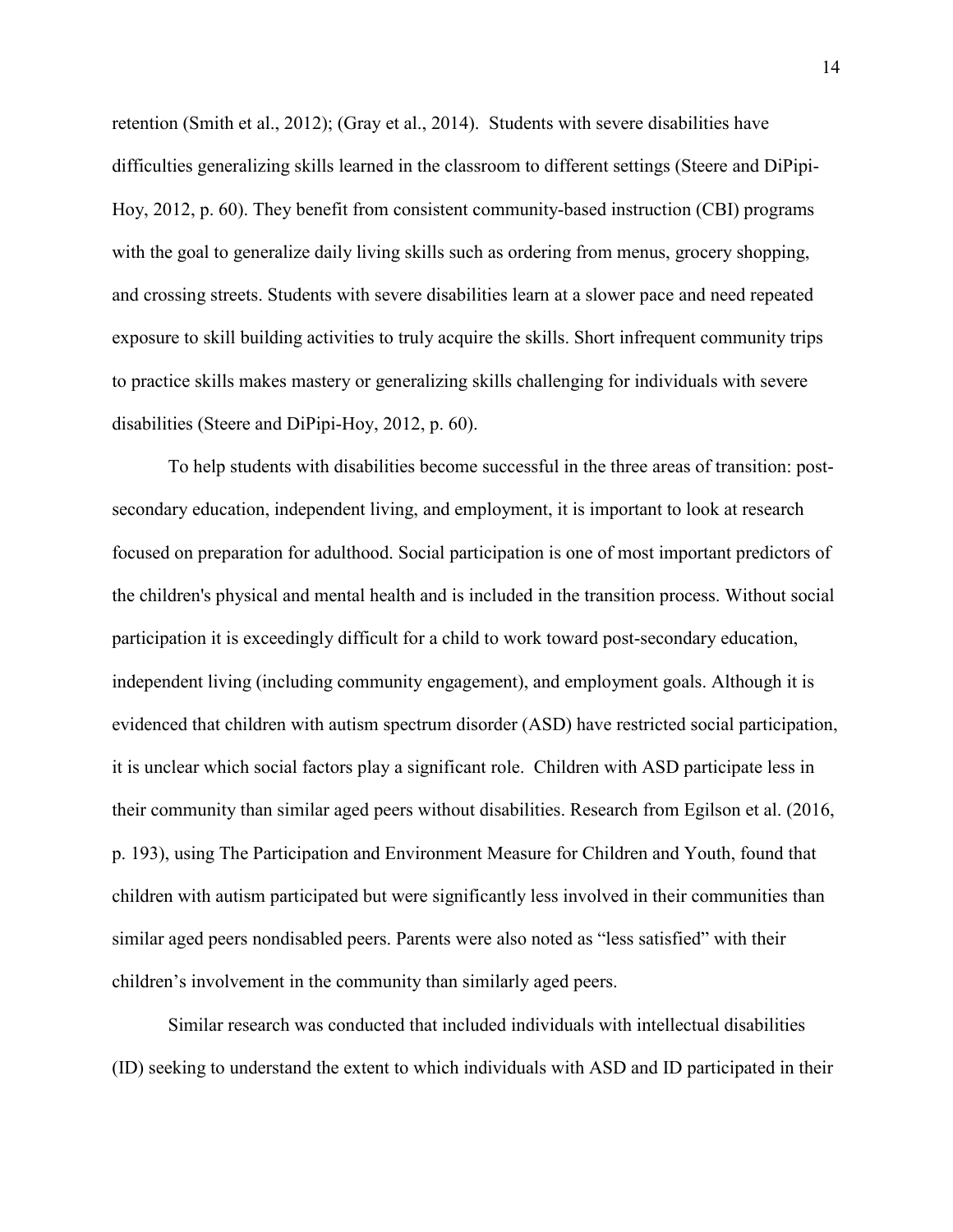communities, along with barriers and potential factors that could be targeted through intervention to increase community participation. Tint et al. (2016) sought to find community participation barriers and factors to increase participation through online surveys. Online surveys were given to the caregivers of 212 Special Olympics youth with ASD and ID and with only ID between the ages of 11 and 22. Barriers found in the survey included social pressures of community-based activities and environmental factors (Tint et al., 2016, p. 169). The "cognitive demands of community activities and lack of appropriate available programmes," were also noted as a community participation barrier by caregivers in the surveys (Tint et al., 2016, p. 176). These findings suggested that appropriate programs to support community participation and psychosocial skill development would help increase community participation in children and youth with disabilities (Tint et al., 2016, p. 176).

## **Social Participation Barriers**

Social skills and participation are barriers for individuals with disabilities. Research completed by Shattuck et al. (2011) showed that adolescents with autism were less likely to engage in social activities than their same-aged peers and experienced barriers to social participation. The study included data from three different sources: parent/guardian telephone interviews, National Longitudinal Transition Study-2 (NLTS-2) school participant interviews, and special educator interviews from participating schools. Participants in the NLTS-2 included 11,000 special education students between  $7<sup>th</sup>$  and  $12<sup>th</sup>$  grade who were surveyed in two waves, once in 2001 and again in 2009. The research by Shattuck et al. (2011) included data derived from the 2001 sample of students diagnosed with autism by DMS-IV standards. Their research found that adolescents with ASD were more likely to interact with peers one-on-one in home settings than to participate in social groups or events in the community. Additionally, adolescents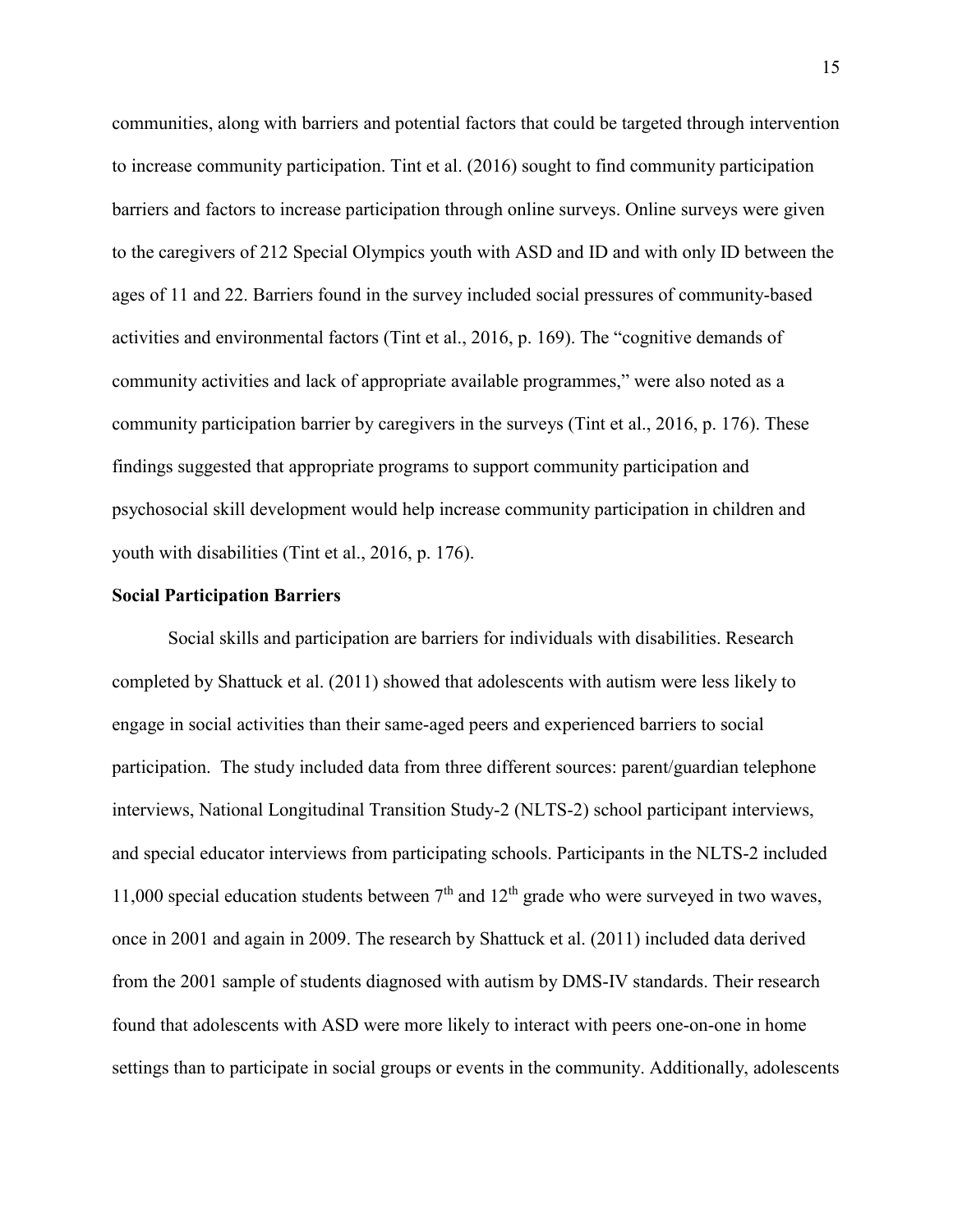with ASD were also found to participate more volunteering and taking classes outside of school than to participate in social activities with peers (Shattuck et al., 2011). "With only one-third of adolescents with ASD accessing such opportunities, there is an obvious need for greater supports and services to promote community inclusion for this population," (Shattuck et al., 2011). Also contributing to lack of social participation included conversational impairment and low social communication skills.

Additional research by Ghanouni et al. (2019, p. 3139) found that there were three main barriers to social participation in youth with ASD including limited understanding of social situations, maladaptive behaviors, and provision of services. The researchers used interviews and three stakeholder focus groups to collect data on target points to find these three barriers and additional information regarding social participation. Stakeholder groups were comprised of community members who volunteered their time and were recruited by emails and posters sent to organizations and clinics that supported and served this particular demographic. The stakeholder groups included youth with ASD between the ages of 13 and 17, parents, and service providers of youth with ASD. Questions asked in the focus groups and interviews related to challenges and barriers faced by the youth. Information was collected through guided discussion and follow-up questions. Discussions were recorded and field notes taken to reflect information gathered from the discussion. Interviews were used when stakeholders could not participate in the focus groups. Themes found during the interviews and focus groups were the difficulty for youth clinically diagnosed with ASD to "pick up cues" in social situations. Social situations ebb and flow, they are conditional and fluid, and one of the clinicians noted that it was difficult for children with ASD to understand and grasp the "social nuances," (Ghanouni et al., 2019, p. 3139).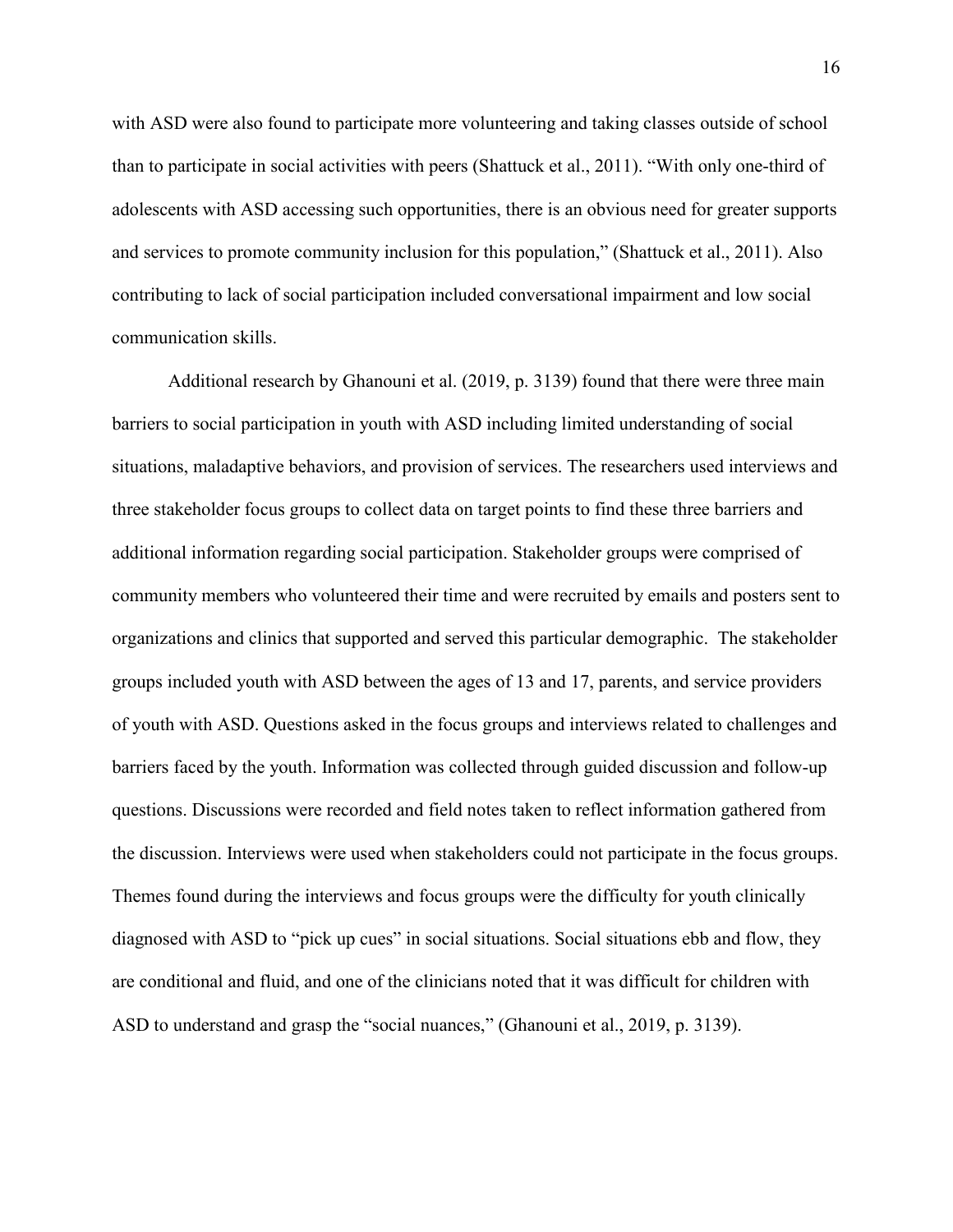"Many other barriers to positive social experiences described by participants related to maladaptive behaviors of children with ASD is social situations" (Ghanouni et al., 2019, p. 3140). Experiencing maladaptive behaviors, such as impulse control or the lack of desire or inability to dominate conversation, could lead to negative social experiences that decrease confidence in students' abilities to socially interact appropriately, which overall decreases motivation to practice skills. Ghanoumi et al. (2019, p. 3140) stated that these maladaptive behaviors and inability to self-regulate and monitor, can lead to negative social experiences and peer rejection, which "consequently, limits their [student's] involvement in social situations."

Finally, throughout the study, lack of services, training, and opportunities were barriers to social interaction for youth with ASD (Ghanouni et al., 2019, p. 3140). Participants in the study identified lack of social skills opportunities for youth as the source of increasing difficulties they faced as they aged. Additionally, social skills were not typically targeted as an area of need in the transition components of students' IEP's. One of the clinicians performing the study stated that "They [instructors] won't write in 'a goal around friendship' because they say that that is too much to ask of the school" (Ghanouni et al., 2019, p. 3140). Other clinicians in the study stated that teachers and paraprofessionals in schools rarely prioritized giving students' opportunities to practice social skills and build friendships in natural settings and adult support was typically too overwhelming to provide students with disabilities the independence to build those relationships naturally. Schools are more focused on providing one-to-one support. The presence of an adult can make it difficult for students with disabilities to develop peer relationships. Nicole, a clinician in the study discussed the efficacy of social groups stating, "You can ask them [children with ASD] all the social questions and they probably know all the answers... But when it actually comes in real life, they don't know what to do," (Ghanouni et al., 2019, p. 3140). This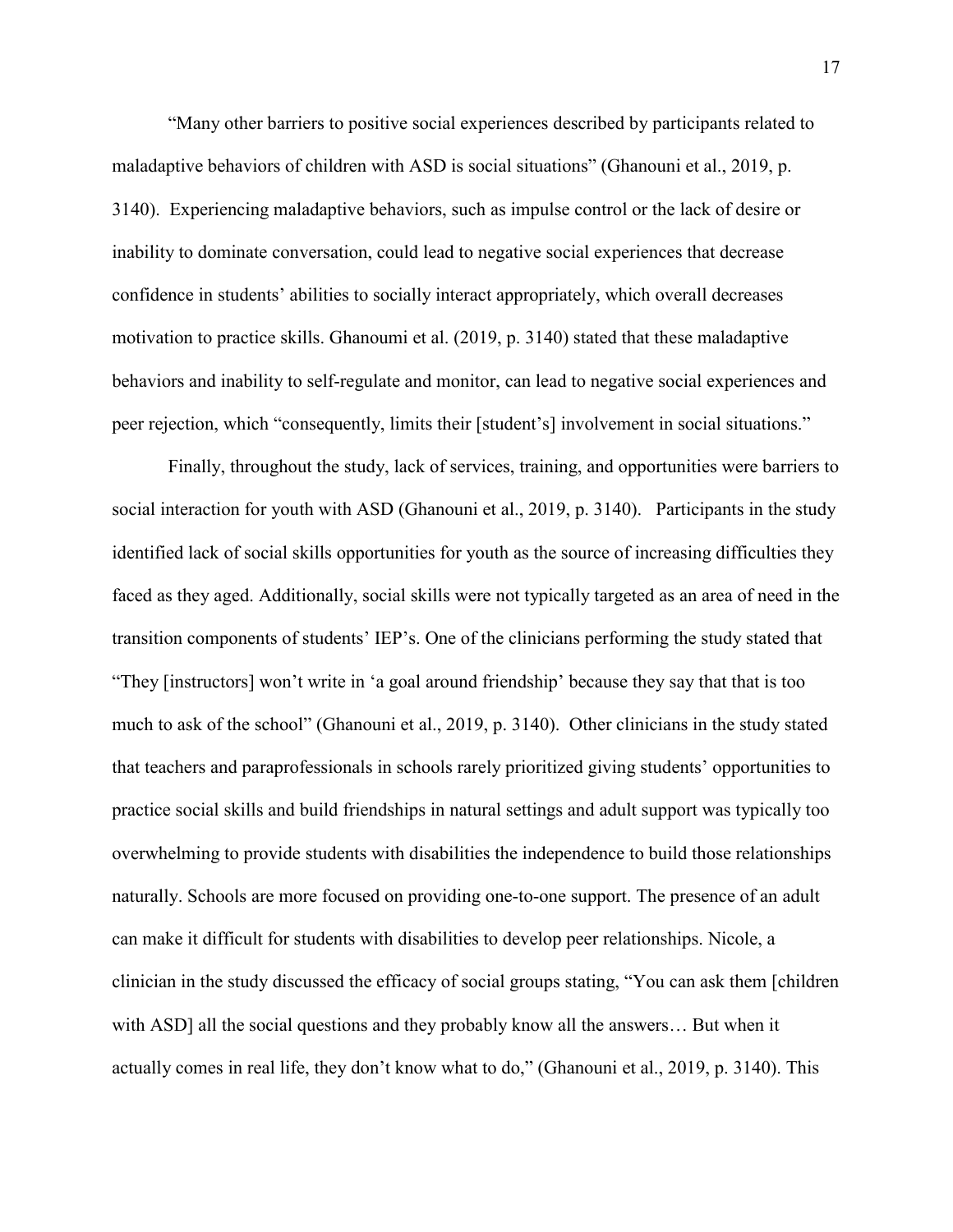information supports that idea that students with disabilities aren't provided enough natural experiences to practice, acquire, and generalize skills.

## **Employment Barriers**

Employment and finding work is fundamental in our society, even for people with disabilities. The goals of education is to become a functional and contributing member of society including employment. Post-secondary education is imperative to finding future sustainable employment for individuals with disabilities and their neurotypical peers. Indicators of successful participation in postsecondary education are "primary post-high school goal for the student, parental expectations, high school type, annual household income, and academic performance" (Chiang et al., 2010). Research completed by Richard Sparks and Benjamin Lovett published in the Journal of Learning Disabilities (2009) suggested that "first, students with LD are less likely than their nondisabled peers to have received college preparatory curricula in high school, giving them less content knowledge and fewer skills that allow them to succeed in postsecondary programs." Sparks and Lovett (2009) also found that students with learning disabilities did not have access to adequate research on the best fitting postsecondary program. The findings concluded that students with learning disabilities sought educational or training programs other than 4-year degrees. The research is important in identifying what transition resources and opportunities are made available to students with disabilities in comparison with their same aged peers.

 Predetermining factors can influence the success rate of individuals with disabilities in obtaining and maintaining successful employment. Research completed by Holwerda et al. (2013, p. 2755), found that predeterminants of successful employment were future working expectations, gender, and living situations. Other important contributing factors predicting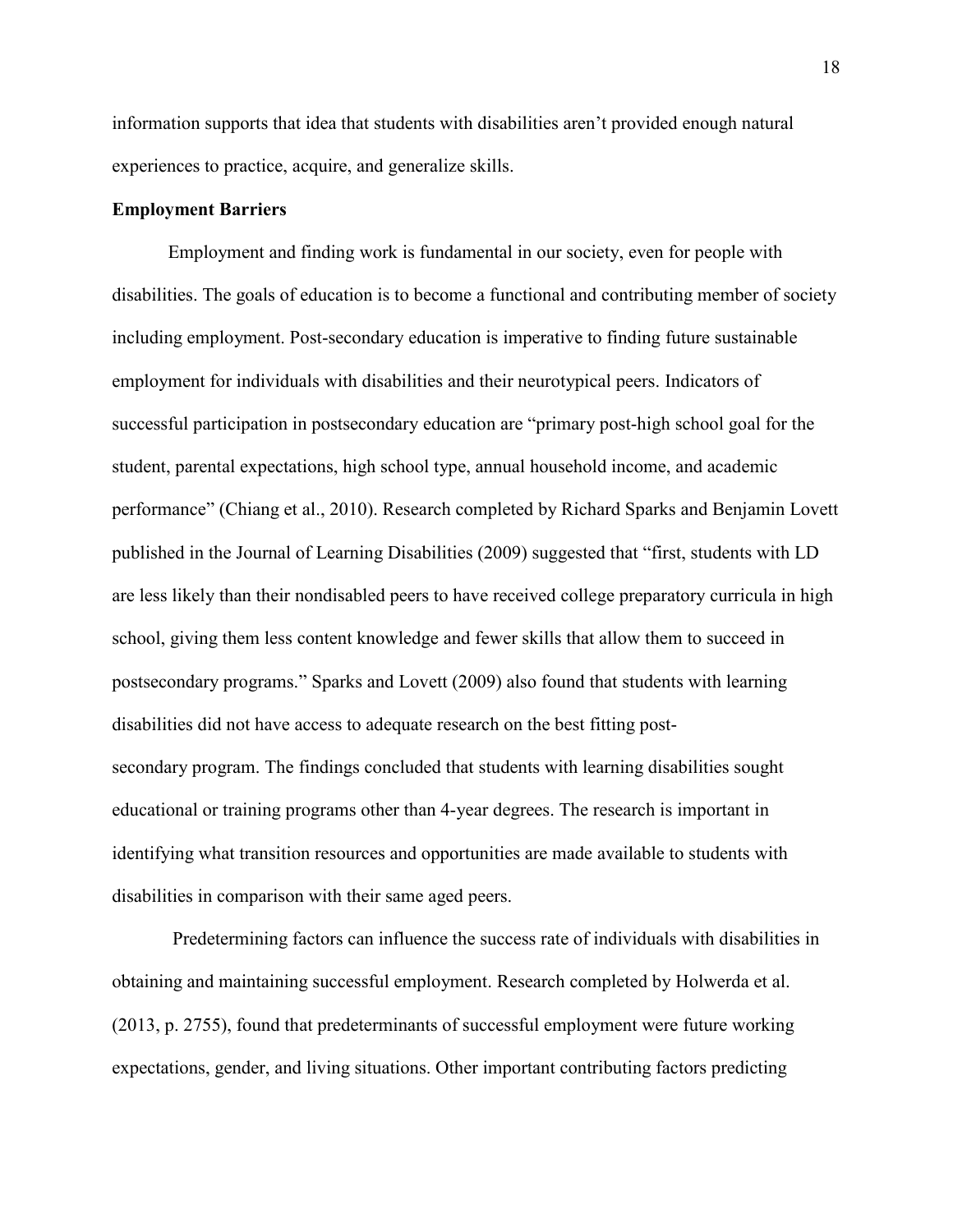whether or not participants with disabilities would find work were "perceived" parental support and parents' attitudes regarding work. Both were key predictors in the study. For individuals with ASD, an additional contributing factor was motivation. Individuals highly motivated to find work, in addition to living independently and being expected to work, were more successful in finding employment than those without these attributing factors (Holwerda et al., 2013, p. 2758). When determining successful maintenance of work, predetermined factors for individuals with developmental disorders included gender, age, and "positive attitude of social environment regarding work." For those with ASD, the predetermined factors included living situation and positive attitude of social environment regarding work (Holwerda et al., 2013, p. 2758). Expectations for working was noted across groups of individuals with disabilities for both finding and maintaining employment. Those who were expected to work were more likely to obtain and maintain employment when compared to those who were not expected to work.

#### **Barriers to Transition Practice and CBI Integration**

Beyond the employment, social, community, and independent living barriers faced by students with disabilities, are barriers to practicing transition skills that would help to mitigate barriers. Dubberly (2012) stated that CBI's are a vital component in transition planning for students with disabilities to build both vocational and functional daily living skills (p. 36). Students who participate in CBI's have increased socially appropriate community behaviors, improved working habits, and community independence (Dubberly, R., 2012, p. 36). Dubberly (2012) studied how CBI's could benefit the targeted transition areas for students and sought perspectives from individuals with disabilities (p. 37). To create successful CBI programs, Dubberly (2012) stated that it was imperative to "understand how students with intellectual disabilities perceive the community-based instruction program as a component of their post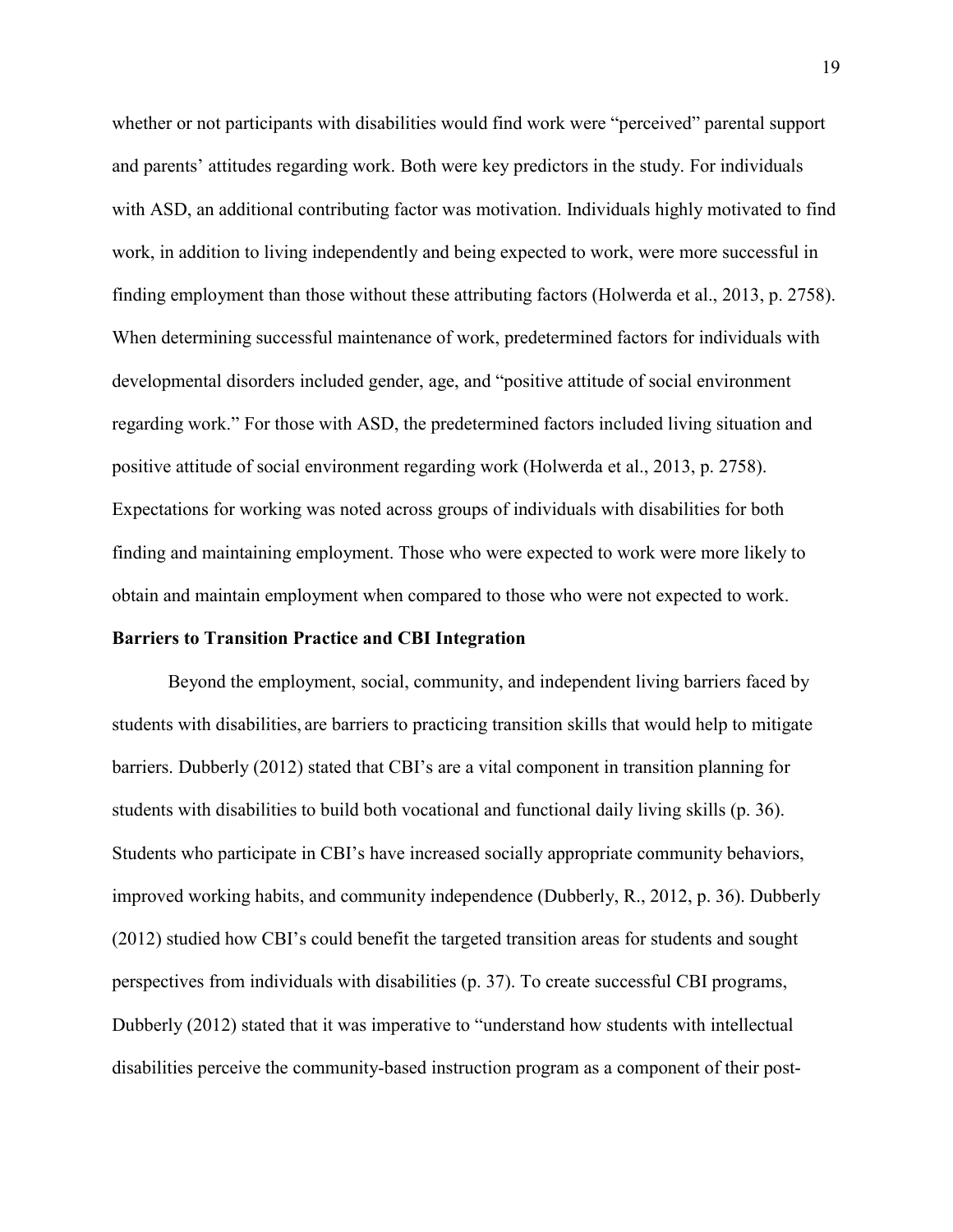school transition plan," (p. 37). Dubberly's (2012) research was comprised of 47 randomized participants who participated in weekly CBI's. Participants completed surveys by answering descriptive questions to gain perceptions about the participants CBI experiences (p. 38) The surveys targeted five areas of understanding and perceptions: "satisfaction of the program, learning, self-esteem, independent functioning, and social skills," (p. 39). Results from the study conveyed that students were satisfied with the CBI programs and found them beneficial in working toward their IEP goals. All participants indicated higher levels in each of the five constructs targeted in the surveys, demonstrating perceived barriers of CBIs (Dubberly, R., 2012, p. 41). However, more research and practice are needed to find ways to make the CBI experience meaningful for students and create connections between school and community learning (Dubberly, R., 2012, p. 42).

Schools and teachers face obstacles to effective program implementation even though research proves that CBI is an effective intervention strategy for students to acquire and build on functional daily living and social skills. Teachers also face barriers during community instruction including community relations, transportation, adult support, scheduling arrangements, administrative support, liability, and financial considerations. Without support and administrators' belief in program effectiveness, it is unlikely that teachers would gain approval for resources needed to effectively implement CBI intervention programs. Pickens and Dymond (2015) studied administrators' and directors' perspectives of CBI programs, because their perspectives can be barriers implementation. Pickens and Dymond (2015) sampled special education directors, lead coordinators, and administrators in Pennsylvania. The surveys targeted characteristics, barriers, and views toward the CBI programs implemented within their school systems. With an overall response rate of 30.5% of the participants selected, Pickens and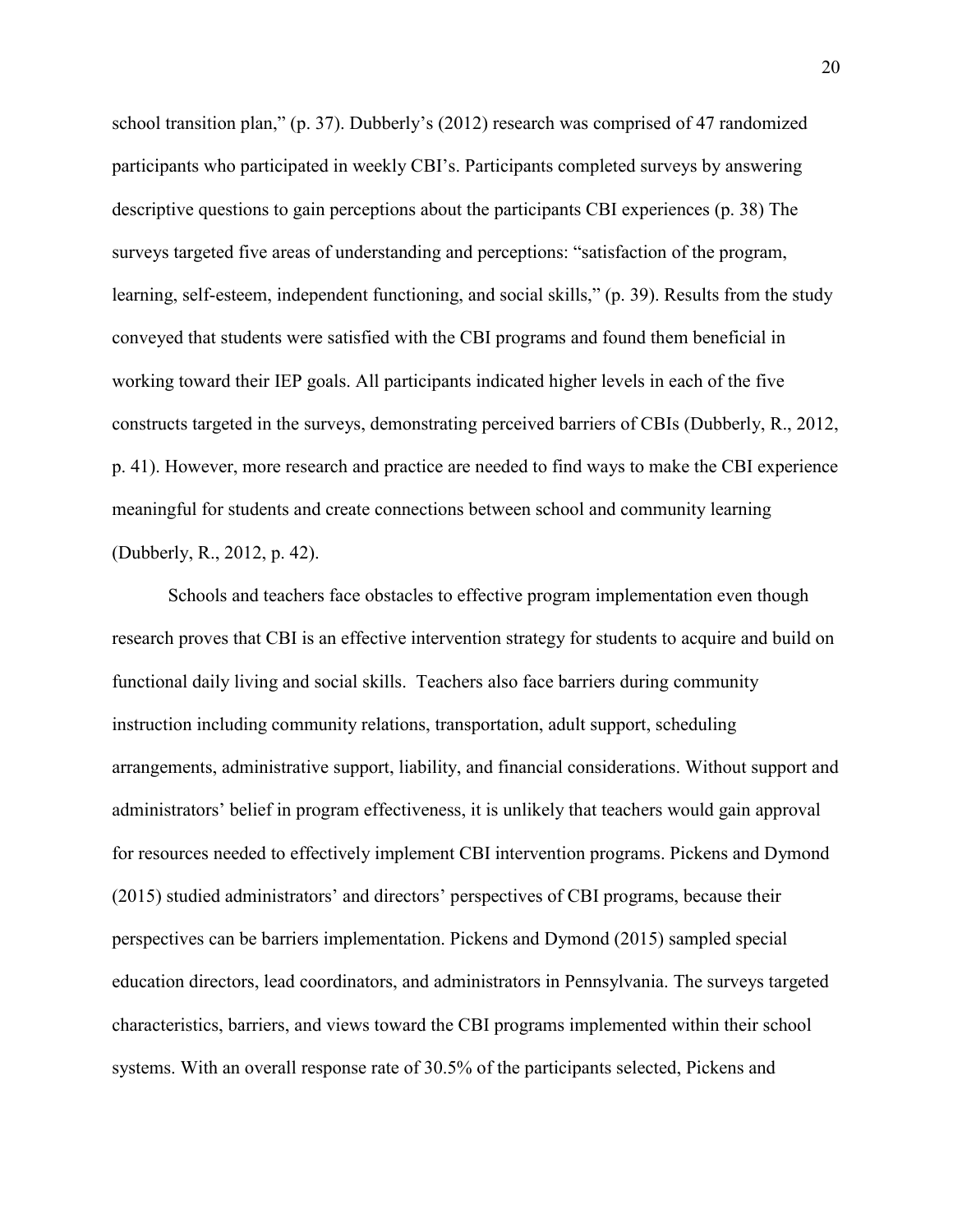Dymond (2015) found that barriers ranged and produced varied responses (p. 300). Staffing and public transportation were reported as two of the biggest barriers to implementing community based (vocational) programs (Pickens & Dymond, 2015, p. 300). Utilizing paraprofessionals and changing their role in CBI programs may be a solution to address the staffing barriers. Districts may need to reassess policies to better support special education teachers. Dymond and Pickens (2015) found that some districts allowed paraprofessionals to work with children unsupervised by special education teachers in community settings to focus on community goals. However, 37% of districts surveyed did not allow this practice and may be a barrier faced by teachers when implementing CBI programs (p. 300). Additionally, responses from surveys showed that only 40% of participants used public transportation for CBI (vocational) programs, further indicating that transportation was a large barrier to supporting the students' learning and experience with vocational skills and community job sites (Pickens & Dymond, 2015, p. 300).

 Additional barriers in CBI programs included low expectations for specific students. The Pickens and Dymond's (2015) survey showed that 25% of respondents answered that they did not believe students with "challenging behaviors or severe disabilities," should participate in CBI (vocational) programs (p. 301). The same respondents "felt that these "types" of students must demonstrate improved behavior or skills before they are "ready" to go into the community," (Pickens & Dymond, 2015, p. 301). Low expectations by directors and school personnel served as barriers students' participation in CBI programs.

#### **Benefits of Community Based Instruction Programs for Students with Disabilities**

To better increase the likelihood of independence through adulthood, Individualized Education Plans (IEP's) have goals for students 14 and older to direct educational focus on transition goals and gain independence and understanding in three areas: Independent Living,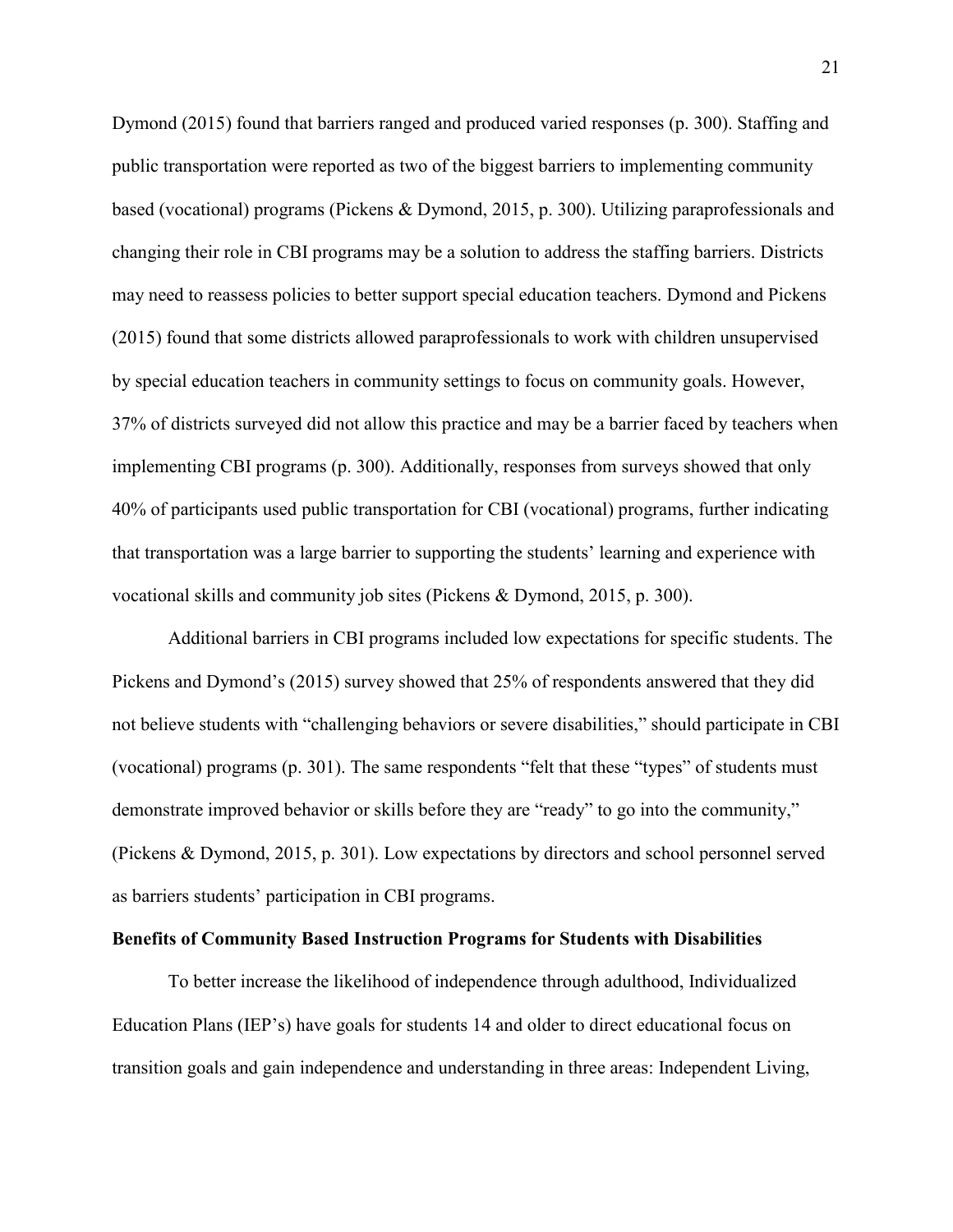Post-Secondary Education/Training, and Employment. Independent Living (daily living skills) is divided into Community Participation, Recreation and Leisure, and Home Living. Functional skills are imperative to daily living skills. It is a well-known fact that students with disabilities are less likely to be independent in functional life skills compared to same-age peers. There is also a large discrepancy in paid employment rates and independent living between students with disabilities and their non-disabled peers. Daviso, Denney, and Flexer (2010) reviewed that community participation documented under Transition Services in the IEP's for students who graduated or phased out of special education only received a 46.6% approval rating highlighting the need for community experiences and opportunities embedded in school curriculum so students can practice IEP skills (Hoover, 2016). A community offers extensive opportunities that allow students to practice and apply skills learned in the classroom to real life scenarios. Additionally, the community offers a variety of resources and learning experiences that cannot be replicated in the controlled classrooms environments.

The ultimate test of any special education teacher is students' level of independence upon graduation and transition to the next stage in life. Community-based instruction that promotes functional and daily living skills development and acquisition supports generalization of academic skills. Community based instruction (CBI) is "the environment in which students practice the skill that is the same one in which they will use the skill," (Barczak, 2019, p. 314) in the natural environment. In a research article published by the Journal Teaching Exceptional Children, Mary Barczak examined the importance of both community-based and simulated instruction to promote generalization and independence with financial skills. "For many students, learning how to spend money is a first step toward independence," (Barczak, 2019, p. 314), and by teaching skills in the classroom first, through money management simulations, and then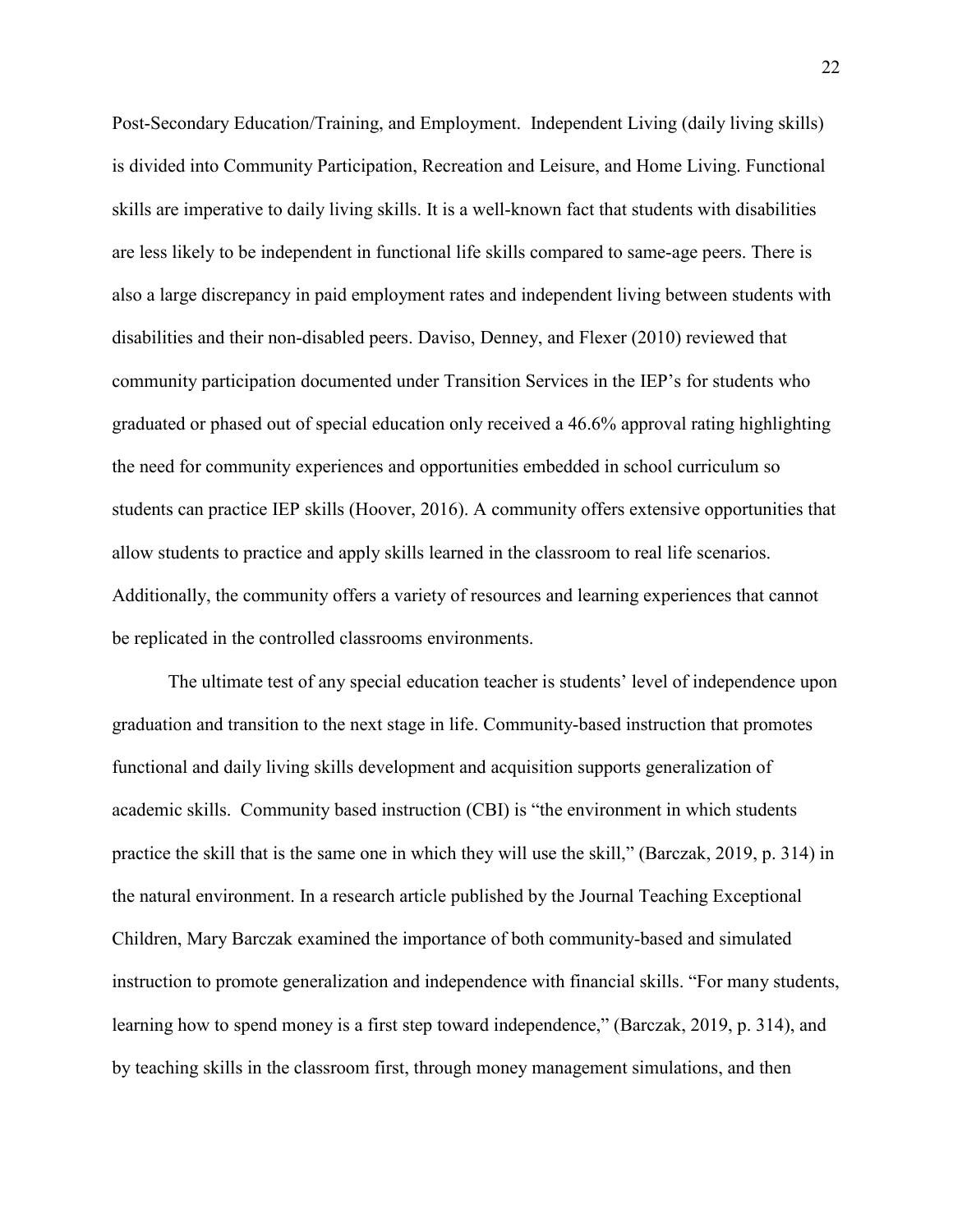allowing students opportunities to practice the skills in community settings aids in skill generalization. Incorporating appropriate CBI's within learning curricula is a generalization technique argued to harbor many benefits and has proven, when combined with simulated instruction, to produce "more effective and efficient outcomes for acquisition and generalization than either CBI or simulated instruction alone," (Barczak, 2019, p. 315).

Service learning is one form of CBI that can harbor reciprocal benefits. By participating in service learning or volunteering, students can practice transitional skills learned in community settings, a student's more natural environment (Miller, 2010, p. 74). Students with disabilities who engage in service-learning practices a model for learning empowerment, teamwork, motivation, and maturity (Miller, 2010, p. 74). By engaging in service learning, students practice vocational skills, independence, and community participation, all areas of transition; and with practice, students with disabilities can enhance their skills. In Miller's study (2010, pg. 74) with K-12 students in Florida, students with disabilities participated in Community Higher Education School Partnership service learning (CHESP) programs for two months. Inclusion in the study was determined through interviews with program participants and directors. Service-learning group program directors noted that participants developed responsibility and maturity. Additionally, one program director stated, "just being allowed to move around and being encouraged to move around was perceived as a positive aspect of the work." Another noted it could be detrimental to students' development when they are inside the same classroom all day (Miller, 2010, p. 74).

CBI's combined with simulated instruction can be an effective learning model for students to develop a variety of skill sets. Rasli and McKay (2015) found that simulated instruction combined with community-based instruction used with a prompting strategy over a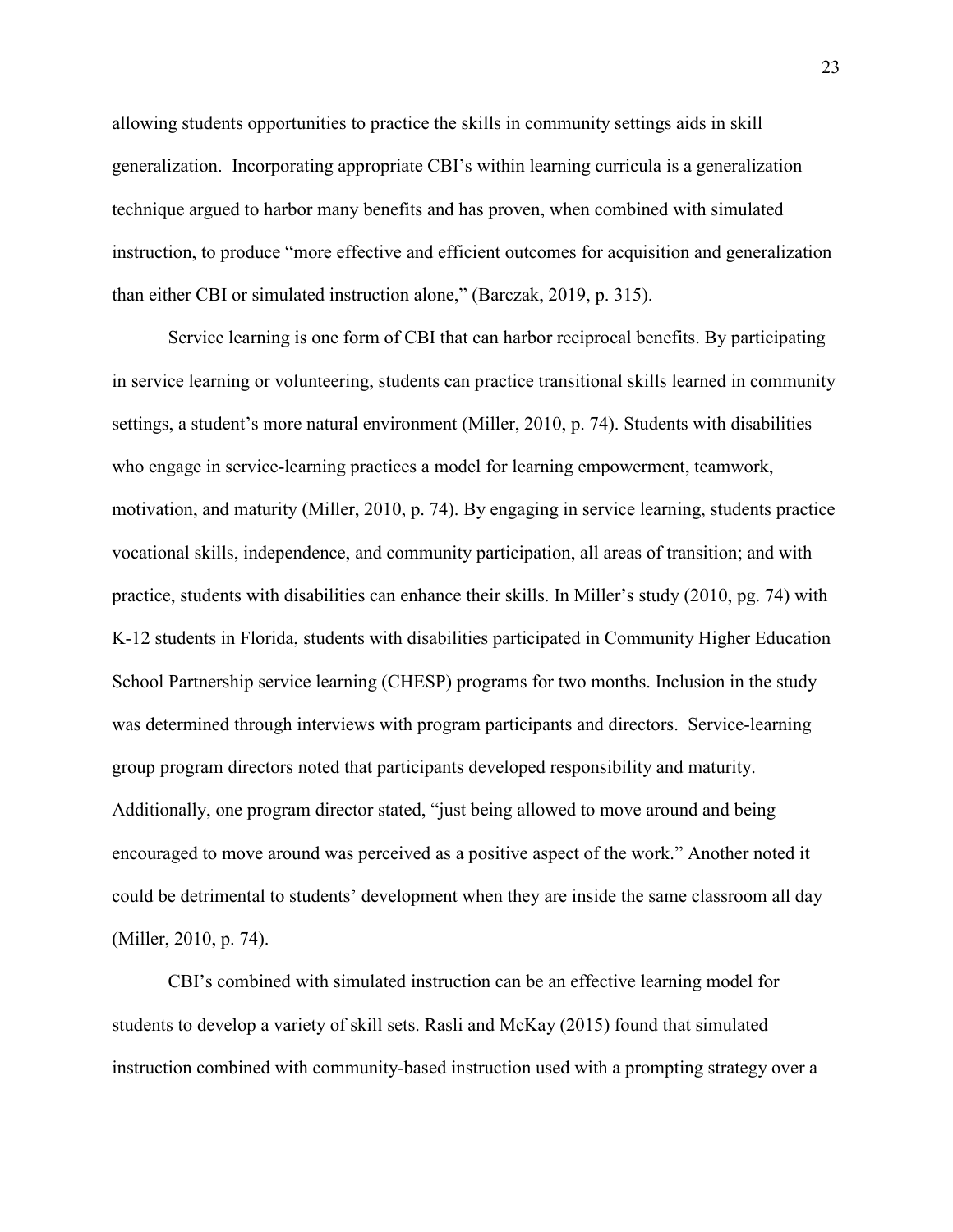four-week span increased the number of steps completed independently when performing shopping tasks and phone conversation skills as the number of prompts declined. The study included 12 participants with intellectual disabilities between the ages of 9 and 13. The researchers concluded that the two interventions, when paired, positively affected skill acquisition tasks. With practice, the participants independence increased during multi-step tasks. Visual, physical, and verbal prompts were reduced. The study concluded that least to most prompting strategies were "effective in reducing the number of prompts required to complete the steps independently," (Rasli and McKay, 2015, p. 6).

Current research completed by Hernandez and Kulkarni (2018, p. 14) found for 7<sup>th</sup> and 8<sup>th</sup> grade students with mild to moderate intellectual disabilities CBI opportunities and participation increased student independence in socialization task initiation. In this qualitative study, the researchers performed extensive observations via paraprofessional and special educator interviews to learn ways community-based instruction affected students with intellectual disabilities. Researchers found that beyond increasing task initiation in social scenarios, students also demonstrated increased independence in other areas. Researchers learned that by participating in calculated CBI's, staff hoped the students could be independent in the future. Daily living skills increased as participation in programs continued (Hernandez and Kulkarni, 2018, p. 18). Additionally, researchers noted that beyond utilizing social skills on community outings, students practiced social skills daily at the school site during encounters with staff and peers. Consistent skills practiced on community outings resulted in skill acquisition and independence in social skills with other community members (Hernandez and Kulkarni, 2018, p. 19). Community instruction continually proved to provide valuable experiences to practice skills learned in natural environments. CBI provided opportunities to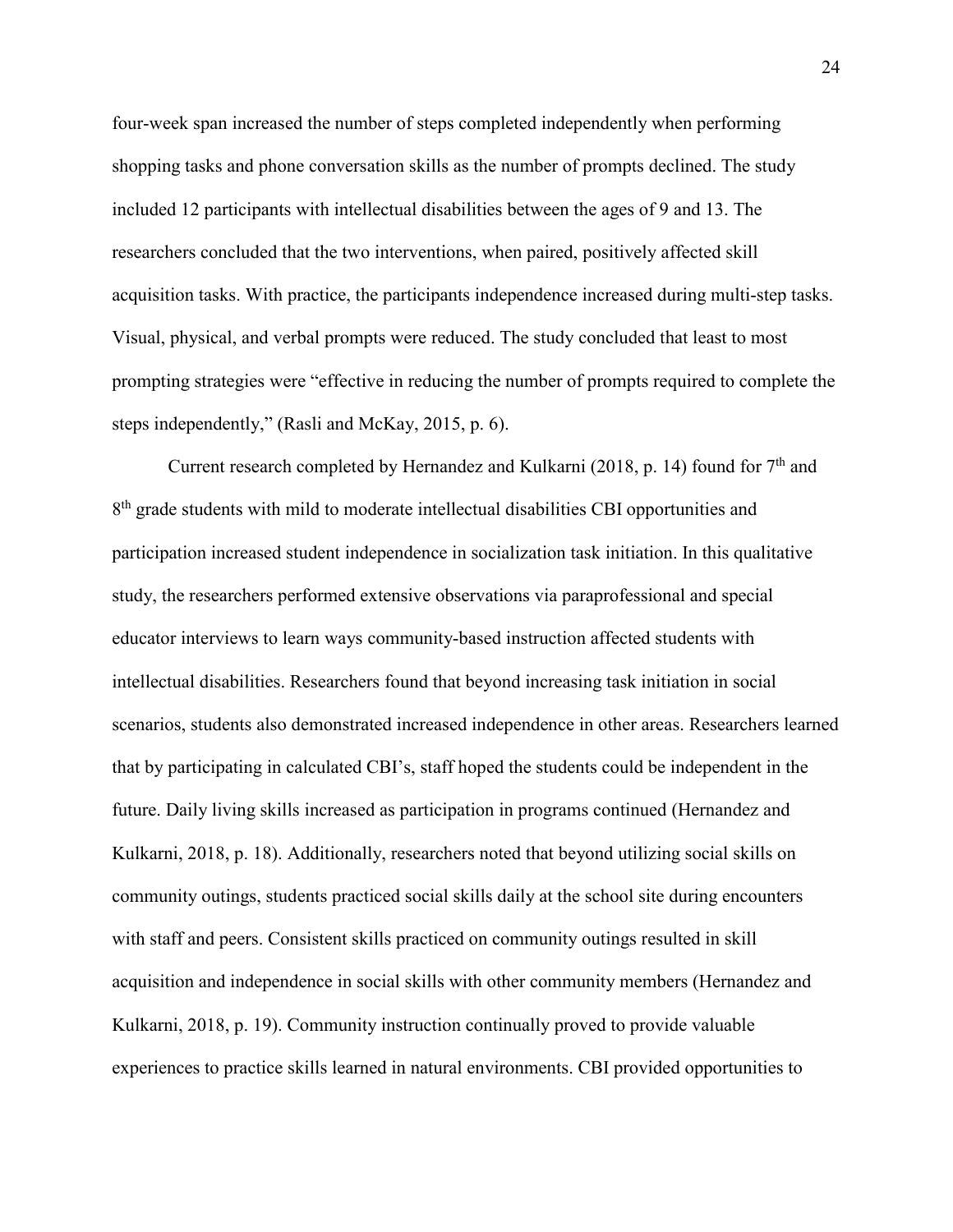learn and practice community social norms and display comprehension of community rules. These opportunities allowed students to acquire and then transfer the skills necessary to gain confidence and independence in future community interactions. Typically, students were held to lower expectations. The CBI opportunities allowed students to prove that they were capable of a variety of skills (Hernandez and Kulkarni, 2018, p. 7).

#### **Researched Based Education Practices**

It is most effective to teach skills using a variety of teaching methods. Though it is important for students to participate in community-based instruction to acquire and generalize daily living and functional skills, CBI alone is not effective. Additional researched educational practices combined with community-based instruction reap benefits in academic, behavioral, and functional skills development for students with disabilities.

#### **Simulated Instruction and Instructional Scheduling Arrangements**

When considering various teaching strategies and interventions to help students retain skills learned, specific skills need to be evaluated to assess the efficacy of the strategy. One strategy assessed in combination with CBI's was instructional scheduling arrangements. Instructional scheduling arrangements can be combined with both simulated and communitybased instruction. Cihak D.F., et al. (2004) assessed instructional scheduling arrangements in both simulated only instruction (SOI's) and CBI's across an equivalent set of functional and vocational skills. Five secondary students with moderate intellectual disabilities participated in four instructional scheduling arrangements that measured skill acquisition, generalization, and maintenance of functional tasks. The four instructional scheduling arrangements examined were simulated-only instruction (SOI), community-based instruction only (CBI), combination of SOI and CBI on consecutive school days (CCD), and combination of SOI and CBI on the same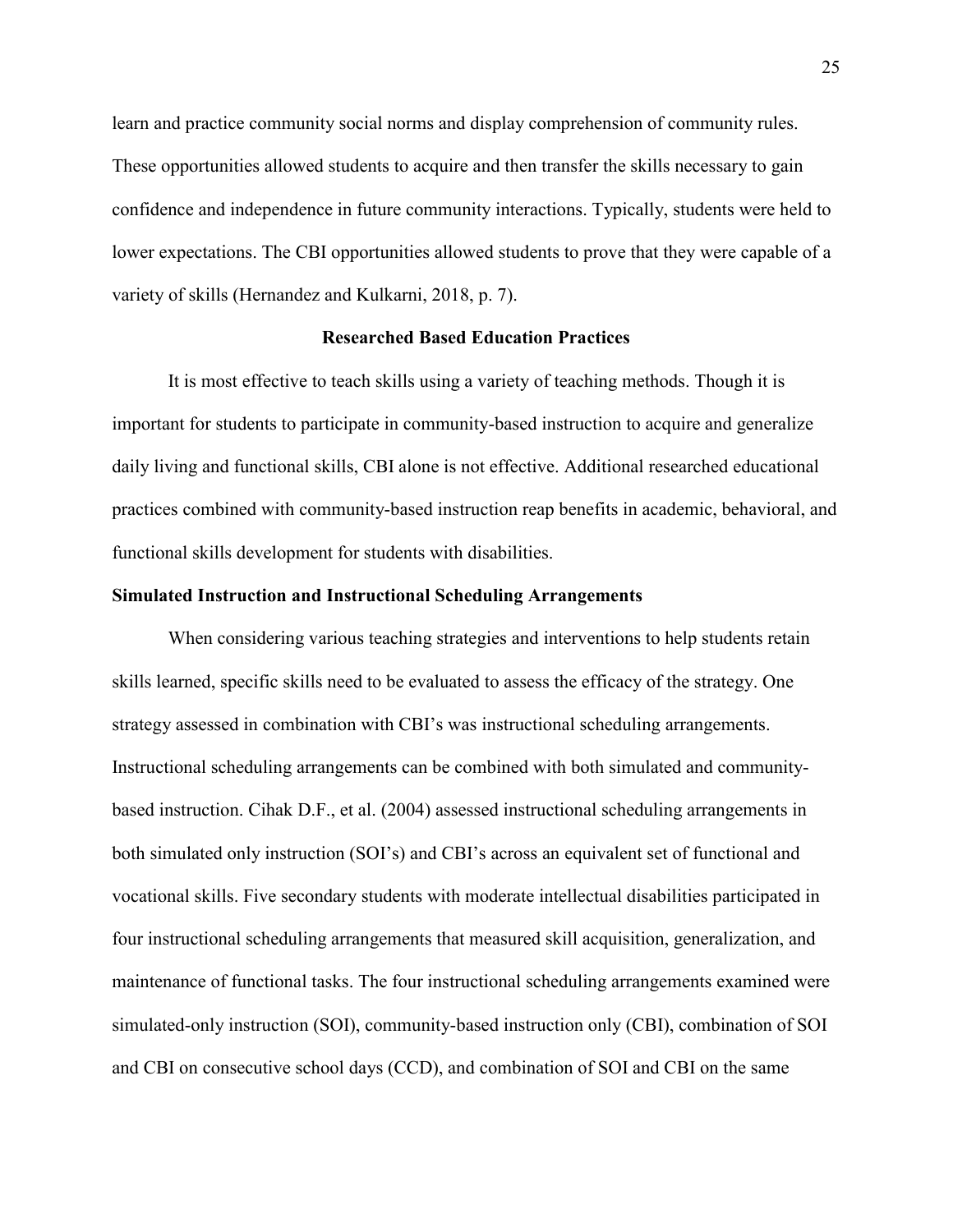school day (CSD). The CSD schedule was significantly more effective for student acquisition performance than SOI, CBI, and CCD schedules. Although the CBI schedule resulted in the fewest number of instructional sessions for skills acquisition, fewer sessions for skill generalization were required for students during the combined simulation and community instruction CSD schedule. Overall, both combined instructional scheduling arrangements (e.g., CCD, CSD) produced more efficient outcomes for generalization than SOI and CBI scheduling arrangements individually (Cihak D.F., et al., 2004).

Given that simulated instruction combined with CBI proved beneficial in acquiring and successfully generalizing skills, it is worth considering different types of simulated instruction. Many types of simulated instruction can be used in the classroom to better prepare for CBI implementation. Classroom simulations include video modeling, video prompting, and picture prompts. When designing simulated instruction for CBI implementation teachers should determine the simulation based on each students' learning profile. If a variety of simulations are used, scaffolding of required skills and task analysis is recommended to meet student needs and assess progress (Barczak, 2019). After identifying areas of need, the teacher created a simulated environment by recreating "important features of the community," (Barczak, 2019, pg. 317). To do this, teachers restructured classrooms by creating an area within a classroom that represented the most important features of the target community setting. This provided skills practice and created connections between steps. Barczak specifically identified examples within banking. If a teacher instructed students to use the ATM, the teacher could project an image of the ATM on a screen and have students label and describe parts of the ATM that are used for different actions. In another example the classroom resembled the inside of a bank with a teller station. The students practiced waiting in line (Barczak, 2019). These simulated opportunities for students to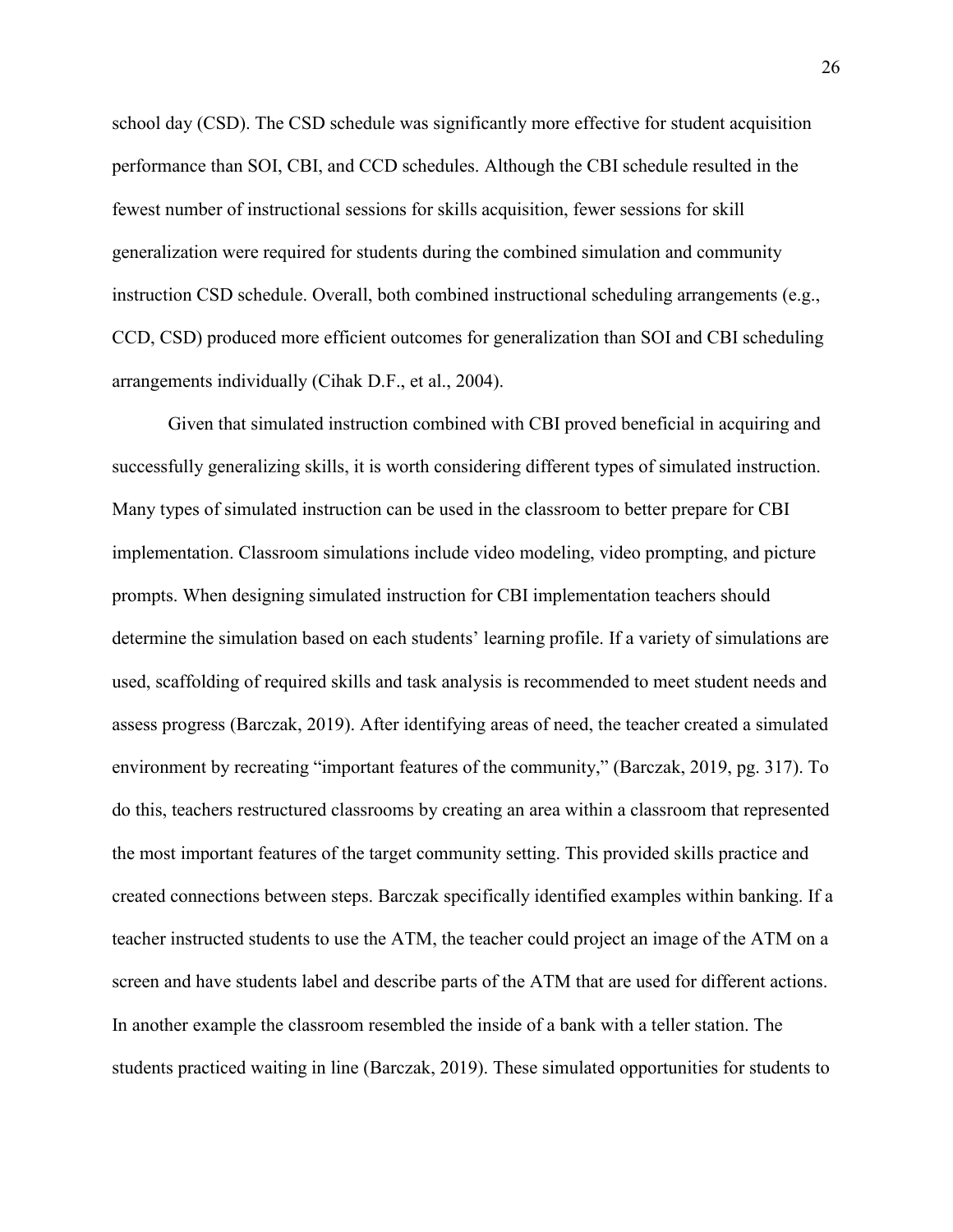practice skills learned were beneficial especially when there were not enough community practice opportunities to completely generalize the skill being learned (Barczak, 2019). To appropriately assess and monitor skills progress, the main task must be identified and then reduced to multiple discrete parts, called a task analysis. A progress monitoring sheet can be created for sub skills and tracked to evaluate students' progress and determine areas of additional practice needed for specific skills before community implementation (Barczak, 2019). To ensure that simulated instruction is effective, teachers should implement a variety of simulated instruction techniques and give students many opportunities to practice before practicing in community settings.

Barczak outlined that once the teacher feels ready to assess generalization of skills learned through the simulation instruction, they should start planning the CBI considering scheduling, available and appropriate locations, and supports needed for success. Locations best suited for students include familiar locations where their families might visit regularly. The location should also be appropriate for learning opportunities and allow teachers to facilitate learning to allow students to practice as needed for generalization and mastery. Additionally, Barczak noted that multiple locations should be chosen across settings. In community settings teachers can assess whether more simulated classroom instruction is needed to target certain skills if students struggle with skills identified by task analysis. Finally, collaboration among team members is crucial. Teachers should collaborate with families, administrators, community members, and cooperating staff to ensure the fluidity of CBI. Administrators and parents need to approve the community instruction and can also assist with logistics. Community members ensure that students are supported as they practice skills (Barczak, 2019, pg. 320).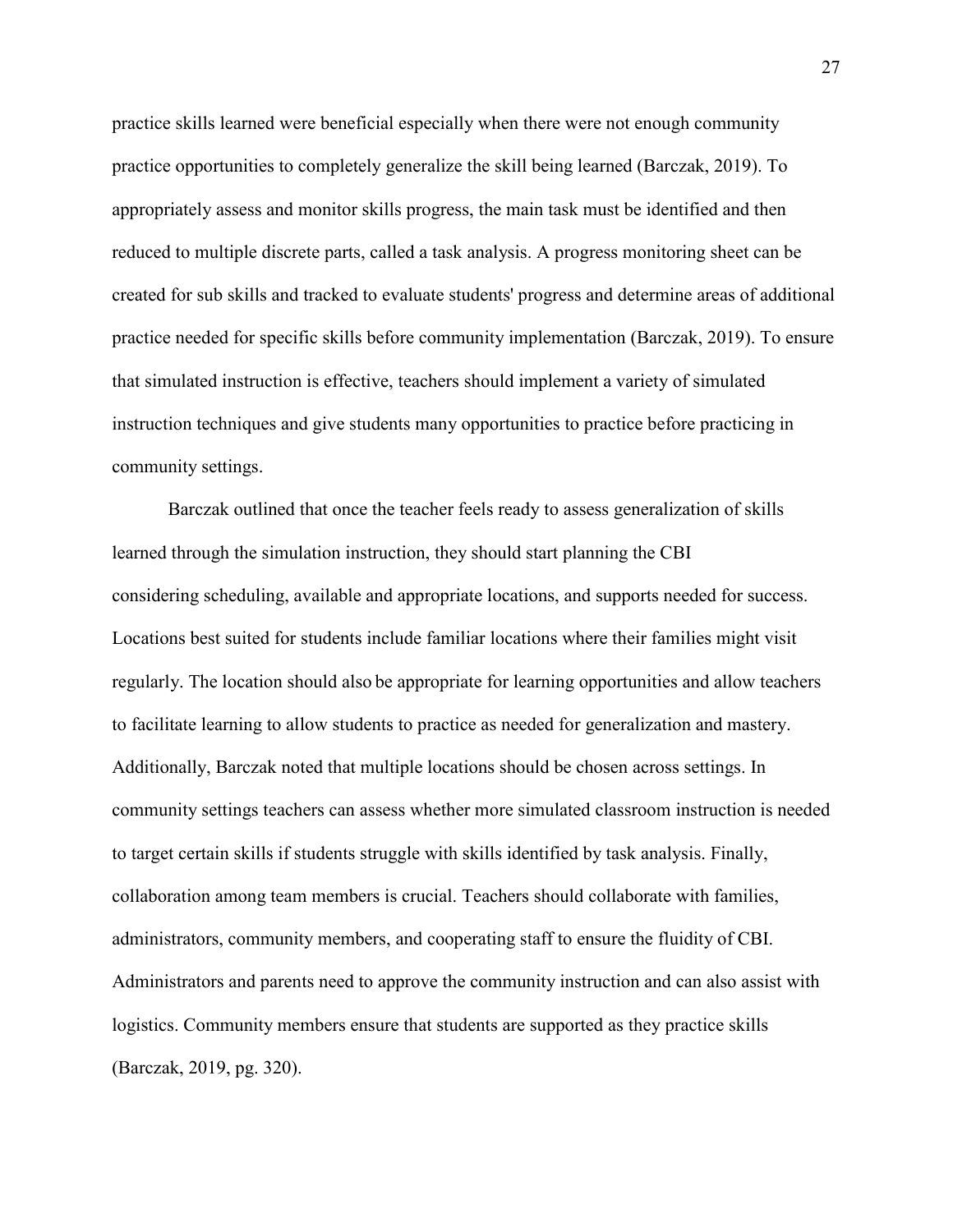## **Constant Time Delay (CTD)**

Yuan et al. (2019) discovered when students with intellectual developmental disabilities (IDD) were taught first using the Constant Time Delay (CTD) skill acquisition intervention they better navigated the community using route planning and Google Maps. CTD is a skills acquisition intervention where students are required to master one step or skill in a task before advancing to the next step. The study followed three students with multiple disabilities including mild intellectual developmental disabilities (IDD) with IQ ranges between 58 and 70, fetal alcohol syndrome (FAS), and autism spectrum disorder (ASD). All three read at second grade levels according to Curriculum Based Measurements (CBMs) and attended a university in the Midwest for a 2-year post-secondary program and lived in a dormitory that was a 15-minute walk from the building that held most of their classes. They were referred to the study by their program coordinator due to their difficulties navigating around campus (Yuan et al., 2019, p. 217).

Each student who participated had a mobile device, pedestrian safety knowledge about when and how to walk across the street, and knew how to use sidewalks and crosswalks. Staff who implemented the interventions worked with people who had IDD for at least three years. They employed the intervention in a main office on campus using cue cards with the mnemonic the device of TRAVEL comprised of steps created from the task analysis using Google Maps. The steps in the mnemonic device were: T- tap the app, R- reach the search bar, A- address, V- Validate address, E- elect the icon, L- load and route. The researchers uploaded the Google maps app on the student's mobile devices but decided to use an iPad for the duration of the study for better visibility with the larger screen, (Yuan et al., 2019, p. 217)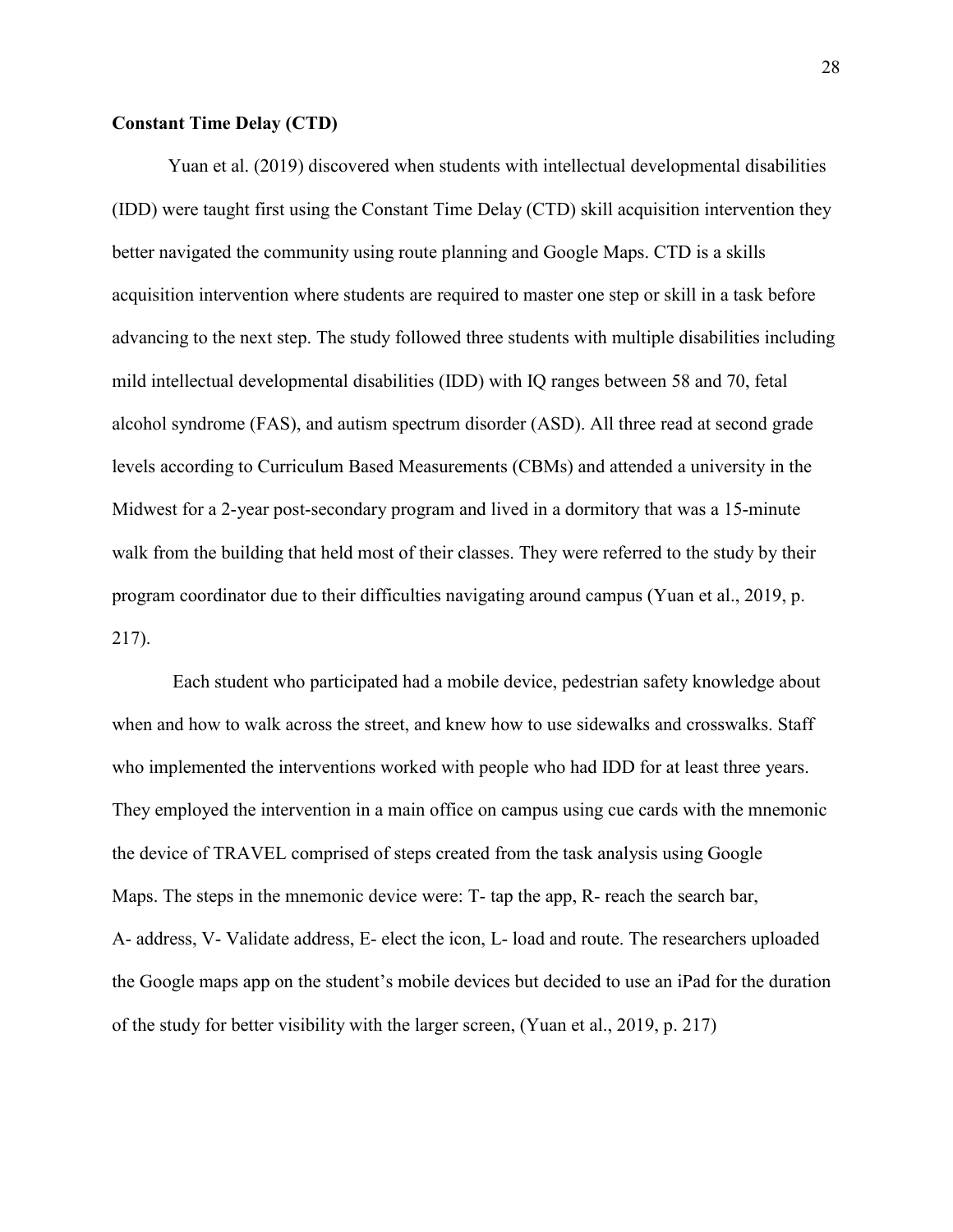Prior to the study, the researchers screened the participants to ensure that the intervention appropriately addressed their needs. Once the assessment was complete, researchers commenced the study using a multiple probe Constant Time Delay (CTD) intervention to help the participants build the skills necessary to navigate their communities independently using the Google Maps app and the TRAVEL mnemonic. During the intervention, instruction was delivered twice a week focused on two steps of the strategy. Instruction included a direction with a model, followed by a probe for the student to repeat the behavior. The researchers placed the mnemonic card for T, verbalized and demonstrated the action, which was to tap the app, and following the example participants practiced. The instruction was concluded after three or four sessions when the participants mastered all steps without error (Yuan et al., 2019).

Participants completed a post instruction phase where they demonstrated proficiency following the steps of TRAVEL using an iPad and location card. Participants transitioned the skills to their personal devices using the acronym TRAVEL in the community following the same procedure with researchers providing praise at increasing intervals. (Yuan et al., 2019). Participants were not rerouted if they took a wrong turn. Exposure to real life community navigation on the participants' campus highlights the benefits of community-based instruction to practice skills learned in more traditional educational settings.

#### **Prompting and Fading Systems**

Skill generalization is important for individuals with disabilities. Daily living skills are better taught in the community versus in the classroom using learning simulations. Multiple teaching strategies can be implemented during community-based instruction to help students attain and generalize daily living skills such as shopping at the grocery store. The teaching strategies include prompting and fading systems such as most to least prompting, graduated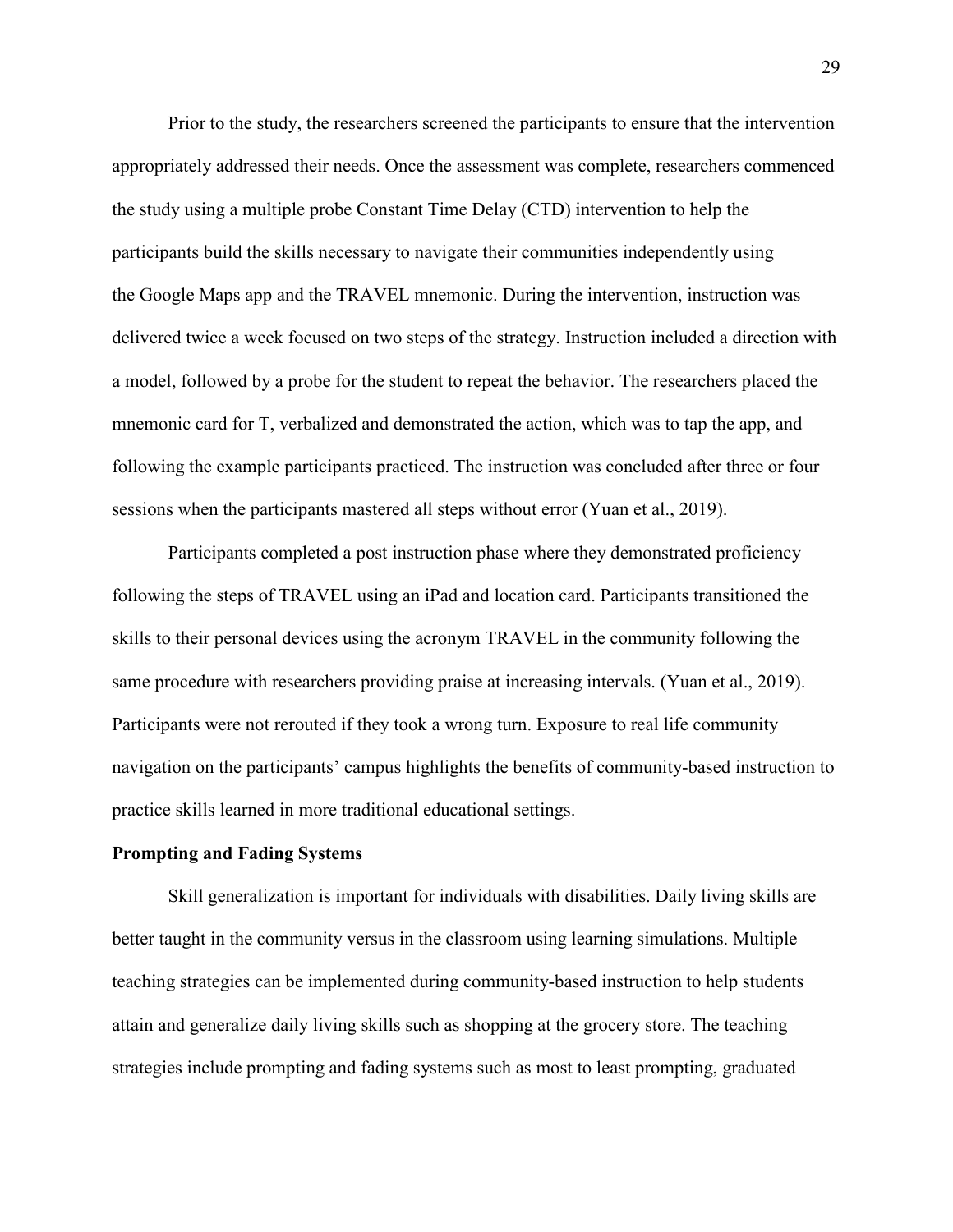guidance, and time-delay (Gil et al., 2019, p. 649). Least to most prompting teaching strategy was used in a study "to teach young adults with intellectual disability (ID) to grocery shop exclusively using a list on an iPad in a grocery store" (Gil et al., 2019, p. 649). The same study also focused on "investigating the effects of generalization programming on participants' ability to follow re-sequenced and replacement grocery lists for those participants meeting predetermined mastery criteria," (Gil et al., 2019, p. 649).

Three individuals with moderate intellectual disabilities and autism spectrum disorder participated in the study. All participants communicated using verbal behavior, read words associated with aisle signs and grocery items, and matched grocery item words to photographs of the items and actual objects. All sessions were conducted in a grocery store using an iPad 2 with a First-Then visual schedule application, a grocery cart, grocery items, and shopping lists. The shopping lists were uploaded on the First-Then visual schedule and pictures of items pictured on the aisle signs were presented according to the layout of the grocery store. First, the participants iPad application use was assessed to ensure they could appropriately navigate the application. The study was organized in three phases: initial grocery store lists, resequenced grocery store list, and a replacement grocery store list (Gil et al., 2019, p. 650). Participants engaged individually with the researcher in two 20-minute sessions per week where they received least-to-most prompting "contingent on topographical, latency, or duration errors" (Gil et al., 2019, p. 651). To advance to the next phase, participants needed to complete "85% of the task steps correctly and select five out of six items from the list over three to five consecutive sessions" (Gil et al., 2019, p. 651). Compared to the baseline data one participant reached mastery given resources in all three phases of the study. Two participants substantially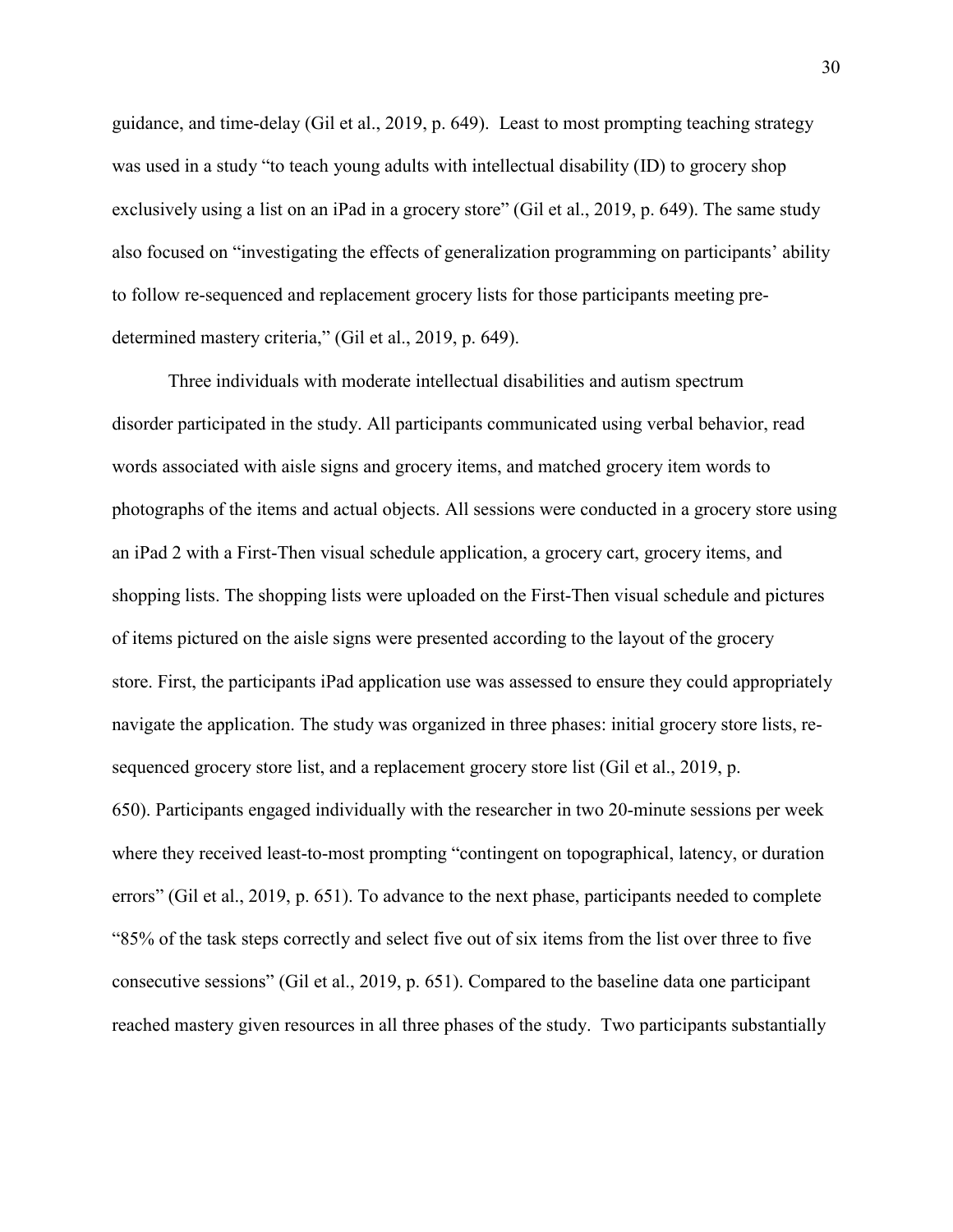increased their task analysis and task completion skills but not enough to continue to subsequent phases (Gil et al., 2019, p. 652).

#### **Visuals**

Many forms of visuals have been identified to support learning and comprehension for students with disabilities, specifically ASD. Visuals may include real objects, photographs, line drawings, picture symbols or words, and can be used in a in a variety of ways depending on the desired learning outcome. Visuals can be dynamic, static, or interactive for the user. Visuals supports can be presented as scripts, sequences, schedules, for task analysis, used to structure the environment, or as rule reminders card. Visuals create a concrete representation of otherwise abstract concepts and form a basis for enhanced learning and comprehension (Meadan et al., 2011). Considerations that should be addressed when creating and using visuals to support student learning include: culture, age, gender, social acceptance, size, usability, purpose and type needed depending on purpose, and effort required to use the visual (Meadan et al., 2011, p. 29).

Visual schedules help students with disabilities "anticipate the order of activities, and increase independence" in those activities (Meadan et al., 2011, p. 30). Visuals placed in an environment provide structure that promotes independent navigation for individuals with disabilities. This mitigates the need for adult support to help students find and access things they may need (Meadan et al., 2011, p. 30). Visual scripts are used to help students navigate social communication scenarios and are combined with phrases represented visually to assist with comprehension of discourse. This allows students to independently navigate social scenarios. A commonly used visual script is a Social Story (Meadan et al., 2011, p. 31). Social Stories explain and help students visualize and comprehend social behaviors in a variety of environments and social situations. Visual Task Analysis, or visual sequences, help students comprehend larger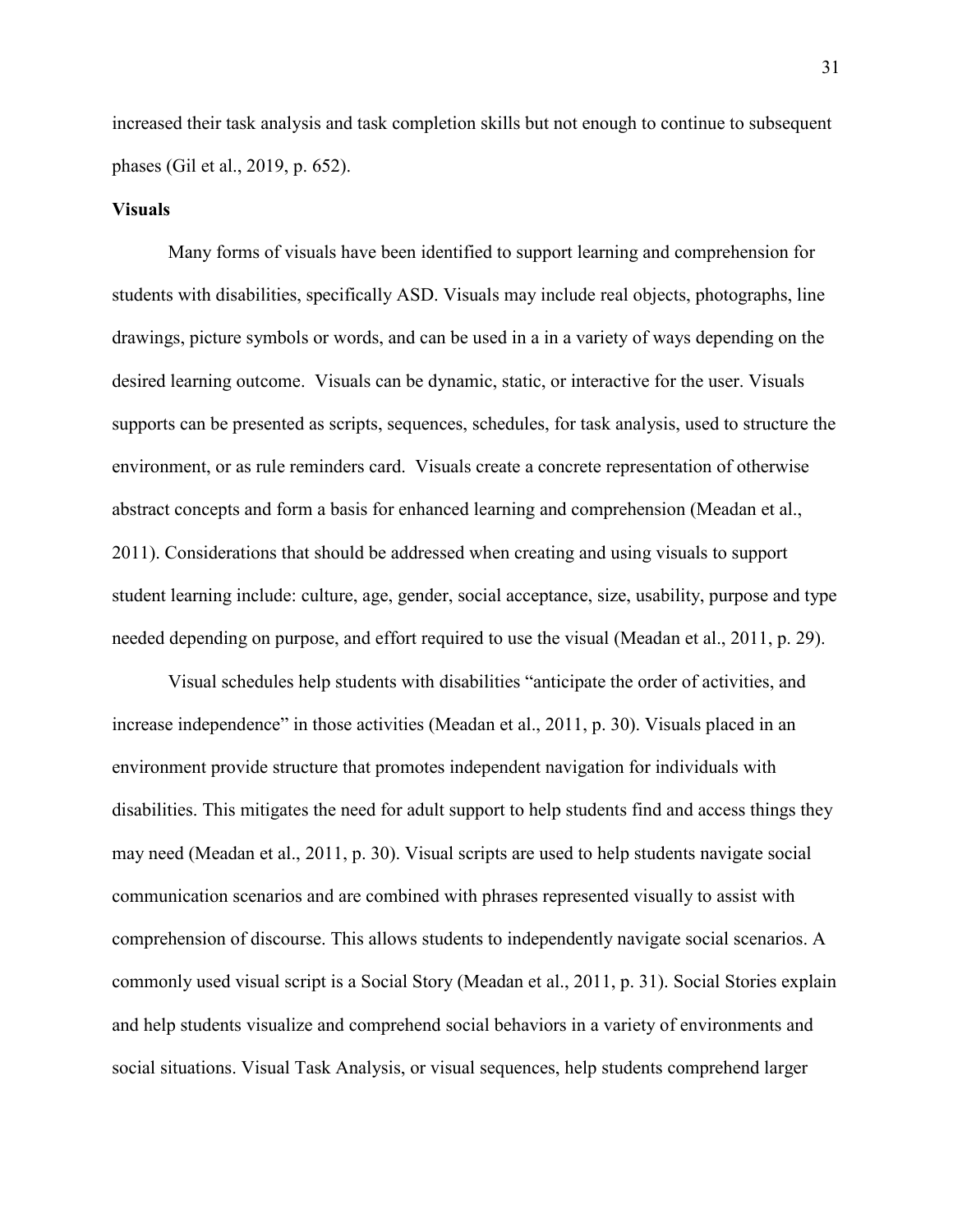tasks via completing subtasks. Visuals placed by each subtask help students complete the overarching task (Meadan et al., 2011, p. 32). Tasks can range from folding laundry to brushing teeth. "By providing children with an accessible, visual reference guide, you can enhance children's independence and decrease or eliminate adult prompting," (Meadan et al., 2011, p. 33).

## **Task Analysis, Picture Prompting, and Social Stories/Scripts**

Research has shown that different educational practices coupled with community-based instruction reaps skill generalization benefits. Four education practices for skill acquisition interventions are task analysis, social scripts, picture prompting for social skill development, and independence in task initiation. Scripts, specifically, can be used to help students with disabilities, including ASD, initiate appropriate peer interactions. "Scripts are explicit written scenarios, skits, or examples, and/or visual prompts used to facilitate participation in (i.e., starting and continuing) an interaction or conversation and are implemented in classroom activities" (Hart Barnett, 2018, p. 666). Scripts need to be taught correctly for the student's skills to progress. Scripts should be written to align with the student's interests, reflect the student's current abilities, and individualized for different scenarios that the student encounters. To effectively implement scripts, the teacher should introduce the script to the student and practice just prior to an opportunity to use the script (Hart Barnett, 2018, p. 667). Script supports should be accompanied by visuals and prompting, and scaffolded to allow the student to acquire the language and independently apply the skill during natural opportunities (Hart Barnett, 2018, p. 667).

Daniel Parker and Deborah Kamps analyzed the effects of task analysis, visual/picture prompting, script use, and self-monitoring with two, nine-year-old participants clinically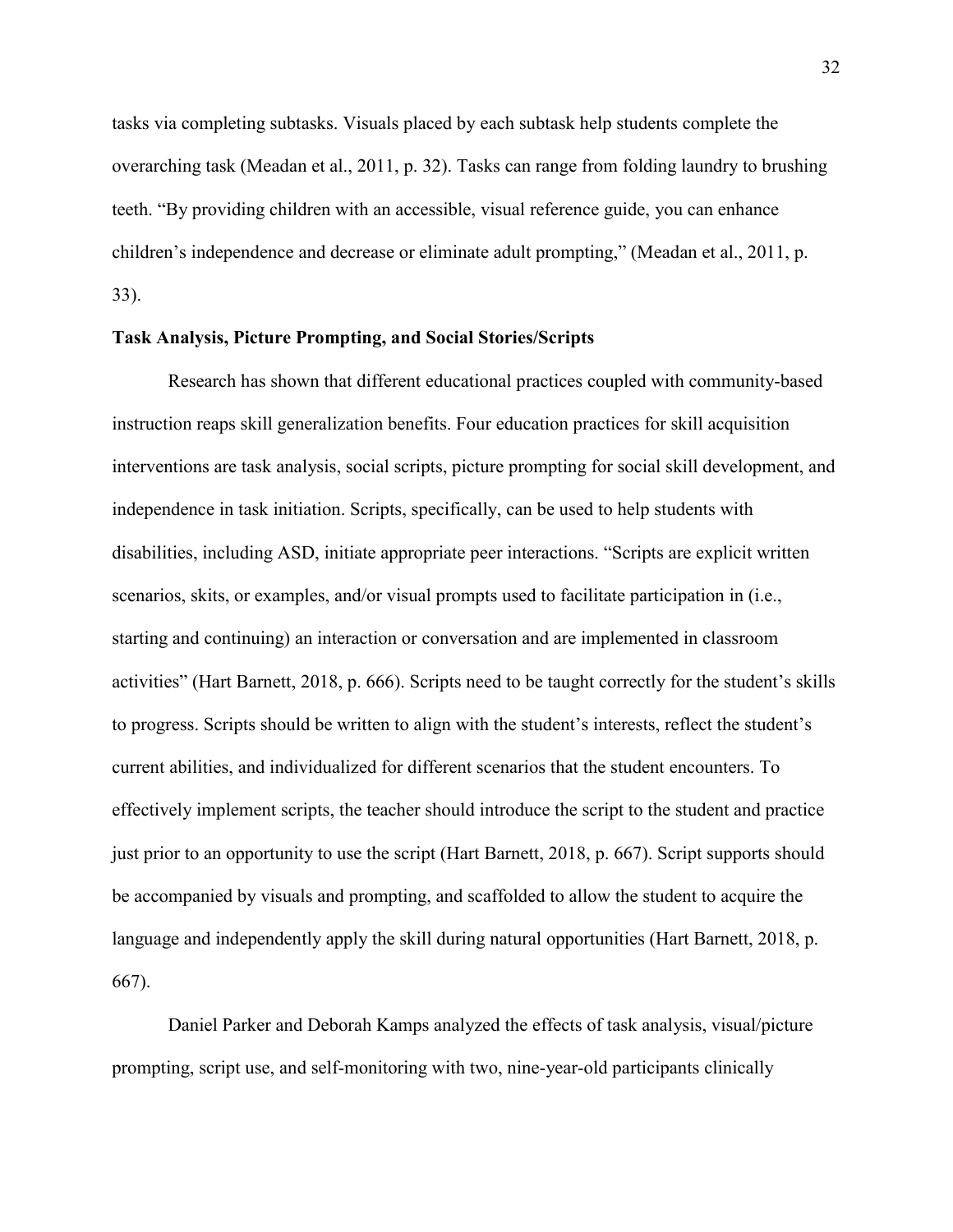diagnosed with Autism Spectrum Disorder to determine how the interventions impacted the development of social skills and initiating of conversations (2011).

At baseline both students produced "between 3-and 5-word spontaneous initiations and could respond appropriately to yes/no questions about their environment" (Parker & Kamps, 2011, p. 132). The students were reported to rarely interact with other students. They both received previous social skill interventions and still demonstrated social deficits. Both "engaged in verbal and postural stereotypy in home, school, and community settings" (Parker & Kamps, 2011, p. 132). The female student was reported to make more inappropriate, off-topic comments, while the male student appeared more withdrawn and abstained from peer and adult interaction (Parker & Kamps, 2011, p. 132). Students practiced social skill interaction with peers and participated in games, cooking, and restaurant activities. Including peers "provided social context for functional activities" (Parker & Kamps, 2011, p. 133). The activities were chosen to help generalize social skills across multiple settings (home, school, and community).

Task analysis materials were printed on 8.5"x11" sheets of paper with sequential steps outlined in boxes to mark off steps completed. Appropriate task analysis materials for each activity were given to both groups of students; those with autism and their neurotypical peers. Social scripts were implemented throughout the activities based on students' needs (Parker & Kamps, 2011, p. 134).

Following baseline data collection, each student was trained to use the task analysis to self-monitor during activities using "graduated guidance, verbal prompts, and positive practice" (Parker & Kamps, 2011, p. 134). Peers were also trained to appropriately prompt the targeted students both verbally and nonverbally to assist the intervention process. The experimenter modeled the social scripts during the intervention. After the students exhibited understanding of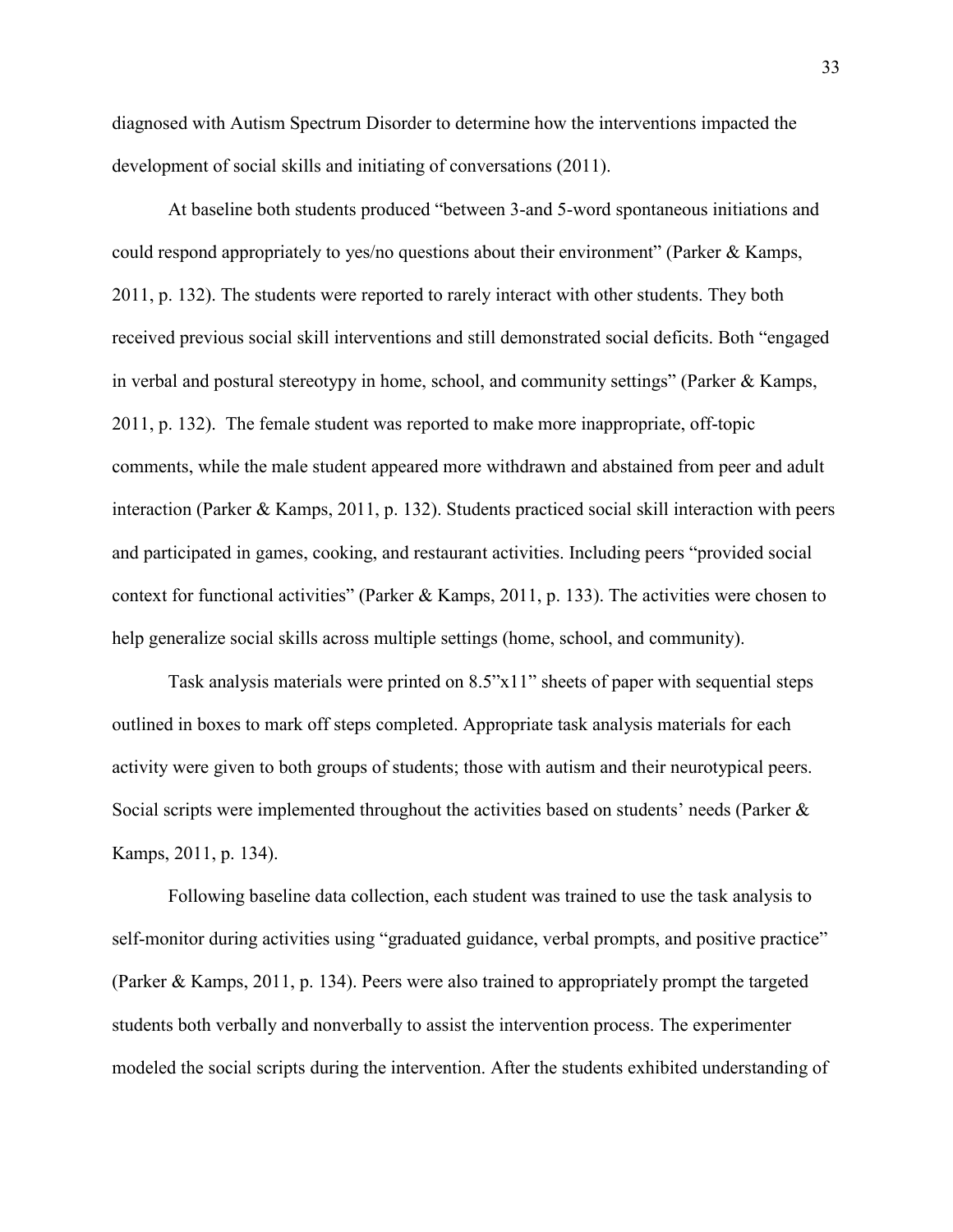both task analysis sheets and social scripts, they started their intervention sessions which lasted approximately 30-minutes each (Parker & Kamps, 2011, p. 135-136). The results showed that the task analysis, social scripts, and prompting resulted in higher levels of task completion across all activities and settings (Parker & Kamps, 2011, p. 136).

"Social Stories are individualized short stories used to assist children with ASD in understanding social situations by describing and explaining appropriate behavior and providing examples of appropriate responses (Saad, 2016, p. 52). Social stories can include a variety of sentences based on the function of the story being created, and should include a specific amount of each sentence type to be effective. Types of sentences include: descriptive sentences, perspective sentences, directive sentences, control sentences, affirmative sentences, and cooperative sentences (Saad, 2016, p. 53). Saad stated that children with autism "are less able to learn social rules, conventions and behavior by institution compared with their typically developing peers." When completing a literature review seeking to analyze the effectiveness of social stories in teaching appropriate behaviors and responses to certain situations, Saad found that social stories proved to be a widely used intervention for a variety of situations (Saad, 2016).

#### **Video Modeling**

Another evidence-based practice proven beneficial with students with disabilities, specifically autism, is video modeling. Video modeling utilizes a shortened clip of an individual performing a specific task followed by student viewing and practice (Hart Barnett, 2018, p. 667). Hart Barnett also stated that it was important for the student to utilize and practice this learning strategy in natural settings to facilitate generalization of skills (2018, p. 667). Teachers must use their own task analysis during video modeling to ensure that it is effective. First, the teacher introduces the targeted behavior or task. Then students watch the video example. Next, teachers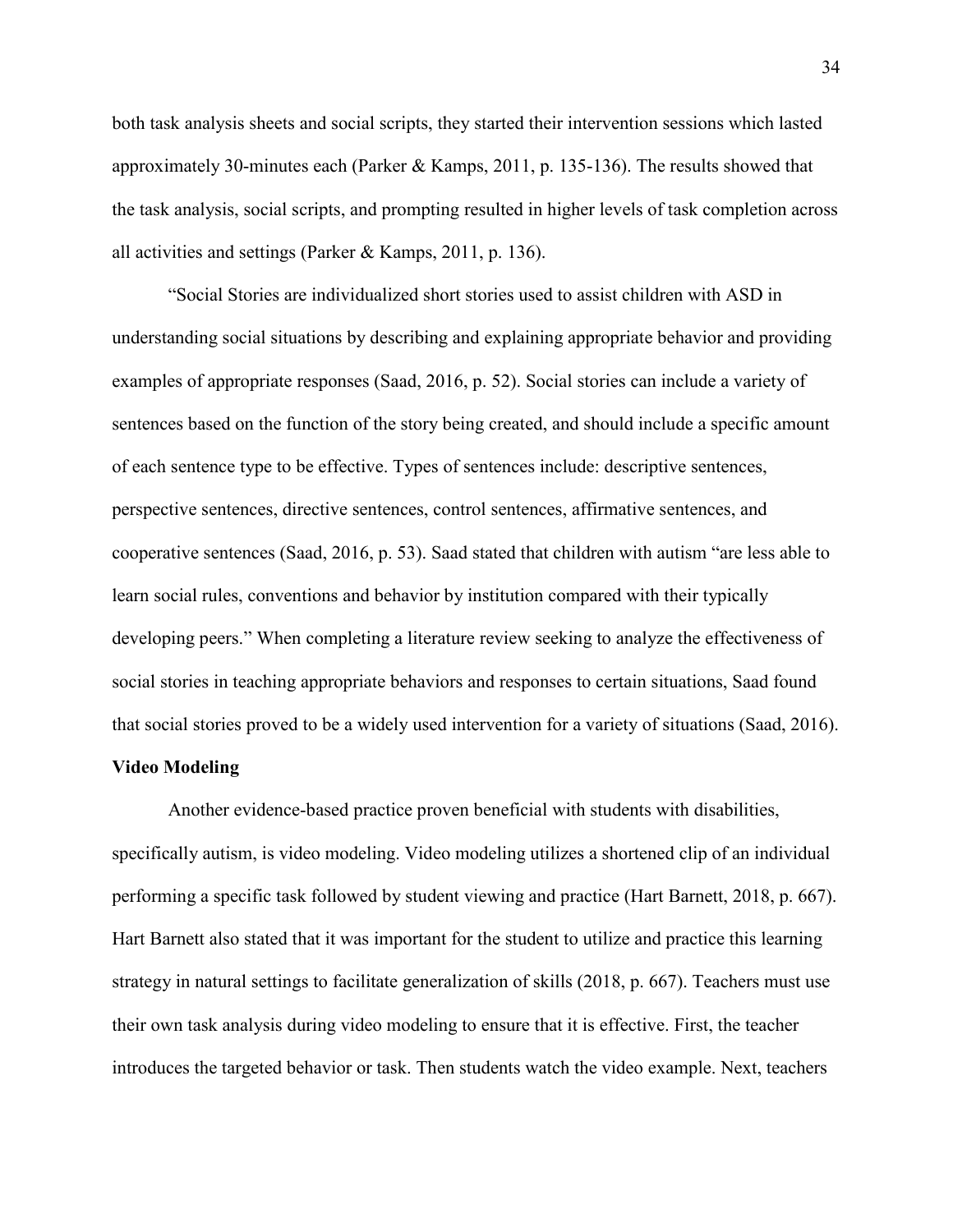check for comprehension of the behavior or task, and when completed allow the student to perform the behavior or task. To be most effective models include peers, classmates, the subject, or someone relatable. Strategic implementation of video modeling in social curriculum positively impacted many functional daily living skills such as communication, motor, social, vocational, and self-monitoring skills (Hart Barnett, 2018, p. 667).

Video modeling can be especially effective in supporting the development of social skills for students with disabilities, especially with ASD. Alzyoudi, M., et al. researched the "impact of video modeling on social skill development in children with autism," (2014). The foundation for this research was based on the social learning theory which stated that children learn by seeing and then initiating, (Alzyoudi, M., et al., 2014, p. 53). Many studies have shown that video modeling helped remediate social and other skills including academic and functional skills in students with ASD. It also helps students with ASD develop play, communication, self-help skills, and academic instruction skills (Alzyoudi, M., et al., 2014, p. 54). Alzyoudi, M., et al. (2014) outlined four different styles of video modeling that could be used during instruction: modeling, feedback, cue, and computer-aided video teaching (2014, p. 54). Alzyoudi, M., et al. (2014) studied the effects of video modeling instruction for social skill development in five participants age 5 to 7 years old using an A-B baseline design across settings. The study concluded that video modeling was an effective intervention for increasing social skill development in children with autism.

#### **Reading Comprehension – Direct Instruction**

Students of all abilities struggle with reading comprehension. Students with disabilities, particularly autism, have a tendency to develop "strong word recognition skills," but lack in the development of understanding their meaning (Randi, J., et al., 2010, p. 891). Many studies have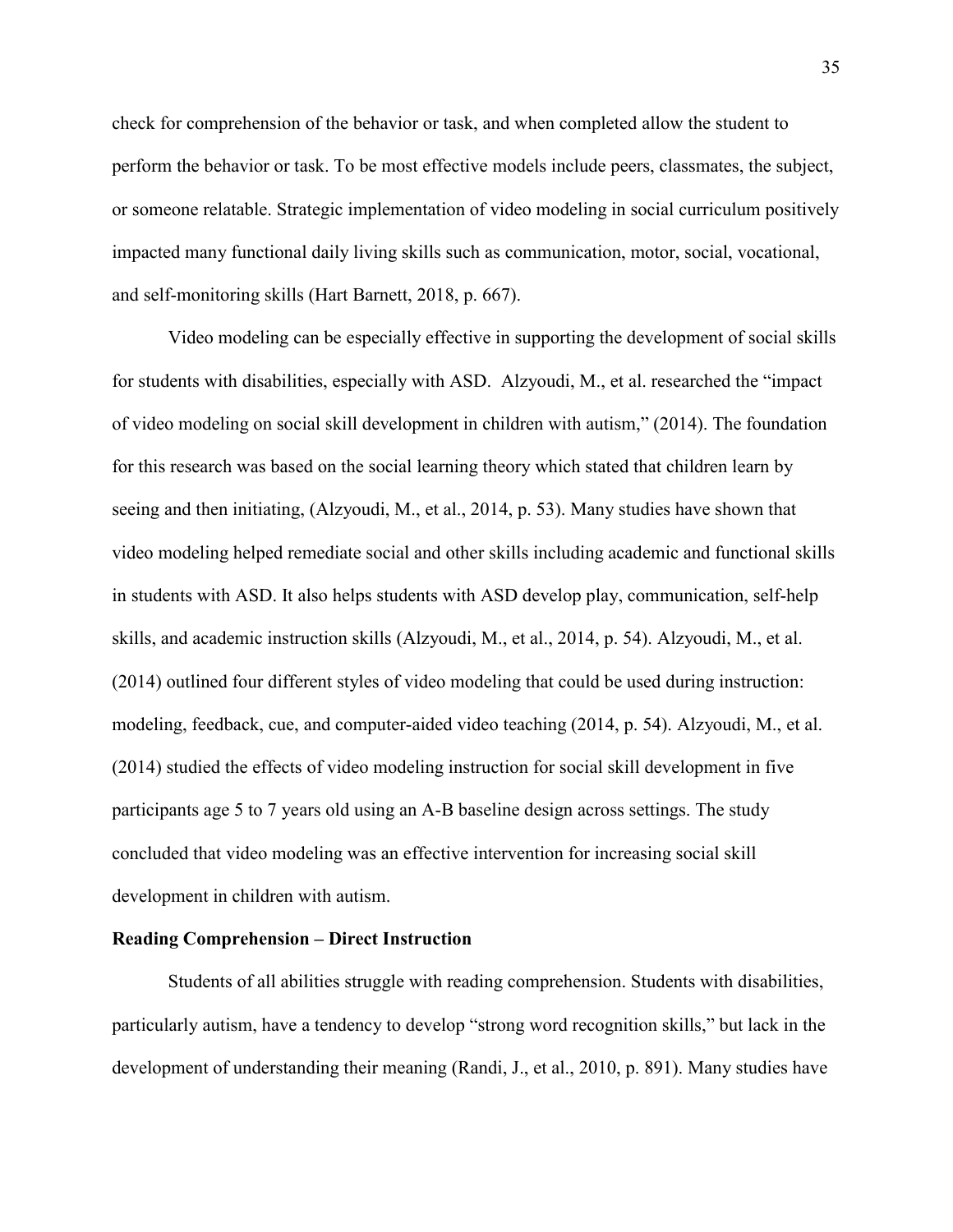been conducted to conclude which reading comprehension interventions are proven to be effective for teaching comprehension strategies to students with disabilities. Randi, J., et al. (2010) completed a literature review that found direct instruction, collaborative learning, peer instruction, computer assisted instruction, instruction in natural settings using authentic materials and rewards, usage of many support materials, and parent enhanced instruction all provided evidence that students with disabilities, ASD specifically, would show reading comprehension improvement if the interventions were used correctly (2010). Randi, J., et al. noted that because students with ASD struggled socially and tended to abstain from social opportunities, computer assisted instruction could replace peer mediated and collaborative learning strategies (2010, p. 897). Direct instruction is an evidence-based practice that has been studied and provides opportunities for students to build oral language and reading comprehension skills (Randi, J., et al., 2010, p. 897).

### **Choices**

Giving students a choice in their learning based on how and what they like to learn can have major benefits in a child's development. The choice strategy is meant to be strategic. A teacher who uses this strategy gives students an option between two or three different choices that allows the teacher to control the student choices. This strategy allows the student to practice decision making skills and to express themselves indicating their preferred choice, while allowing the teacher to modify the choices. This strategy ultimately leads to increased motivation, communication, social skills, and engagement in activities (Hart Barnett, 2018, p. 669).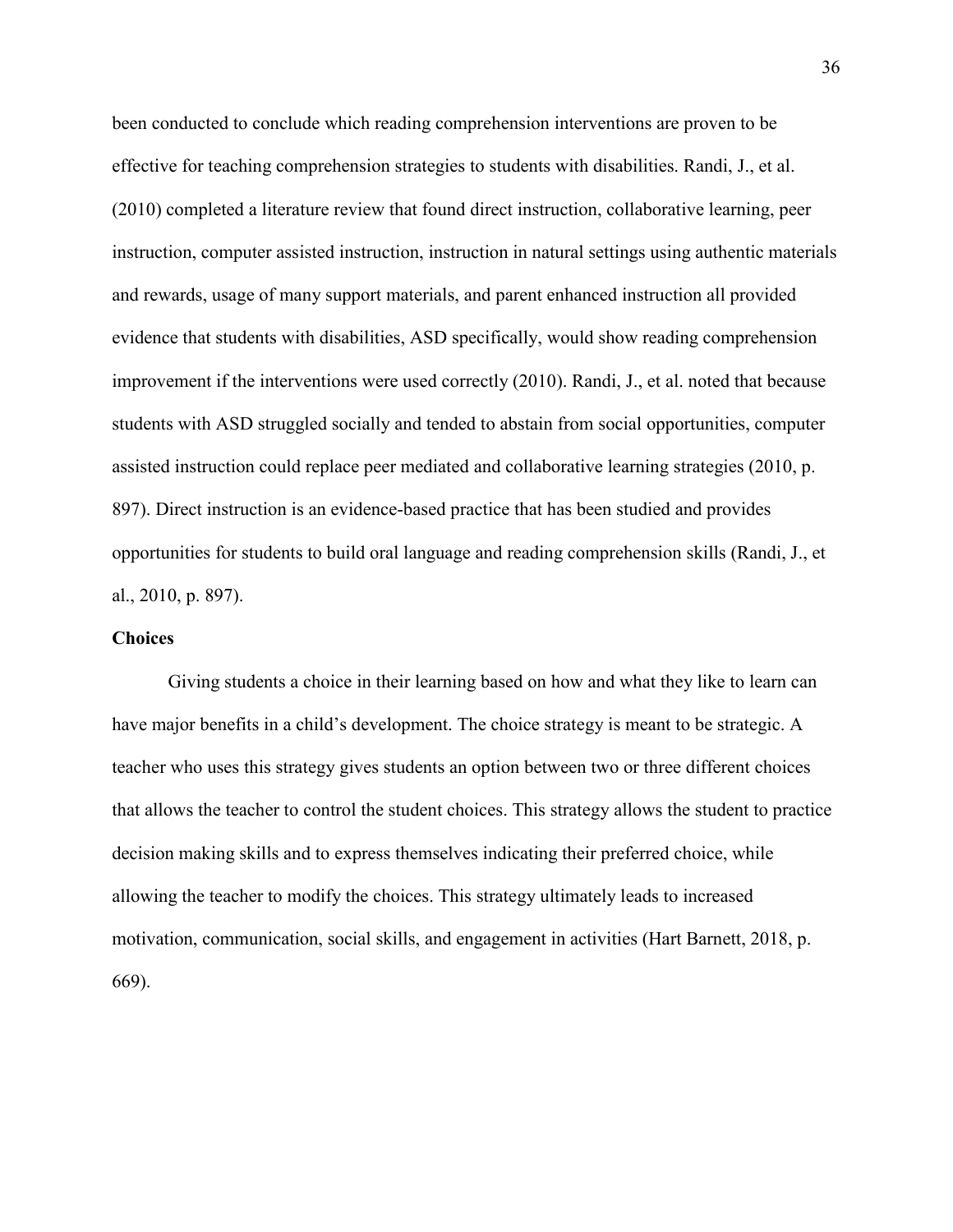#### **CHAPTER III: APPLICATION OF THE RESEARH**

#### **Overview**

The Independent Living Skills Curriculum (ILSC) outlines a variety of units and weekly targets that students with disabilities should master to become independent in their daily lives. The units target the functional and adaptive skills that present barriers to independent living for students with disabilities. The curriculum lessons are scaffolded starting with a classroom introduction to fundamental independent living concepts followed by transitioning the skills into community settings using a CBI approach. Units should be delivered in the proposed order to maximize skill development. Context builds cumulatively utilizing prior knowledge to increase comprehension and skill mastery. This curriculum is designed for special education teachers who teach students with disabilities, targeted for public school students identified with autism and intellectual disabilities who spend >60% of the day in special education.

I created this curriculum for students in a level III special education setting who receive 70% of their academic curriculum with small group and one-to-one instruction based on their Individualized Education Plans (IEP's). Students are identified with a primary disability of Autism Spectrum Disorders and a secondary disability in the area of Speech Language Impairment, are in grades 9 through 12, and have many behavioral and sensory needs. This curriculum could be used to meet the functional and adaptive skill requirements for students with a variety of special education needs in different settings. This curriculum could be implemented with middle to high school students as an alternate or supplementary curriculum. To accommodate transportation, funding, and staffing barriers while scheduling effective education practices, the curriculum proposes utilizing a combined simulated instruction and communitybased instruction approach. The scheduling arrangements combined with alternate researched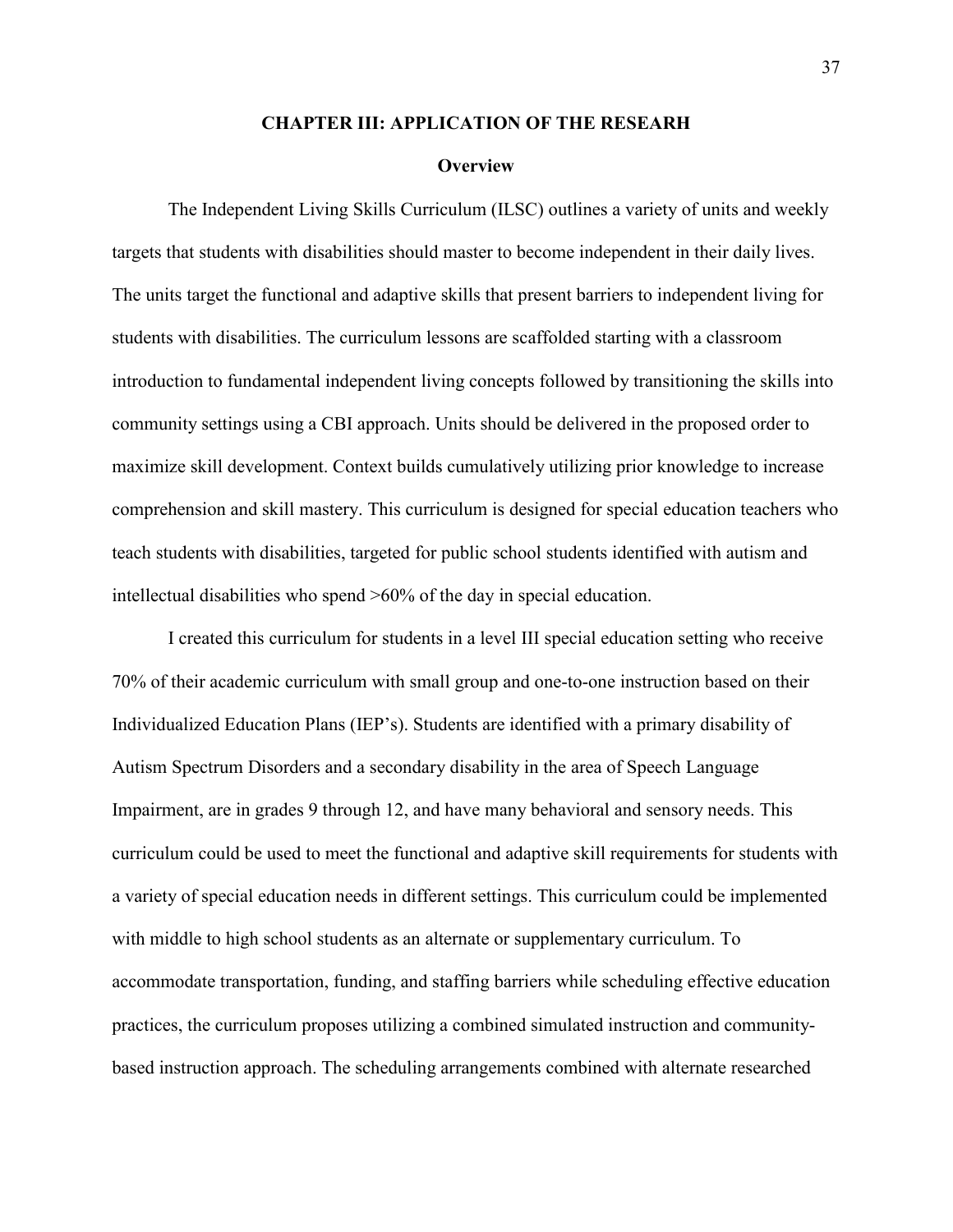educational practices maximize targeted skill attainment. The curriculum targets and addresses the social skills needed to successfully navigate in community settings. Barriers to community participation are reduced by increasing student social competence and communication. Students need repeated exposure to learning targets and skills practice (Effective Educational Practices for Students with Autism Spectrum Disorders, 2007). Therefore, visiting familiar community locations (accessing previous knowledge) promotes generalization and transfer of skills (Barczak, 2019, pg. 319).

The curriculum follows a two-year cycle that can be repeated or combined with alternate curricula. For my students, the curriculum would begin during students' freshman year and repeated in their junior year, to increase efficacy of master skills. Each unit has an Evidence of Mastery section that can be used to create IEP transition goals for students that targets independent living skills that can become students' individualized academic goals. The transition standards outlined in each unit are from the National Standards for Secondary Education and Transition for All Youth. The English Language Standards (Minnesota) have also been included to maximize teacher instructional time and learning targets. The specific activities for each week, materials needed, researched educational practices, vocabulary targets, functional and adaptive skills, are outlined for every topic. The essential questions assist with lesson planning and learning target mastery.

To implement the ILSC at my school, I will create a yearly CBI schedule and have it approved by administration to ensure that common barriers due to staffing and transportation are eliminated. I will create a budget for planned activities in advance to ensure that funding needs are met, whether they are parent or school supported. A lot of planning and coordination is involved with preparing CBI's, but can be more easily coordinated with proactive planning. I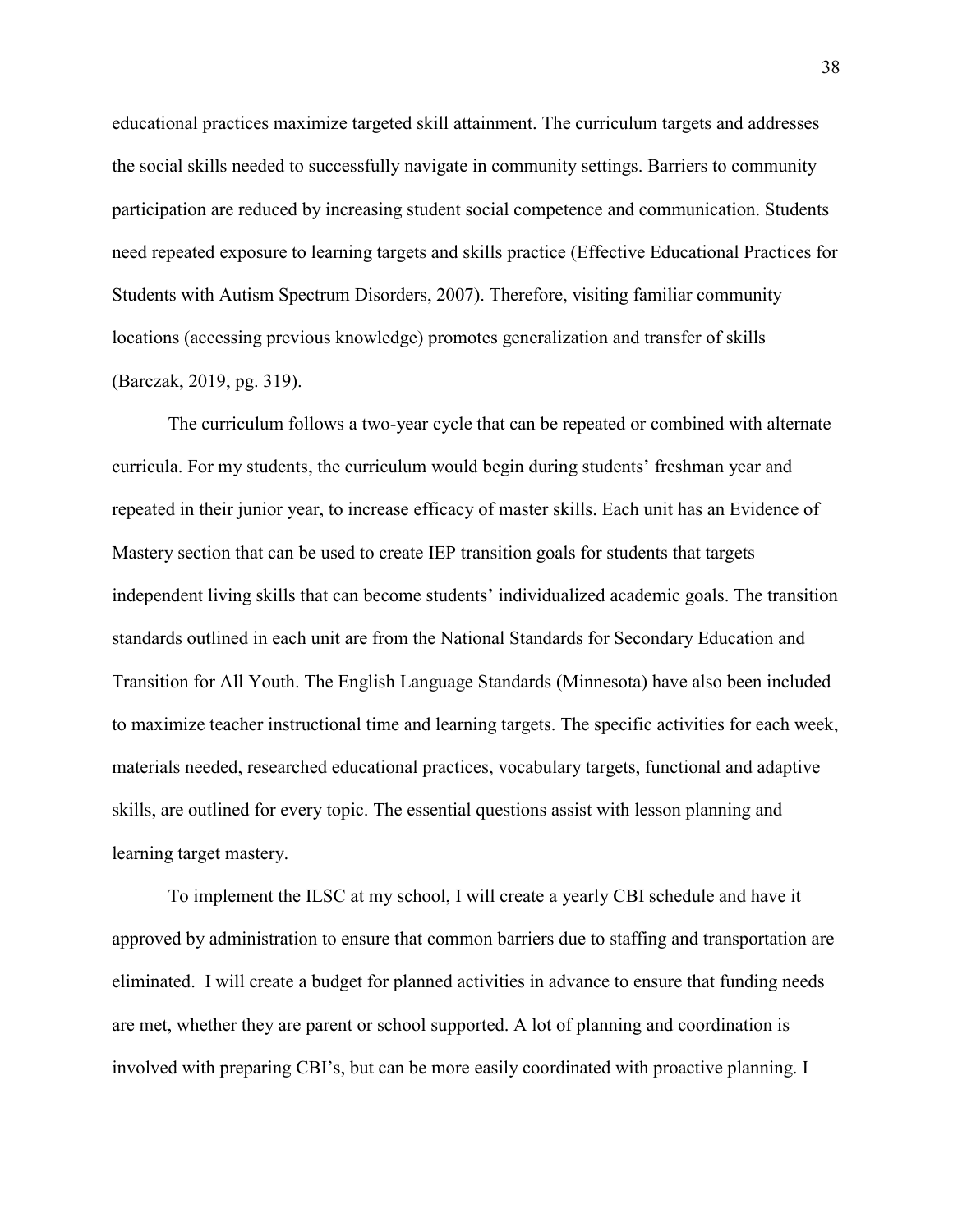will also meet with the administration the semester before implementation to ensure their full support. The research shows that some special education teachers identified their school administration as a barrier to CBI program implementation and viewed administrator support as an essential factor when planning (Kim, R. K., & Dymond, S. K. 2010). Every school hires staff differently so to help eliminate a staffing barrier, teachers should present the curriculum well in advance of scheduling to meet student's needs, to determine levels, and to prepare for experiences. If staffing is an issue, ask for parent volunteers who would agree to adhere to student confidentiality and ensure that students' rights are respected under the Family Educational Rights and Policies Act (FERPA). Having parents volunteer could encourage parent involvement that provides models for how to support their child which is a researched best practice for generalizing skills into multiple environments. Based on my current caseload, due to lack of community experiences, behavioral, and health needs, I would begin with providing oneto-one staffing support during community activities and fade support upon demonstrated independence and mastery. The ILSC is designed to include ongoing assessment of skills acquisition and, students' level of independence based on skill mastery and individualized learning styles. Reteaching, modifications, and accommodations should be provided to ensure that students meet basic learning targets before advancing to subsequent levels.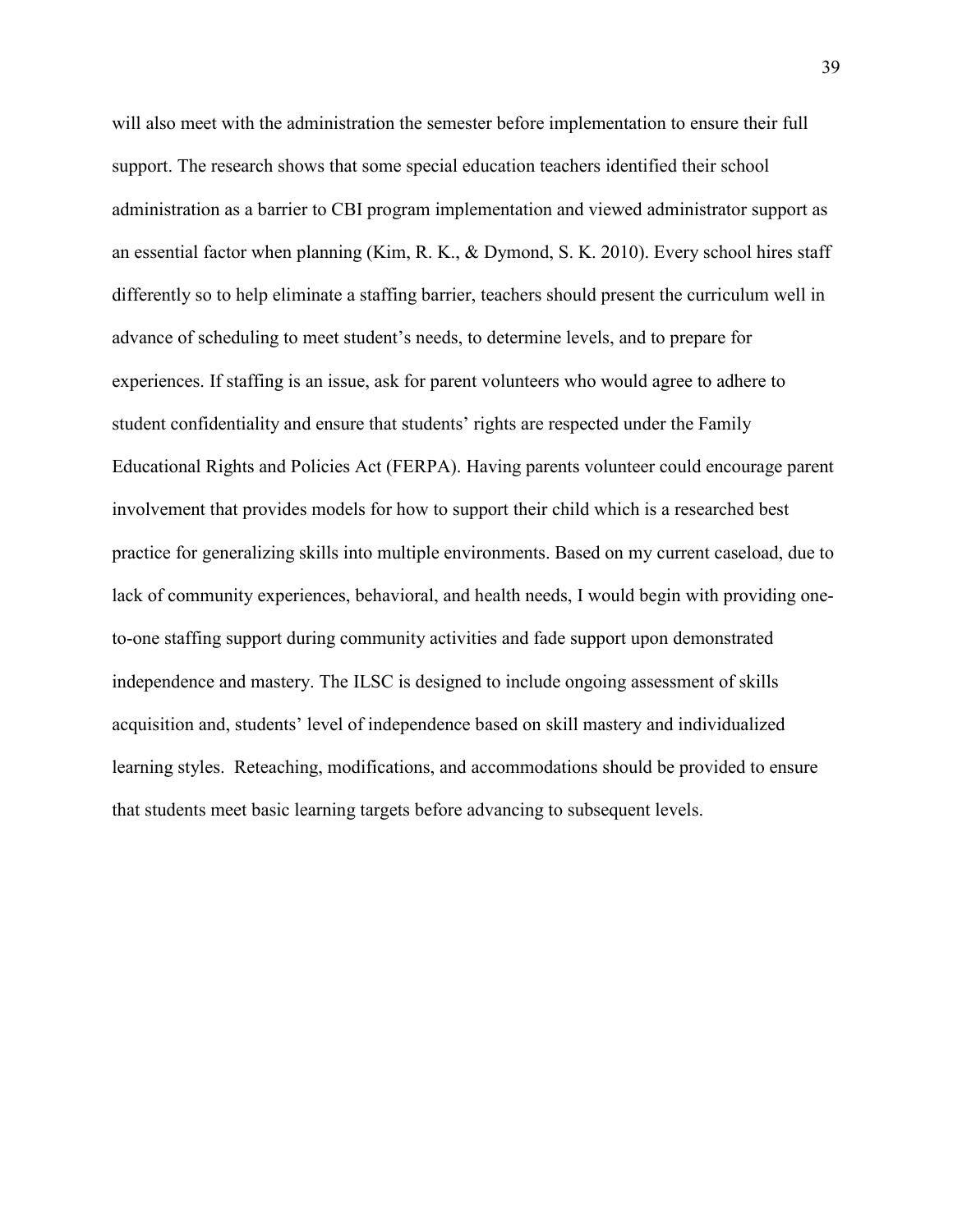## **Independent Living Skills Curriculum (ILSC) Planning Grid Outline Proposal (2-year**

**cycle)**

## **Year 1: Community Participation and Comprehension**

## *Unit 1: Understanding My Communities*

Week 1: Introduction to "Community"

Week 2&3: Community Workers

Week 4&5: Community Places

Week 6: Community Simulation

Week 7: Community Comprehension Practice 1: CBI Application

## *Unit 2: Me and My School Community*

Week 8: Being Part of a School Community

Week 9: Places to Know in My School

Week 10&11: School Behavioral Expectations

#### *Unit 3: Community Expectations*

Week 12&13: Community Social Behavioral Expectations

Week 14: Personal Hygiene Awareness

## *Unit 4: Navigating My Community*

Week 15: Community Signs

Week 16: Community Modes of Transportation

Week 17: How to Use Transportation in My Community Safely

Week 18: How to Navigate My Community

Week 19: Practice Navigating in My School

Week 20: Practice Navigating in My Community (Practice 1): CBI Application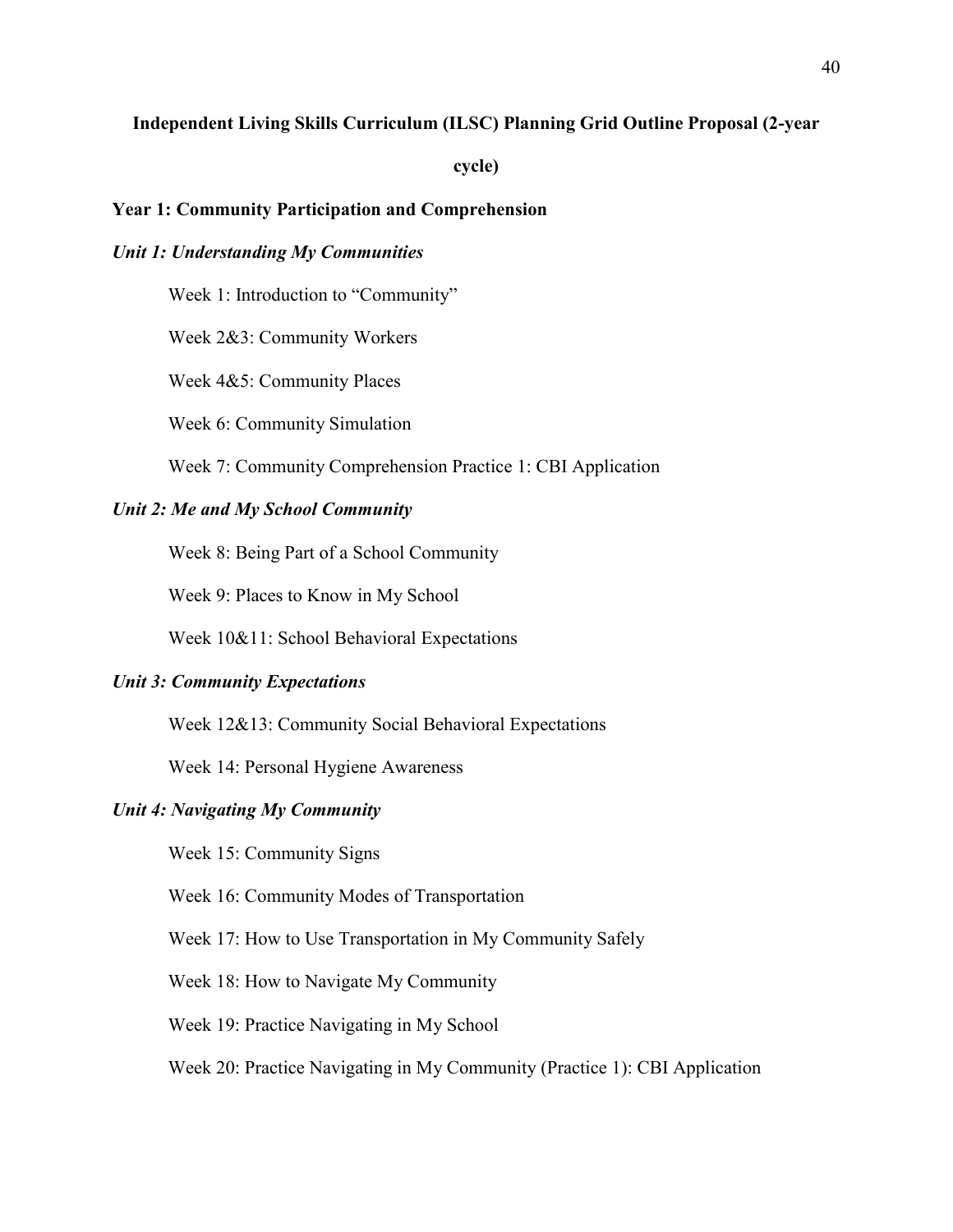Week 21: Practice Navigating in My Community (Practice 2): CBI Application

### *Unit 5: How to Help in My Community*

Week 22: Explore Different Helpers in My Community

Week 23: Ways That I Can Help in My Community

Week 24&25: Volunteering to Help in My Community: CBI Preparation and Application

## *Unit 6: Learning About and Using Community Recreation Areas Safely*

Week 26: Community Recreation: Identify Vocabulary and Uses of Locations

Week 27: Different Recreational Places in My Community and How to Use Them

Week 28&29: Basic Safety and Social Skills Understanding in Community Areas

Week 30: Recreation and Leisure Practice: CBI Preparation

Week 31: Transportation Planning: CBI Preparation

Week 32: Recreation and Leisure Practice: CBI Application

### *Unit 7: Practicing Community Living Skills*

Week 33-38: Community Practice Continuation

## **Year 2: Home Living and Self Care Comprehension**

## *Unit 1: Independent Living- Skills That I Need*

Week 1&2: Areas of Independent Living

## *Unit 2: Meal Planning*

Week 3: Foods I Like and Where to Get Them

Week 4: Meal Ingredients

Week 5: Where and How to Buy Ingredients

Week 6: Grocery Store Social Skills and Behavioral Expectations

#### Week 7: Grocery Store Trip Planning: CBI Preparation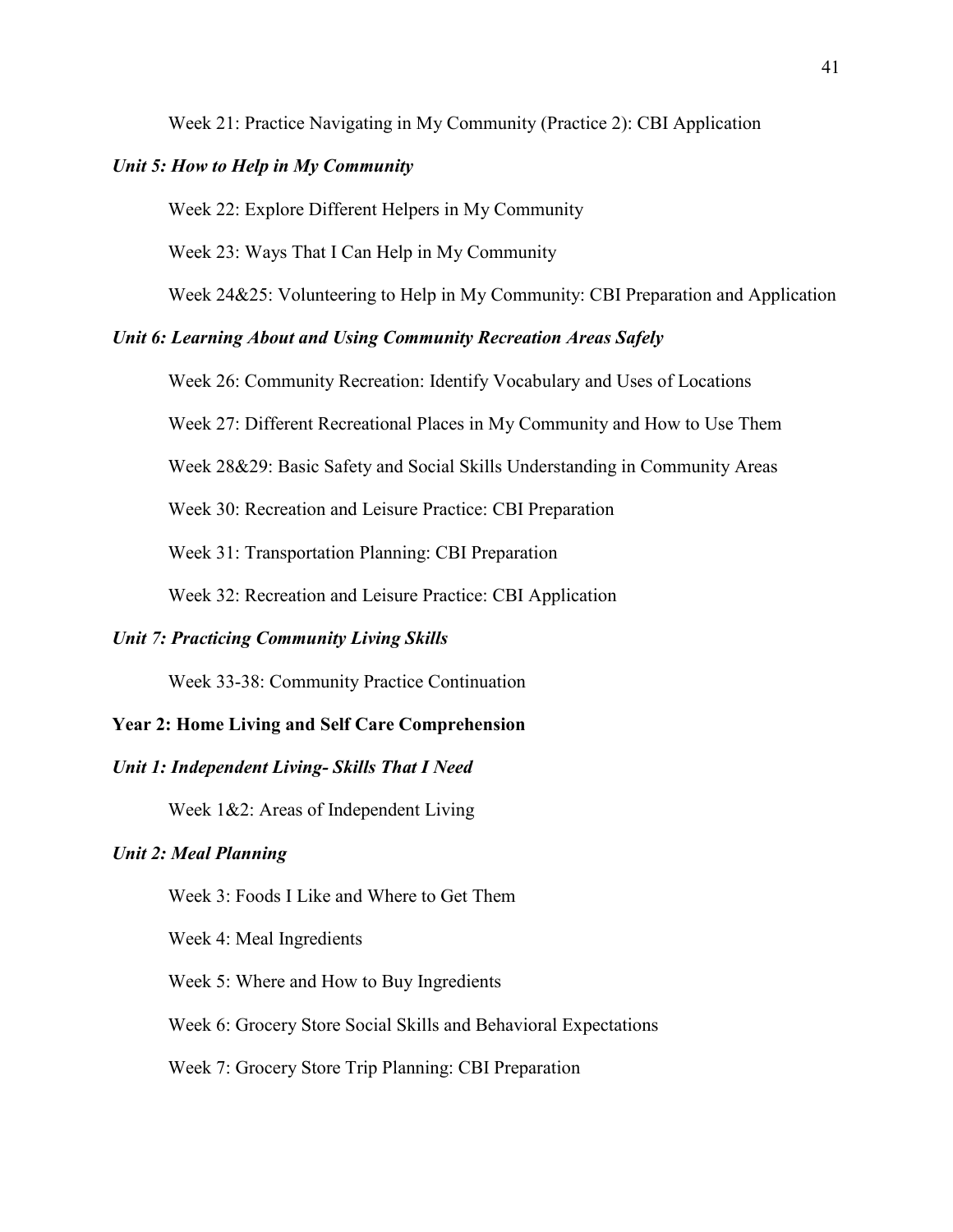Week 8: Review: Community Signs and Safety in the Community

Week 9: Grocery Store Practice: CBI Application

## *Unit 3: Meal Preparation*

Week 10: Common Kitchen Items: Vocabulary, Safety Signs, and Their Meanings

Week 11: Reading Recipes

Week 12: Kitchen Safety and Equipment Use

Week 13: Kitchen Cleanup and Meal Cleanup

Week 14: Review: Recipes and Making Meals Using Ingredients Purchased

Week 15: Practice: Meal Making and Cleaning Up After Eating

## *Unit 4: Demonstration of Meal Planning and Preparation Knowledge*

Week 16: Grocery Shopping and Meal Planning Sequence Development Part 1 Week 17: Grocery Shopping and Meal Planning Sequence Development Part 2 Week 18: Grocery Shopping and Meal Planning Sequence Development Part 3 Week 19: Grocery Shopping and Meal Planning Sequence Development Part 4

## *Unit 5: Taking Care of Food*

Week 20: Different Kinds of Foods

Week 21: Caring for Food

Week 22: Food Spoiling

Week 23: Practice: Taking Care of Food

## *Unit 6: Taking Care of My Body: Hygiene*

Week 24: Taking Care of My Hands

Week 25: Taking Care of My Hair

Week 26: Taking Care of My Body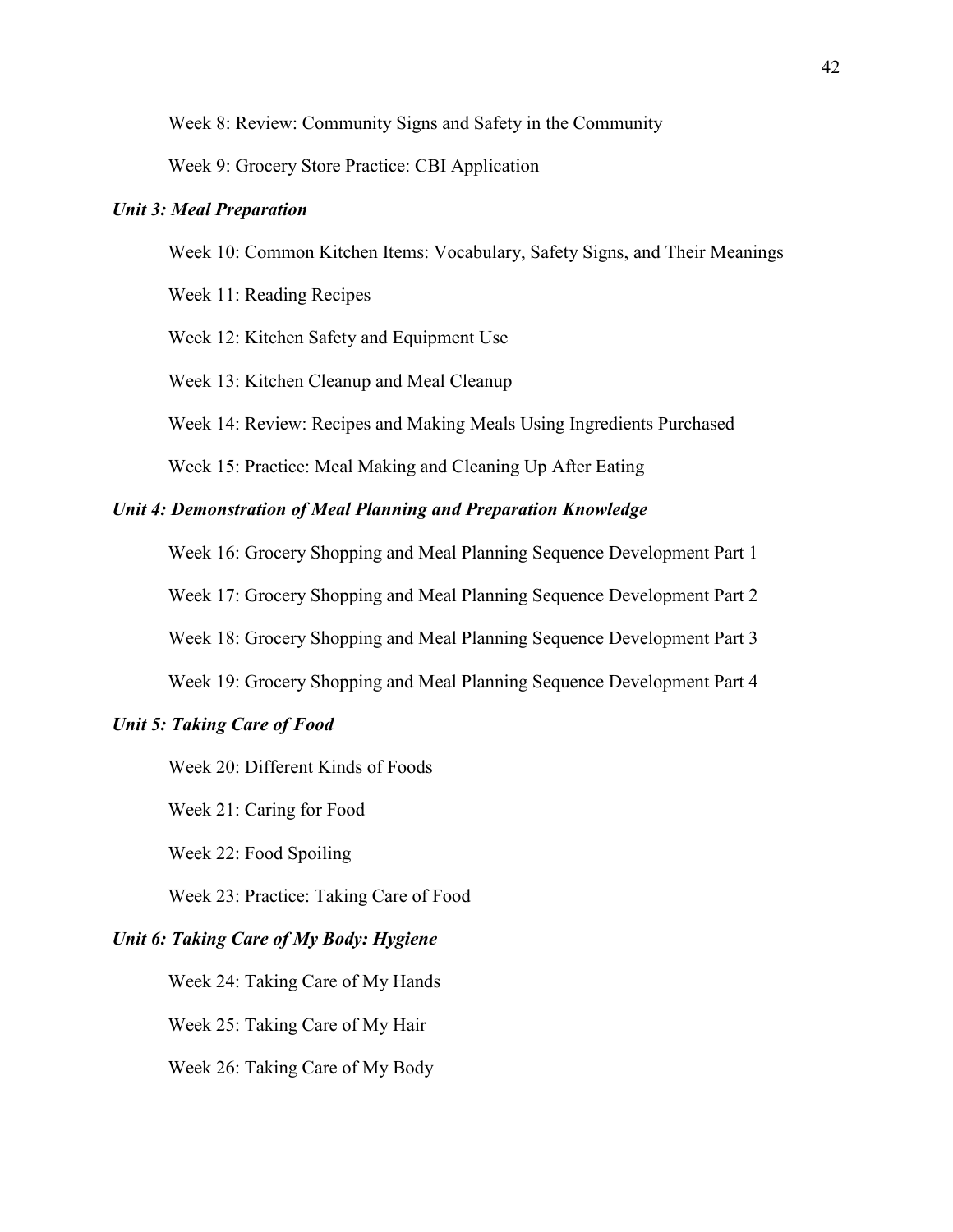Week 27: Taking Care of My Face

Week 28: Taking Care of My Mouth

## *Unit 7: Taking Care of My Home*

Week 29: Jobs Around My Home

Week 30: Washing My Laundry

Week 31: Putting Away My Laundry

Week 32: Dusting Around My Home

Week 33: Cleaning My Floors

Week 34: Washing Windows

Week 35: (Half Week) Cleaning Counters

Week 35: Washing Dishes

Week 36: Putting Away Dishes

Week 37: Cleaning My Bathroom

Week 38: Taking Care of the Garbage and Recycling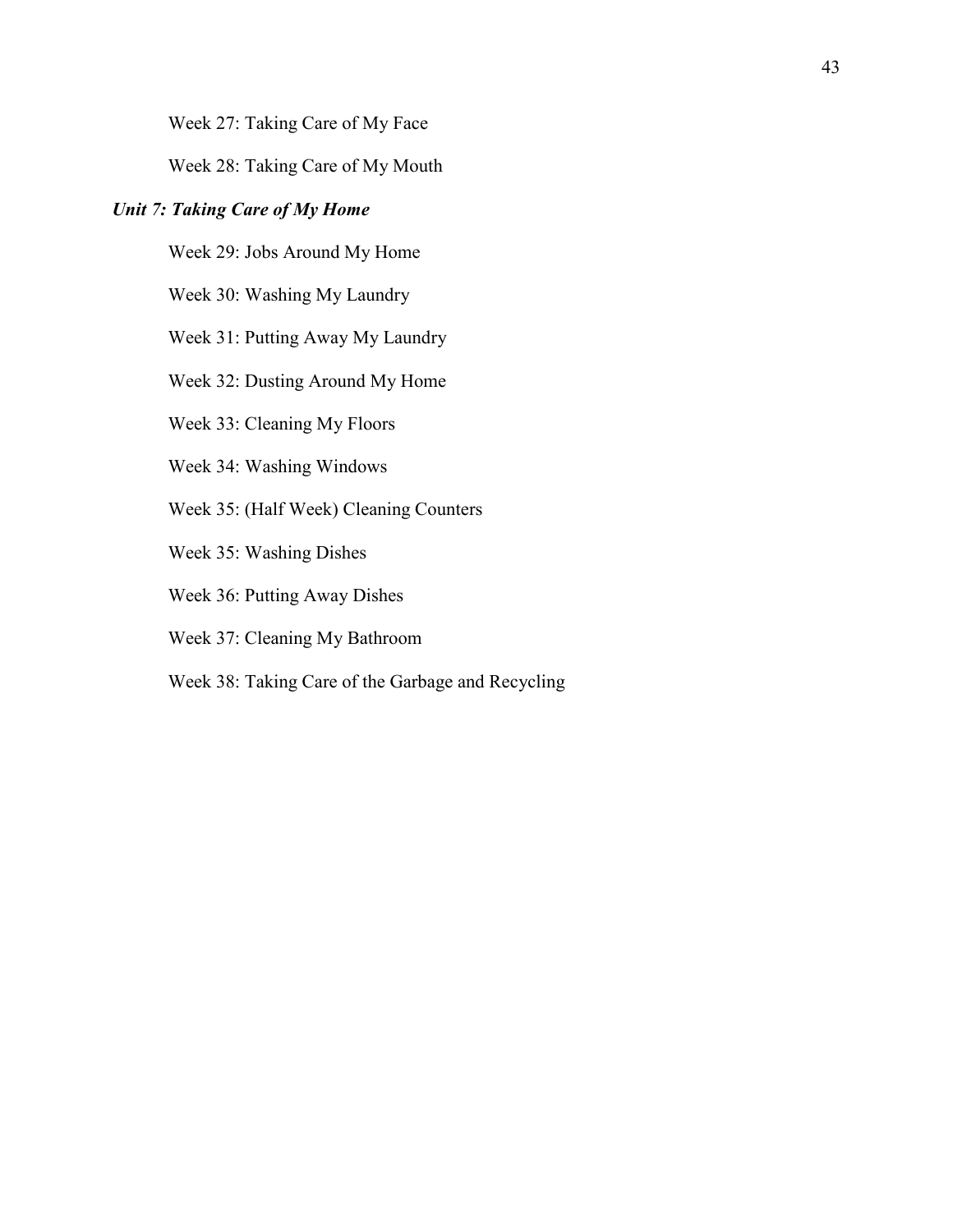## **ILSC - Curriculum Planning Grid**

## **Year 1: (38 weeks) Grades: 9, 10, 11, 12**

Special Education Setting III- Communication Disorders (ASD)

Functional Academic Level of Understanding: K-2

Functional Skill Acquisition and Generalization – Community Based Instruction

## **Functional and Adaptive Skill Areas Targeted:**

Reading, Writing, Communication, Self-Advocacy, Planning, Preparing, Navigating, Problem Solving, Money Exchange, Organization, Social Skills, Self-Awareness, Self-Regulation, Perspective Taking, Critical Thinking, Creative Thinking, Listening, Following Directions

## **Areas of Transition for Minnesota:**

1. Work 2. Recreation and Leisure 3. Home Living 4. Community Participation 5. Post-Secondary Education Transitions Standards from the National Standards for Secondary Education and Transition for All Youth: [http://www.nasetalliance.org/docs/TransitionToolkit\\_InfoPages.pdf](http://www.nasetalliance.org/docs/TransitionToolkit_InfoPages.pdf) ELA Standards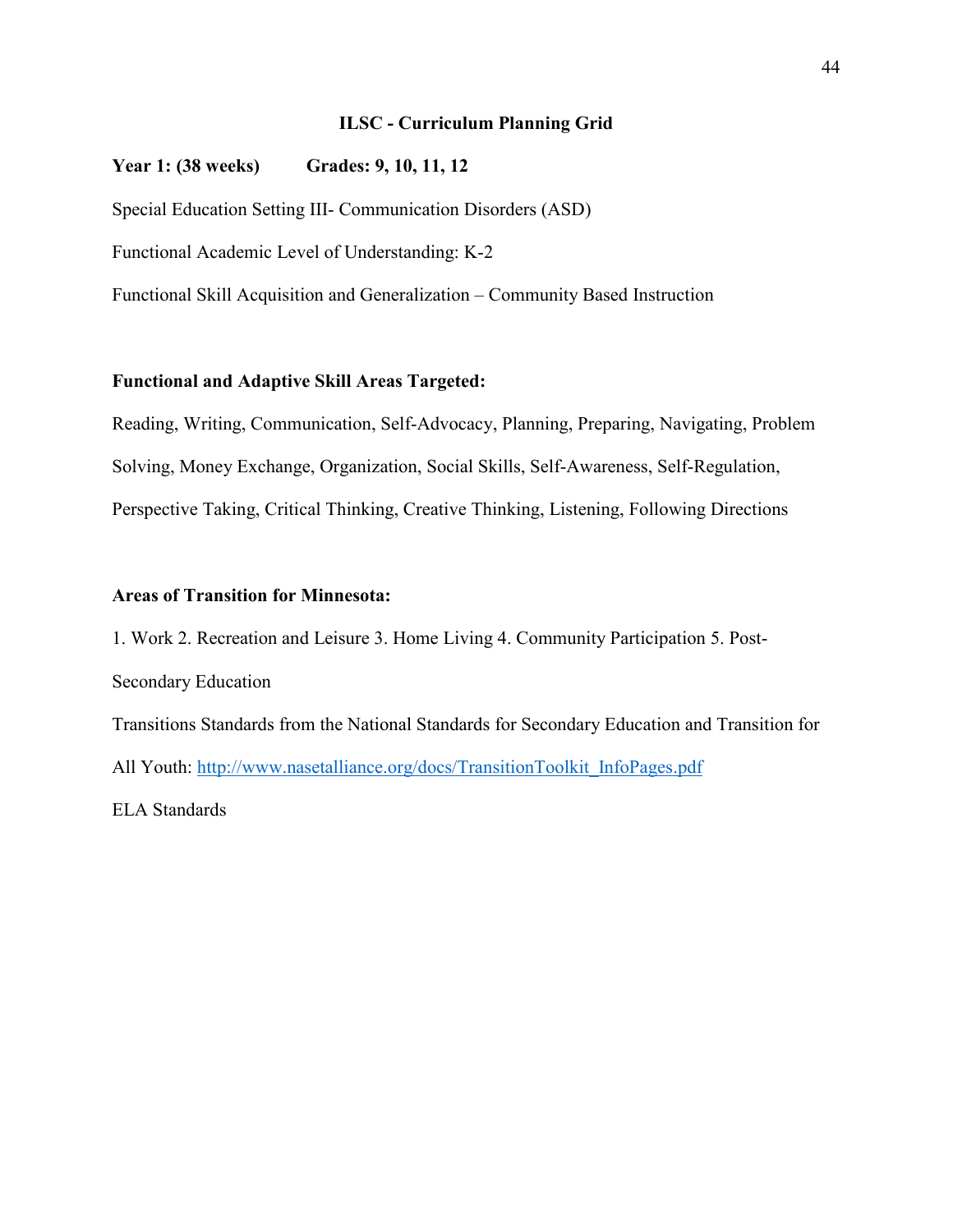# Unit 1: Understanding our Communities

Transition Areas Targeted: Community Participation/Independent Living

Transition Standards Addressed: 3.3.2, 3.3.6, 3.4.1, 3.4.2

Academic Standards Addressed: English Language Arts 0.8.1.1, 0.8.2.2, 0.8.3.3, 0.8.4.4,

1.1.1.1

Week 1: Introduction to "Community"

Essential Questions:

-What does the term "community mean?"

-What different places make up a community?

-What is the purpose of each place in my community?

-What signs do I see in my community and what do they mean? Why are they there?

| Activities:                                                                          | Materials:                         |  |
|--------------------------------------------------------------------------------------|------------------------------------|--|
| -Generate a class definition for the term "community"                                | -Community-based Books             |  |
| -Create a collage of pictures from community locations                               | -Video modeling of people          |  |
| students visit in their communities                                                  | exploring communities              |  |
| -Create a collage of signs that students see in their                                | -Worksheets identifying key        |  |
| community-write sentences to describe what the sign                                  | community terms, places that make  |  |
| means                                                                                | up a community, and signs that are |  |
| -Read short stories about communities and the different                              | seen in the community              |  |
| characteristics of communities                                                       |                                    |  |
| -Create short stories about why students utilize places                              |                                    |  |
| and community spaces                                                                 |                                    |  |
| -Watch video models of people exploring communities                                  |                                    |  |
| <b>Researched Educational Practices:</b>                                             |                                    |  |
| -Project familiar places in the community to promote generalization (Barczak, 2019). |                                    |  |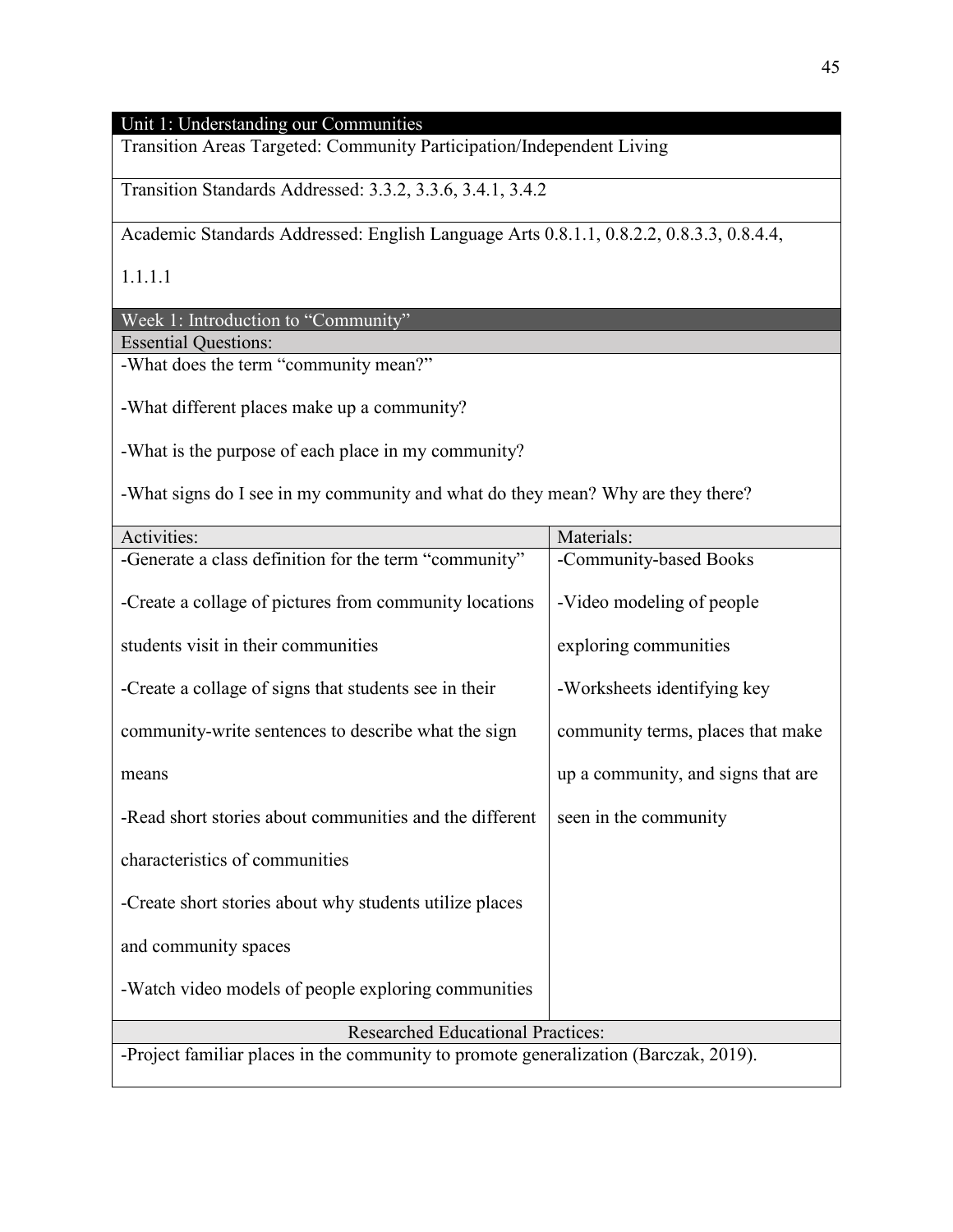-Direct instruction (Randi, J., et al., 2010)

-Constant Time Delay Intervention- Student needs to master first step of task analysis before

advancing to additional steps in the task analysis sequence (Yuan et al., 2019, p. 217).

-Video Models (Alzyoudi, M. et al., 2014), (Hart Barnett, 2018)

-Prompting and Fading Systems (Gil et al., 2019)

Evidence of Mastery:

Student can successfully define the word community and describe their community by stating attributes that make a community. Student can describe the function of community resources and how to stay safe by understanding and following community signs.

Vocabulary Targeted:

Community, Business, Store, Place, Building, Home, School, Park, Neighborhood, City,

Town, State, Safety, Signs, Stop Light, Stop Sign, Sidewalk, Walk Sign, Yield Sign, Bike

Lane, Safety, Community Locations: gas station, grocery store, gym, recreation center, beach,

park, lake, school, bus stop/station, mall, restaurant, airport, hospital, doctor/dentist office,

pharmacy, bank, library, coffee shop, ATM, police/fire station, big box store, dollar store

Functional and Adaptive Skills:

Reading, Communication, Writing, Social Skills, Problem Solving, Creative Thinking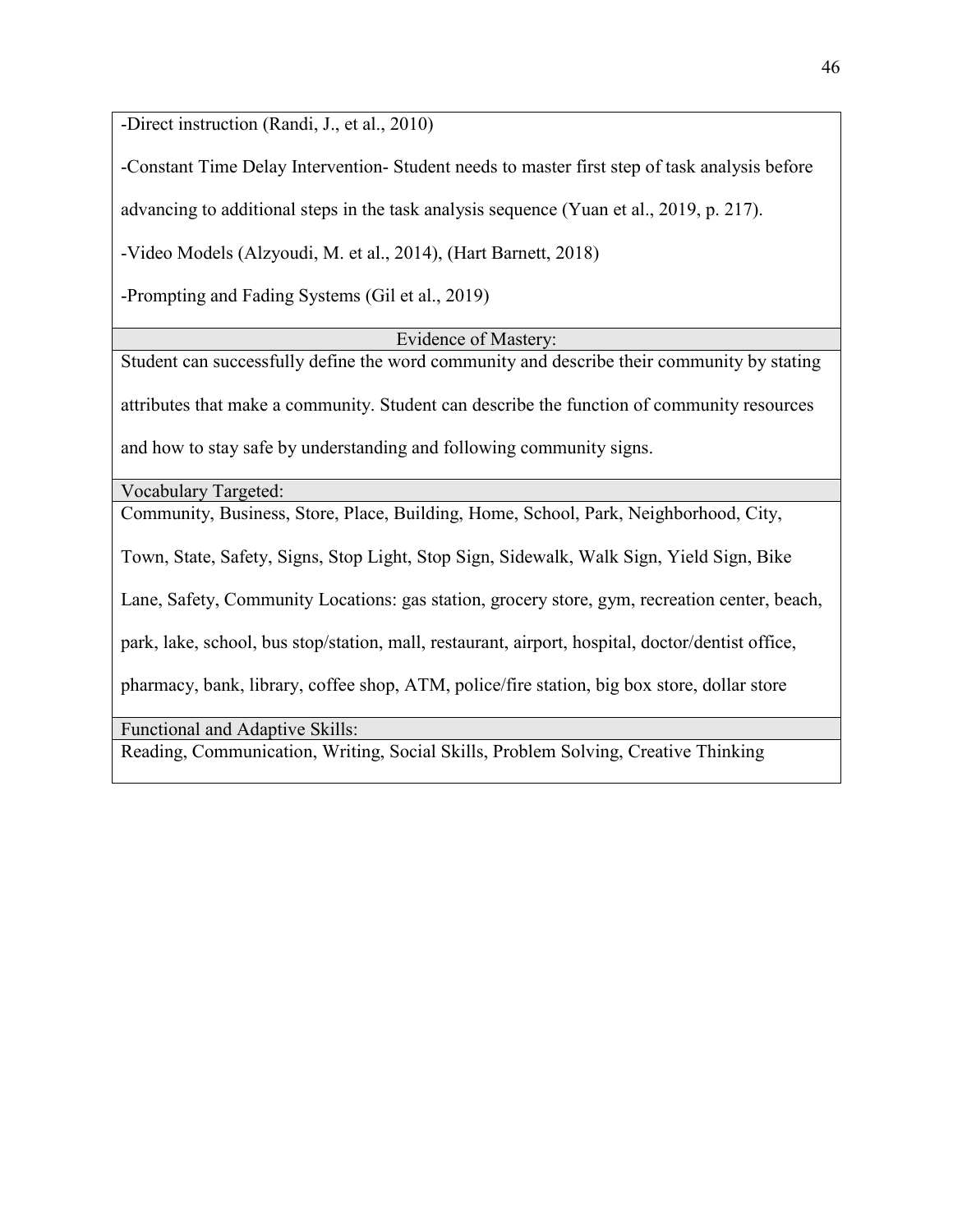## Unit 3: Community Expectations

Area of Transition Targeted: Community Participation

Transitions Standards: 3.2.1, 3.2.2, 3.2.4, 3.3.3, 3.3.4, 3.3.6, 3.4.1, 3.4.2

Academic Standards Addressed: English Language Arts 1.2.1.1, 1.1.10.10, 1.1.9.9, 1.10.5.5,

1.2.6.6, 1.8.4.4

Week 12&13: Community Social Behavioral Expectations

Essential Questions:

-What are the social and behavioral expectations in my community?

-Why is it important to follow social and behavioral community expectations?

-How should I behave while out in the community?

-Why is it important to follow expected behaviors?

| Activities:                                              | Materials:                      |
|----------------------------------------------------------|---------------------------------|
| -Read stories about community social expectations for    | -Books on social and behavioral |
| different locations                                      | community expectations          |
| -Read stories about different community behavioral       | -Social stories                 |
| expectations                                             | -Visuals                        |
| -Worksheets identifying correct and incorrect choices    | -Games                          |
| -Video modeling of social and behavioral expectations    | -Worksheets                     |
| when walking on the street, in stores, at restaurants    | -Video models                   |
| -Worksheets to apply understanding of different social   | -Choice boards                  |
| and behavioral expectations based on community           |                                 |
| locations (ie. at a pool is different than in a library) |                                 |
| -Games and reflection worksheets to explore and          |                                 |
| practice different social expectations/decisions         |                                 |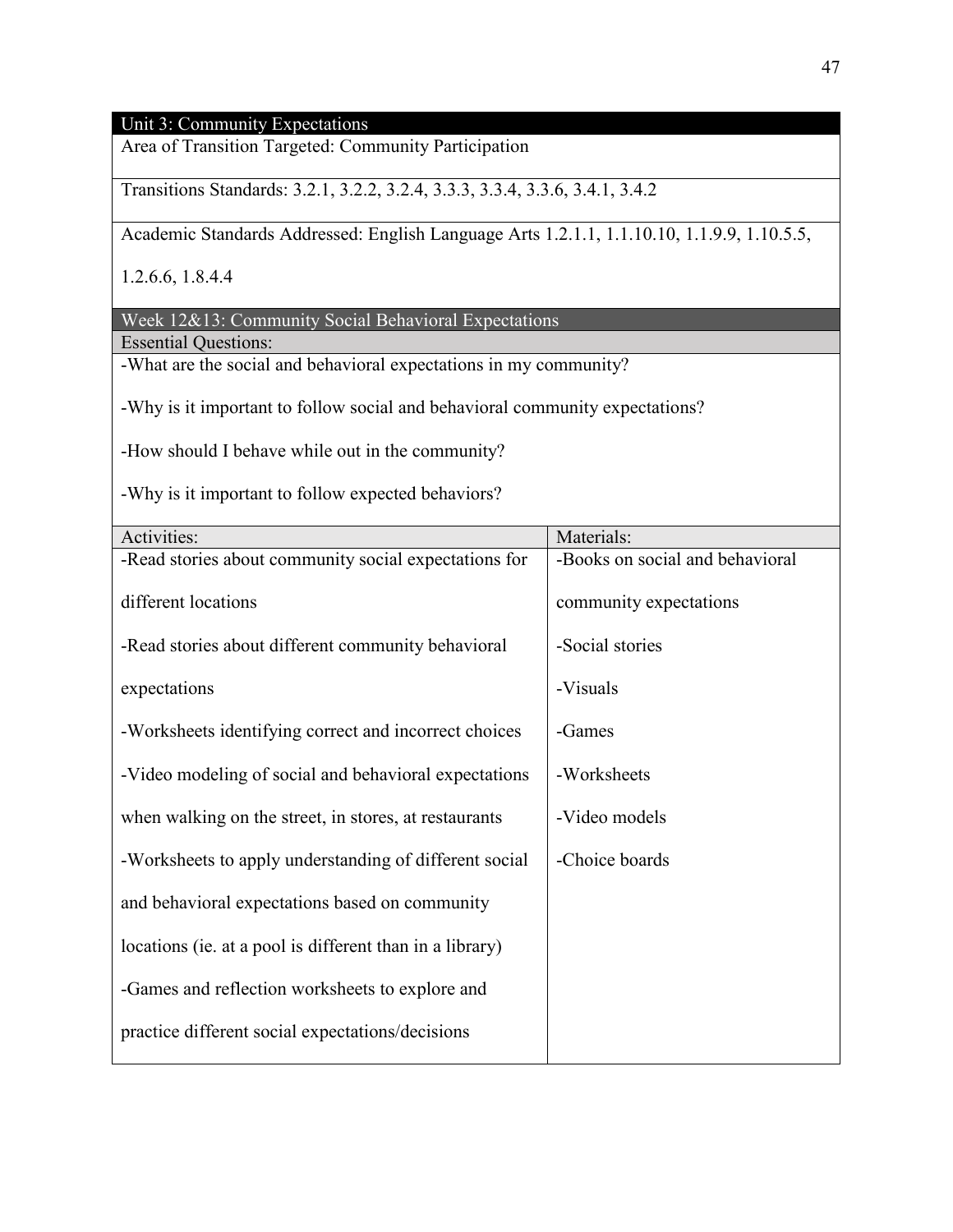| -Social stories of what to do if you need help (ie.                                               |  |  |
|---------------------------------------------------------------------------------------------------|--|--|
| feeling nervous, feeling sick, feeling angry, feeling                                             |  |  |
| tired)                                                                                            |  |  |
| -Create a story about how to behave at community                                                  |  |  |
| locations, students share and create a class series                                               |  |  |
| -Students create individual choice boards with visual                                             |  |  |
| prompts and cues for conversations regarding social                                               |  |  |
| and behavioral expectations                                                                       |  |  |
| <b>Researched Educational Practices:</b>                                                          |  |  |
| -Direct instruction (Randi, J., et al., 2010)                                                     |  |  |
|                                                                                                   |  |  |
| -Prompting and Fading Systems (Gil et al., 2019)                                                  |  |  |
| -Video modeling (Alzyoudi, M. et al., 2014), (Hart Barnett, 2018)                                 |  |  |
| -Visuals (Meadan et al., 2011)                                                                    |  |  |
| -Choices (Hart Barnett, 2018)                                                                     |  |  |
| -Project familiar places/images within the community to promote generalization (Barczak,          |  |  |
| 2019).                                                                                            |  |  |
| -Social Stories (Saad, 2016)                                                                      |  |  |
| Evidence of Mastery:                                                                              |  |  |
| Students can identify different social and behavioral expectations for a variety of locations and |  |  |
|                                                                                                   |  |  |
| tell why they are important.                                                                      |  |  |
| <b>Vocabulary Targeted:</b>                                                                       |  |  |
| Expectations, Social, Behavior, Yell, Voice, Loudness, Volume, Conversation,                      |  |  |
|                                                                                                   |  |  |
| Communication, Expression, Facial Expression, Verbal, Nonverbal, Thought, Reaction,               |  |  |
| Action, Choice, Hygiene, Impression, Expectations, Norms, Rules, Expectations, Volume,            |  |  |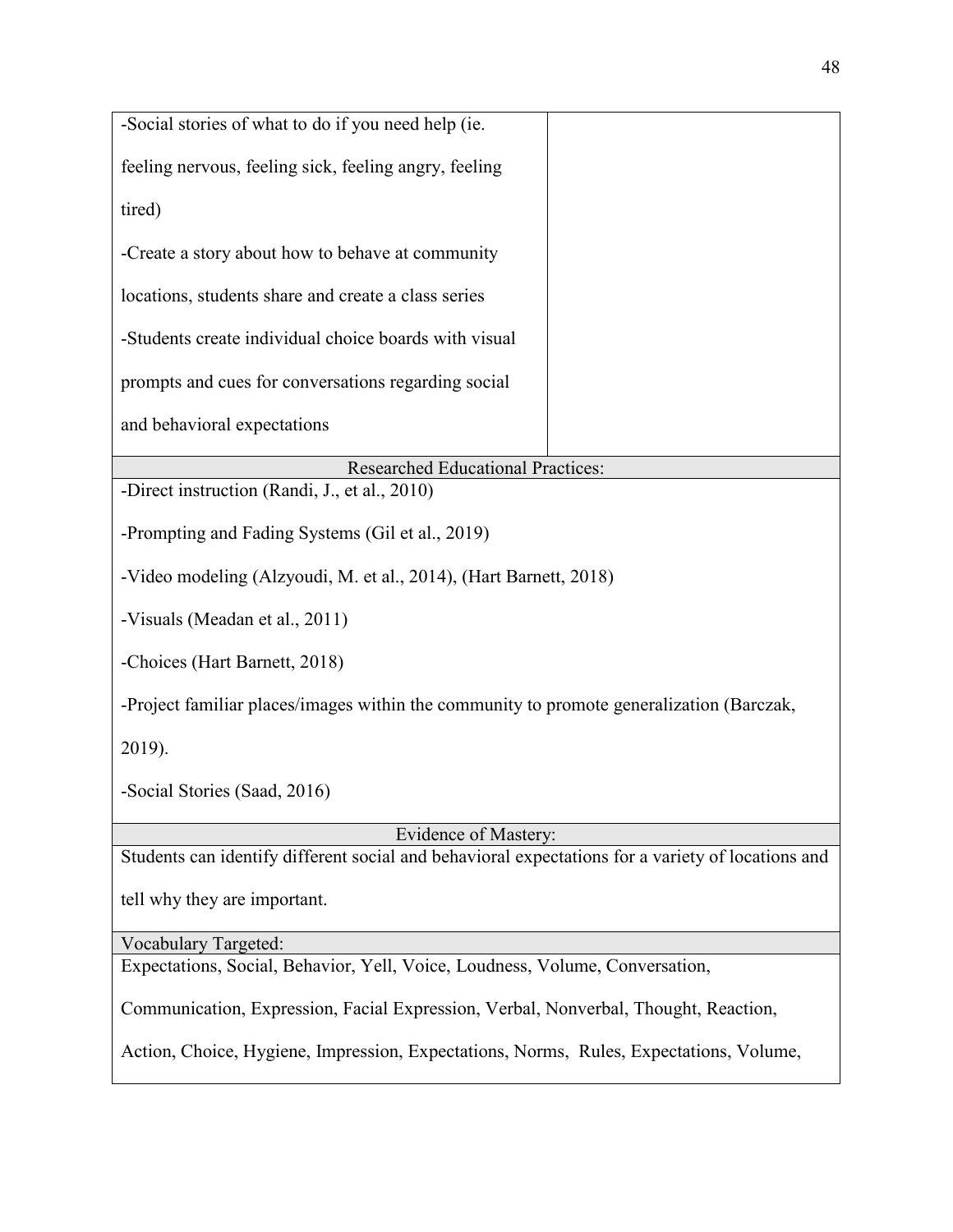Control, Loud, Quiet, Voice, Hit, Kick, Nice, Safe, Safe Body, Calm Hands, Self, Safety,

Problem, Space, Social Space, Strategy

Functional and Adaptive Skills:

Communication, Reading, Writing, Problem Solving, Creative Thinking, Critical Thinking,

Self-Awareness, Social Skills, Self-Regulation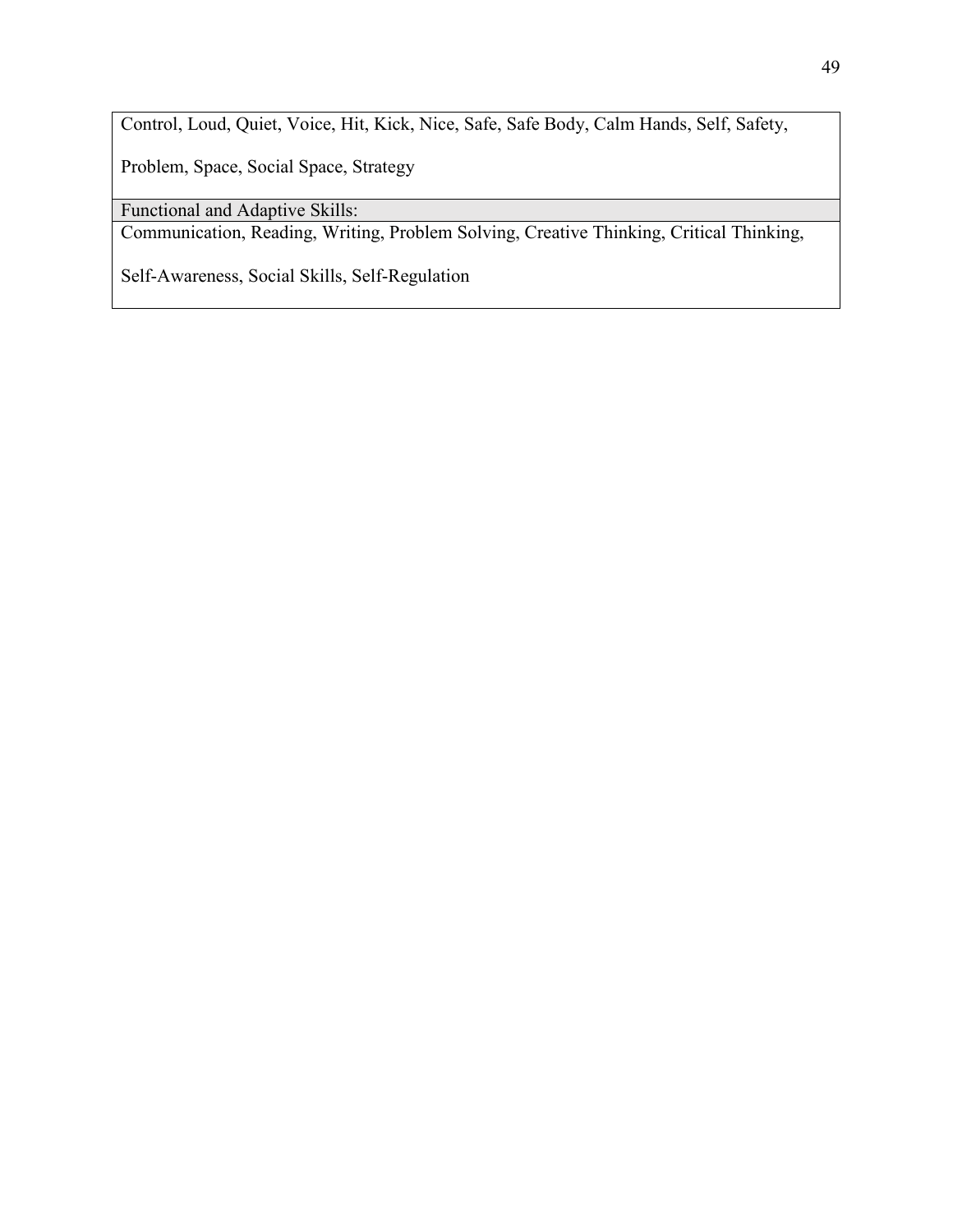| Week 24 & 25: Volunteering to Help in My Community – CBI Preparation and Application |                                            |  |
|--------------------------------------------------------------------------------------|--------------------------------------------|--|
| <b>Essential Questions:</b>                                                          |                                            |  |
| -How can I use my skills/strengths to help in my community?                          |                                            |  |
| -Why is it important to give back to my community?                                   |                                            |  |
| Activities:                                                                          | Materials:                                 |  |
| Class choice of where to volunteer                                                   | -Worksheets activity choice for helping in |  |
| -Review directions and application that is used to                                   | the community                              |  |
| navigate                                                                             | -Worksheets and video models about         |  |
| -Review Safety signs, safety in the community                                        | being safe in the community                |  |
| -Worksheets and choice boards that identify how to                                   | -Video models for activities chosen        |  |
| ask for help if a student feels uncomfortable or needs PowerPoint and video model of |                                            |  |
| something                                                                            | expectations for CBI                       |  |
| -Use personal skills/strengths to select volunteer                                   | -Video models of self-advocacy and how     |  |
| opportunities                                                                        | to ask for help                            |  |
| -Overview of CBI (instructions and what to                                           | -Permission slips                          |  |
| expect) using video modeling, worksheets, and                                        | -Visuals for expectations                  |  |
| prompting/advance notice                                                             | -Choice boards/iPads for communication     |  |
| -Complete reflection worksheet identifying how                                       |                                            |  |
| students felt helping others and how they think they                                 |                                            |  |
| made others feel                                                                     |                                            |  |
| <b>Researched Educational Practices:</b>                                             |                                            |  |
| -Direct instruction (Randi, J., et al., 2010)                                        |                                            |  |
| -Prompting and Fading Systems (Gil et al., 2019)                                     |                                            |  |
| -Choices (Hart Barnett, 2018)                                                        |                                            |  |
| -Progress monitoring sheet with task analysis (Cooper et al., 2007).                 |                                            |  |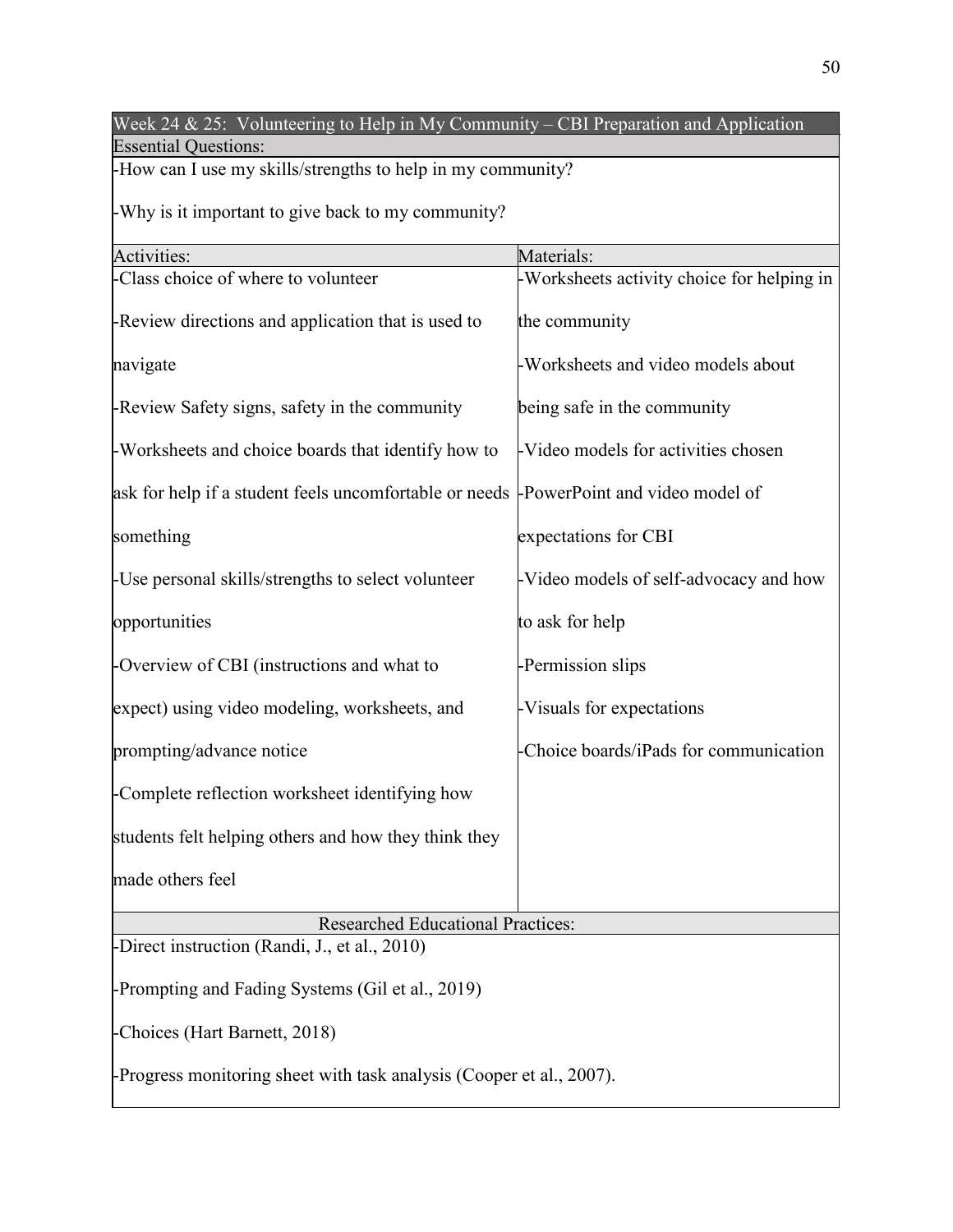-Task analysis, social scripts, and picture prompts (Kamps & Parker, 2011).

-Students visit familiar places in the community to further promote generalization of skills

(Barczak, 2019, pg. 319).

-Visuals (Meadan et al., 2011)

-Facilitating transitions using advance notice, multiple warnings, visuals, prompting, and

schedules (Models of Best Practice in the Education of Students with Autism Spectrum

Disorders: Preschool and Elementary, 2011)

-Video Modeling (Alzyoudi, M. et al., 2014), (Hart Barnett, 2018)

Evidence of Mastery:

Students successfully volunteer time, demonstrate understanding of safety in the community,

and accurately identify how they could make others feel by volunteering.

Vocabulary Addressed:

Continue to build on previously learned vocabulary.

Functional and Adaptive Skills:

Social Skills, Emotional Intelligence and Regulation, Self-Regulation, Self-Advocacy, Reading,

Communication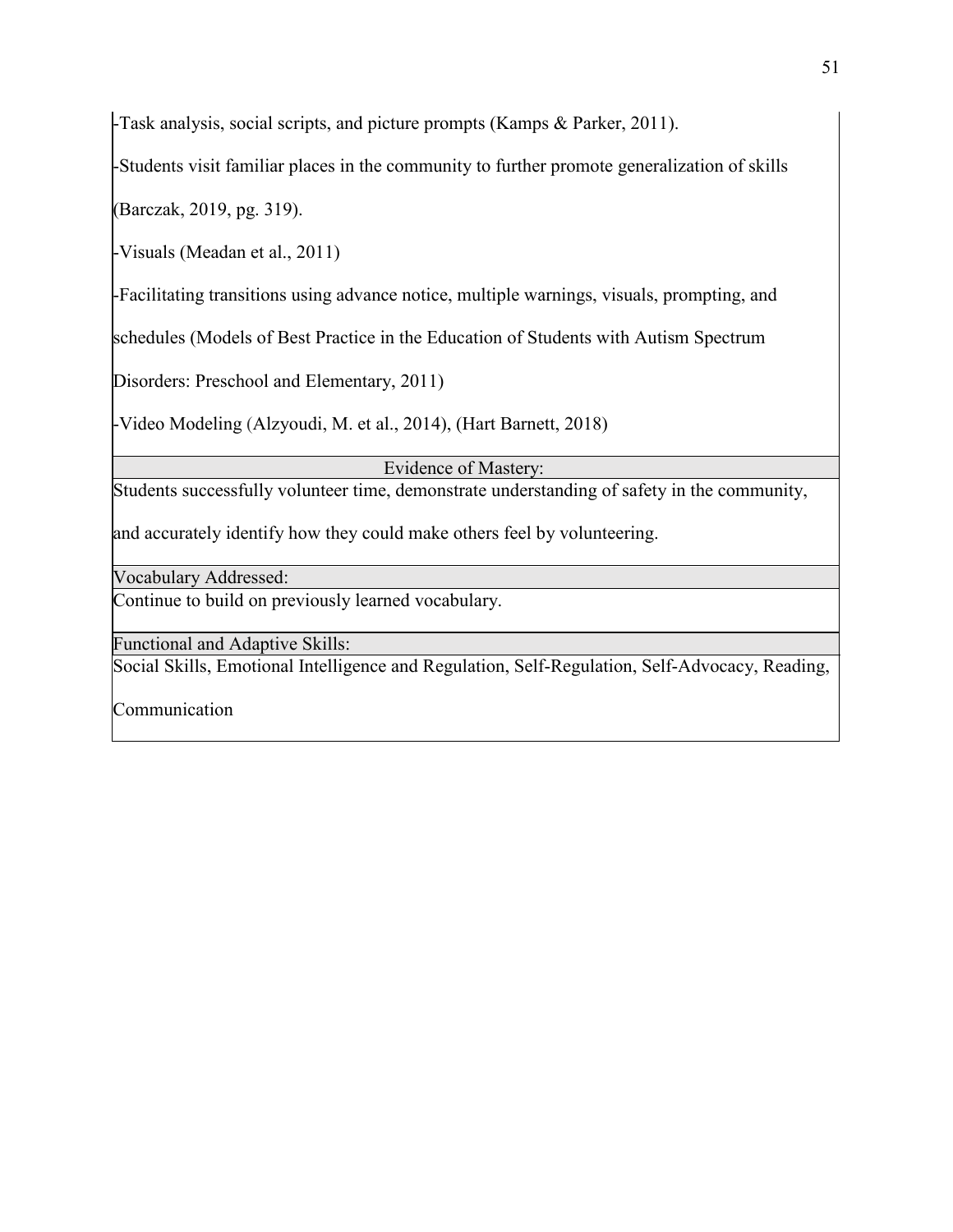#### **CHAPTER IV: DISCUSSION AND CONCLUSION**

#### **Summary of the Literature**

The literature review provides the foundation for the Independent Living Skills Curriculum (ILSC) developed for special education students in middle and high school. To create and propose an independent living skills curriculum that could be used by special education teachers it was important to understand transition needs of individuals with disabilities and the barriers to transition skill attainment. Transition needs for students with disabilities primarily intellectual disabilities and ASD, included social skills, adaptive functioning skills, and daily living skills, which affect success rates in employment post-secondary outcomes, and independent living abilities (Ghanouni et al., 2019); (Holwerda et al., 2013); (Shattuck et al., 2011); (Chiang et al., 2010); (Dell'Armo et al., 2018). Barriers to transition skills included a variety of variables and differed based on the perspective of the population surveyed. Overall, the research showed that individuals with disabilities, specifically intellectual disabilities and ASD, faced struggles with social pressures and environmental factors, lack of programs and opportunities for practice, and low expectations when assessing barriers and needs for interventions in regard to independent living and community participation (Ghanouni et al., 2019); (Holwerda et al., 2013); (Shattuck et al., 2011); (Tint et al., 2016). When researching barriers to community participation and independent living in regard to CBI program integration, teachers and administrators identified funding, lack of programs, staffing, support, and transportation as the main struggles to overcome for effective CBI program implementation (Kim, R. K., & Dymond, S. K. 2010); (Pickens & Dymond, 2015). It was also important to research the benefits of CBI programs on transferring skills students learn in the classroom to natural environments. When combined with simulated instruction and alternate teaching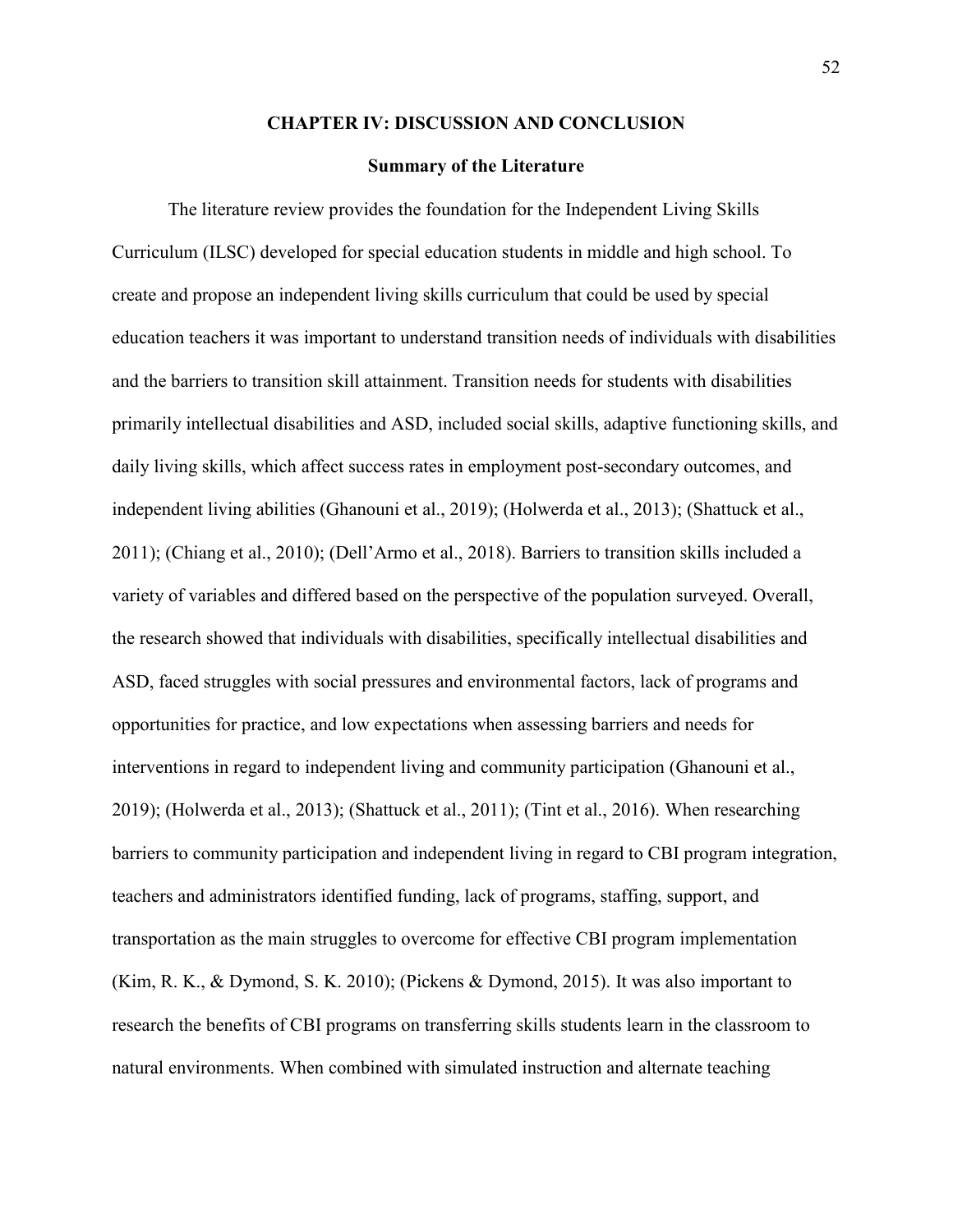strategies, CBI has proven an effective method for transferring skills to natural environments. Through CBI students have demonstrated increased independence in mastering tasks.

CBI is most effective when combined with alternate research-based educational practices. Research was sought to find the most commonly used and research-based strategies to pair with CBI experiences. These practices included: simulated instruction and scheduling arrangements (Cihak et al., 2004); (Barczak, 2019), video modeling (Alzyoudi, M. et. Al, 2014), (Hart Barnett, 2018), visuals (Meadan et al., 2011), prompting and fading systems (Gil et al., 2019), task analysis (Kamps & Parker, 2011), constant time delay (Yuan et al., 2019) , direct instruction (Randi, J., et. al, 2010), social stories (Saad, 2016), and giving choices (Hart Barnett, 2018).

#### **Limitations of the Research**

In completing this research, I initially focused on community-based instruction due to my desire to find studies proving that CBI positively affects student's functional daily living and adaptive behaviors skill development. My initial search found studies dating back to the late 1990's and were considered outdated although they contained information relevant to my topic. I found a few research-based studies that targeted students' functional daily living skills development that were within the last 10 years; however, these studies targeted other learning strategies combined with CBI instruction as shown in research completed by Gil et al. (2019), the research also focused on *Least to Most Prompting*. Though it was beneficial to see combined strategies used, there was a hole in the research completed that included a variety of strategies combined with CBI that proved long-term mastery of targeted skills. One other caveat was the small sample size as noted in the research by Yuan et al. (2019), who utilized constant time delay strategies with CBI application using three students.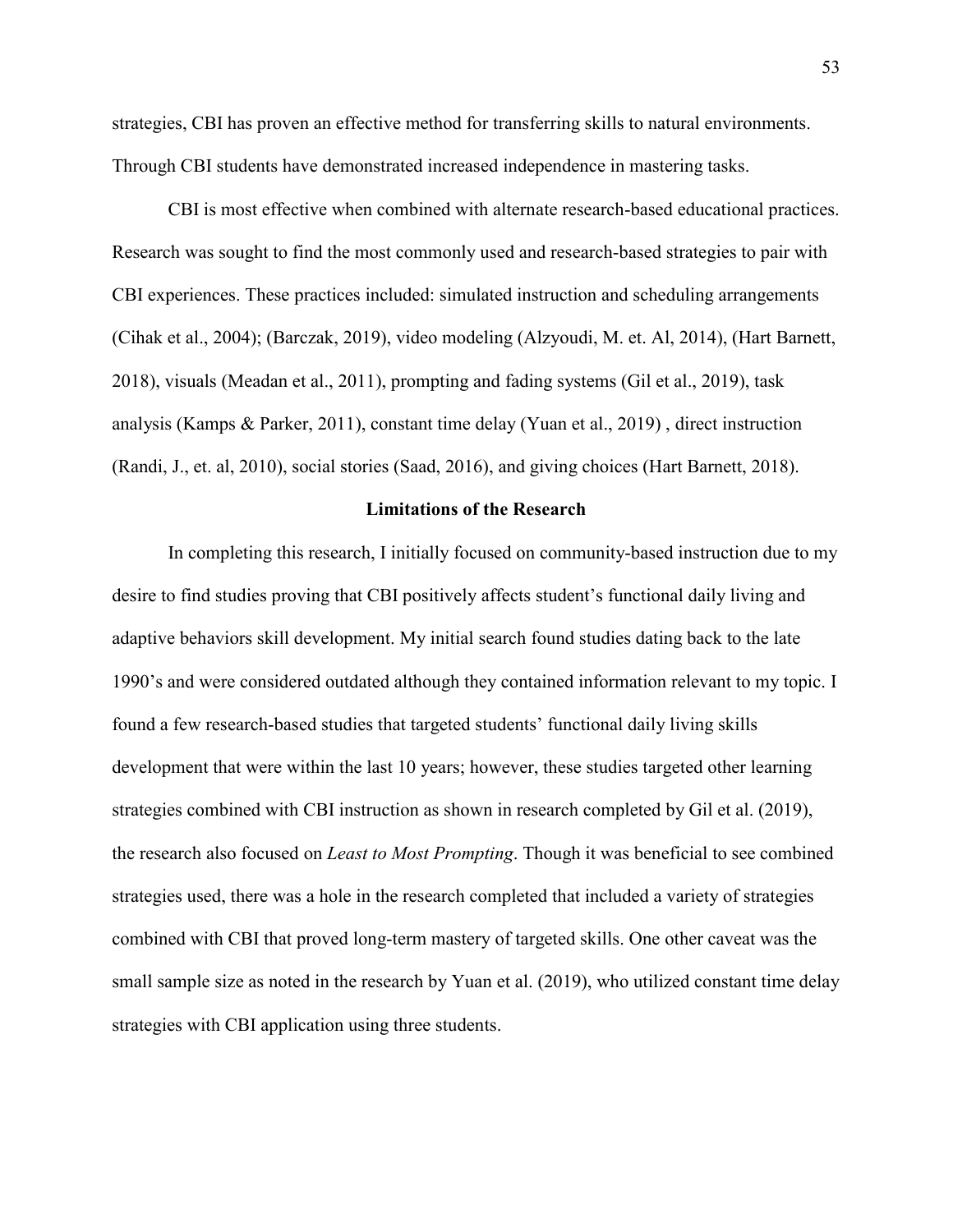Additionally, I researched barriers faced by teachers and students with disabilities related to accessing and participating in the community to create a curriculum that addressed the barriers by teaching relevant skills. Selecting the specific barriers that related to students who have multiple disabilities was difficult, as many of the studies focused on only students with autism and intellectual disabilities, making it difficult to generalize the research for other students. It seemed that research also lacked in specific information on which strategies that teachers and families used to eliminate the barriers they faced to increase community participation and master adaptive and functional daily living skills. Finally, the research was spread amongst students with a broad range of abilities, ages, and academic levels.

#### **Implications for Future Research**

In reviewing this research, there is a need for evidence regarding the long-term effects of how CBI programs impact students who have a variety of disabilities. More research is emerging on the short-term benefits of CBI programs related to students with intellectual disabilities and autism, but one questions the long-term impact. It is worth considering students' levels of mastering of adaptive behavior and functional living skills after participating in CBI programing. Are students successful and independent in the three areas of transition in their adult lives? Larger sample sizes and programs with varied participant demographics of participants would also be beneficial to determine whether the strategies were effective for specific groups. Much of the research focused on students with autism and intellectual disabilities and the sample pools were small. It would have also been beneficial to find research on how often students should practice functional daily living skills in natural environments, and how long to target a topic or a skill before mastery can be expected. There is a need for additional research on how teachers successfully overcome perceived barriers to implementing CBI programs, including perceptions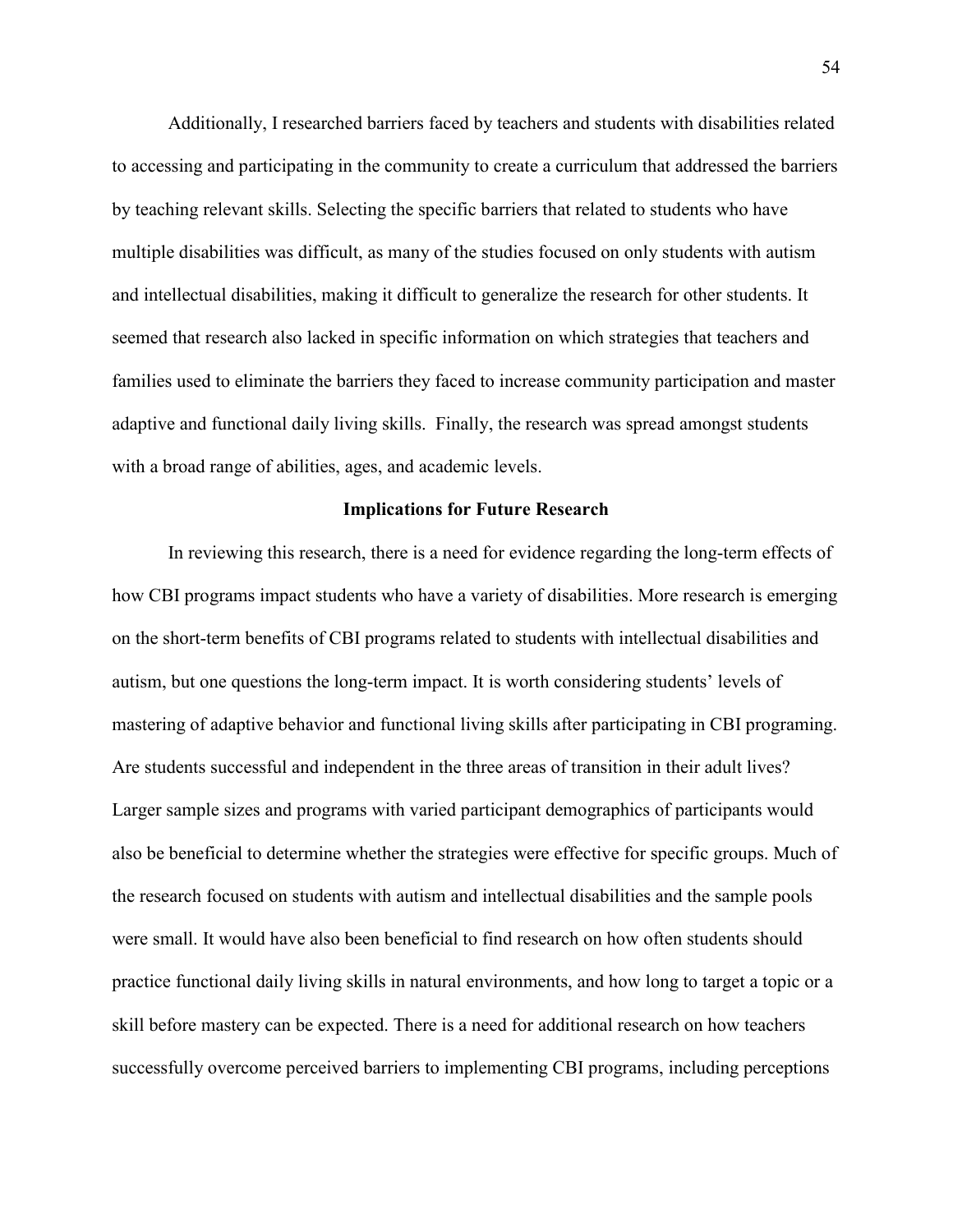of students' abilities, overcoming funding, obtaining administrative support, finding solutions for staffing, and solutions for transportation. Finally, research needs to be conducted with students at the high school level in Federal Special Education Settings from levels 1-4 to identify specific learning targets and teaching methods for each special education group. The information could be used to select and modify the curriculum needed to address life-long mastery and skill attainment.

#### **Implications for Professional Application**

To use the proposed Independent Living Skills Curriculum (ILSC) effectively, teachers and support staff (including possible volunteers) need training on the effective research-based strategies outlined in the curriculum for students to increase student success. Students with disabilities need consistency and opportunities to demonstrate targeted skills to master targeted skills through this curriculum. Parents of the students will also need to support the curriculum and be willing to assist the students in practicing skills in their home environment. If supportive parents need training to promote success in home environments, then teachers should provide training opportunities for parents on the proper use of strategies to maintain consistency. Parent involvement and parent implemented interventions have proven as effective strategies in teaching adaptive behaviors and functional living skills to students with disabilities (Amsbary, J., & AFIRM Team, 2017); (Dell'Armo et al., 2018).

The proposed curriculum should be approved by school administrators before implementation. This will help ensure that the administrators will support teachers in overcoming perceived barriers including transportation, funding, and staffing.

Prior to implementing the curriculum, the teacher or administrators should determine which community members would be willing to form partnership with the school to provide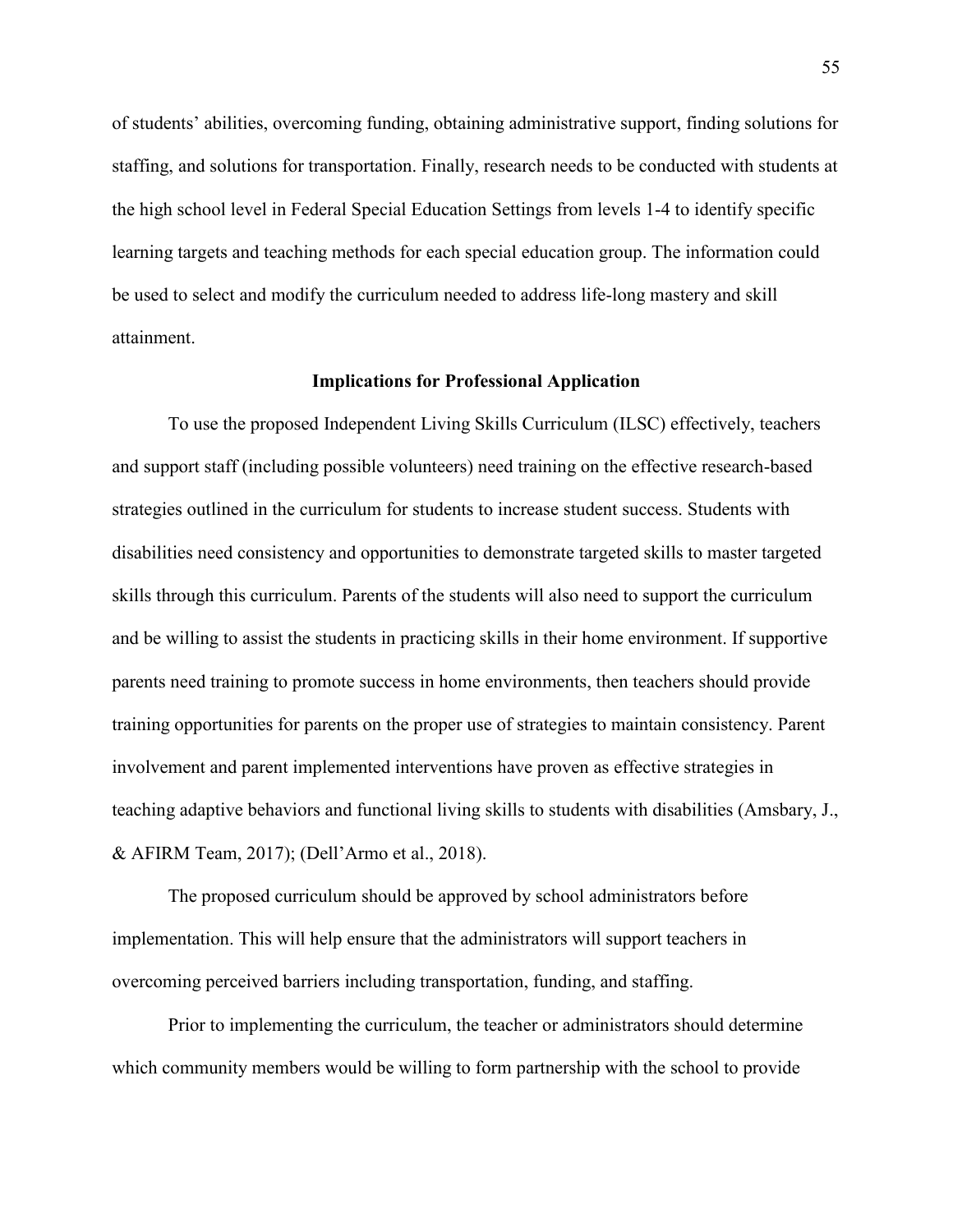opportunities for successful practice of Community Based Instruction. It is important to have community members on board with the curriculum to ensure safety and precautions, depending on individual student targets and needs.

Finally, teachers should make sure that they have the required materials for the curriculum and inquire with students and their families about prior knowledge, interests, struggles, and community participation experiences to ensure that the curriculum can be personalized to meet the specific student needs. Preparing ahead of time helps the teacher better understand the students' needs and foresee additional challenges that may arise during curriculum implementation

#### **Conclusion**

In conclusion, students with disabilities need access to appropriate programs to gain and transfer independent living skills. Educators need to consider the various barriers faced by our special education students when considering curriculum choice. Teachers need to use researched educational practices to provide appropriate instruction and opportunities for practice to help with mastery of skills and concepts. It is a well-known fact that students with disabilities have a need for guidance and support in adaptive behavior and daily living skills. The more that we can teach and guide students in attaining the skills, the more success our students will have in the areas of transition: independent living, employment, and post-secondary education. The proposed Independent Living Skills curriculum is one possible solution using research-based strategies to help students achieve mastery in the broad area of transition that can function as a foundation for success in the alternate areas of transition.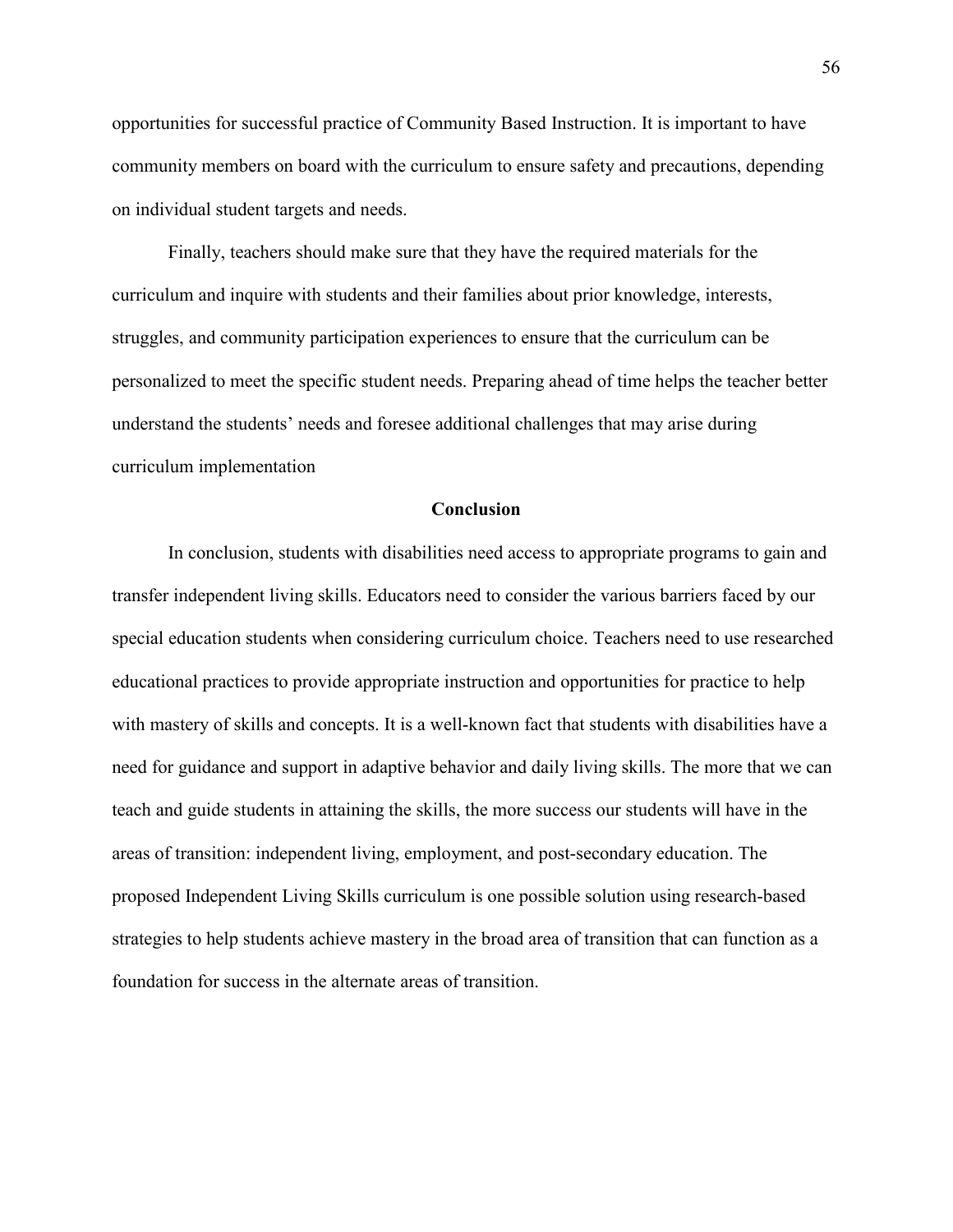#### **References**

- ADA National Network. (2020, October). What is the definition of disability under the ADA? Retrieved October 14, 2020, from [https://adata.org/faq/what-definition-disability-under](https://adata.org/faq/what-definition-disability-under-%20ada)[ada](https://adata.org/faq/what-definition-disability-under-%20ada)
- Alzyoudi, M., Sartawi, A. A., & Almuhiri, O. (2014). The impact of video modelling on improving social skills in children with autism. *British Journal of Special Education*, *42*(1), 53–68.<https://doi.org/10.1111/1467-8578.12057>
- Amsbary, J., & AFIRM Team. (2017). Parent implemented intervention. Chapel Hill, NC: National Professional Development Center on Autism Spectrum Disorders, FPG Child Development Center, University of North Carolina. Retrieved from http://afirm.fpg.unc.edu/parent-implementedintervention
- Barczak, M. A. (2019b). Simulated and Community-Based Instruction: Teaching Students With Intellectual and Developmental Disabilities to Make Financial Transactions. *TEACHING Exceptional Children*, *51*(4), 313–

321.<https://doi.org/10.1177/0040059919826035>

Chiang, H.-M., Cheung, Y. K., Hickson, L., Xiang, R., & Tsai, L. Y. (2011). Predictive Factors of Participation in Postsecondary Education for High School Leavers with Autism. *Journal of Autism and Developmental Disorders*, *42*(5), 685–696. <https://doi.org/10.1007/s10803-011-1297-7>

Cihak, D. F., Alberto, P. A., Kessler, K. B., & Taber, T. A. (2004). An investigation of instructional scheduling arrangements for community-based instruction. *Research in Developmental Disabilities, 25*(1), 67-88. doi:10.1016/j.ridd.2003.04.006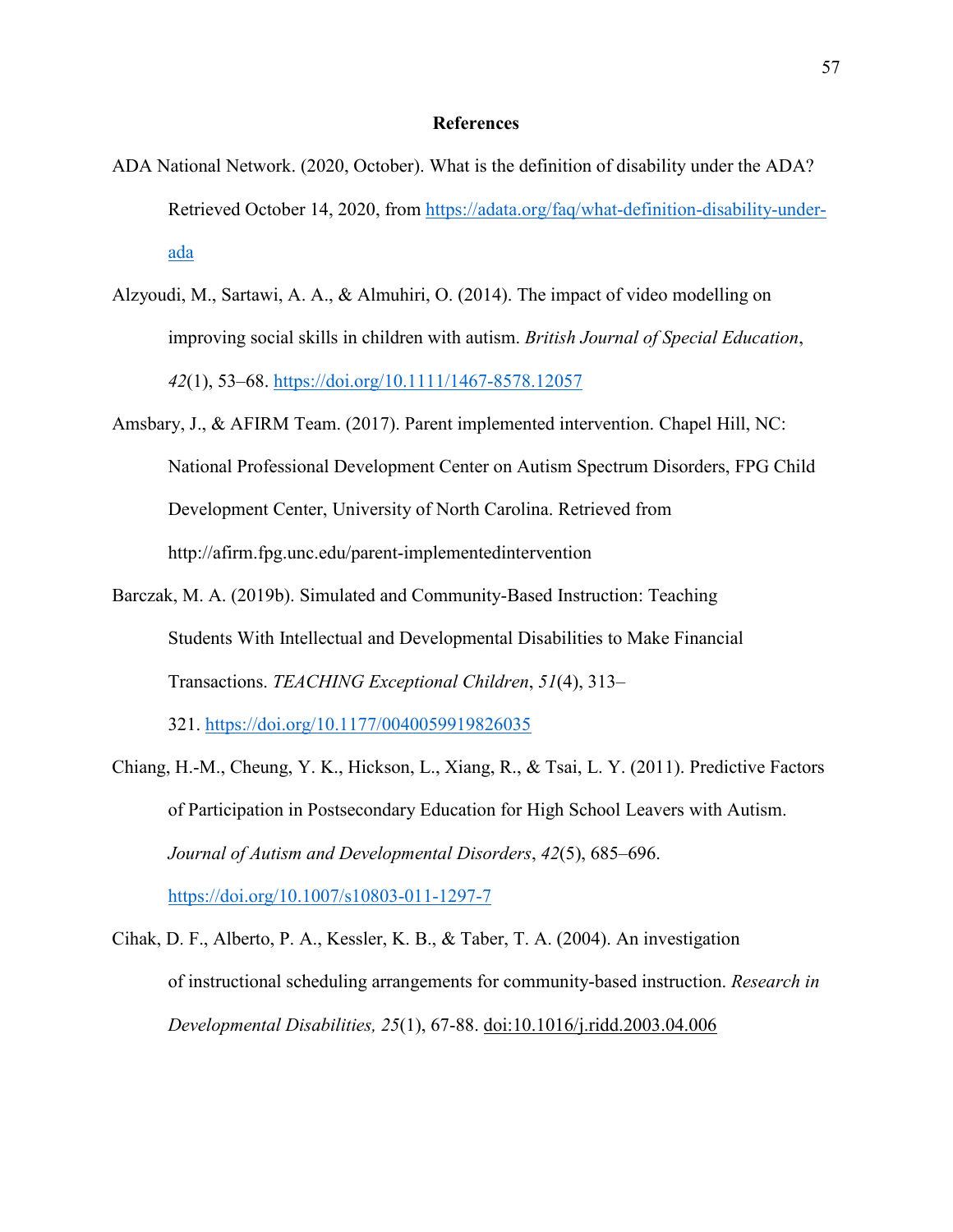Dell'Armo, K. A., & Tassé, M. J. (2018). The Role of Adaptive Behavior and Parent Expectations in Predicting Post-School Outcomes for Young Adults with Intellectual Disability. *Journal of Autism and Developmental Disorders*, *49*(4), 1638–1651. <https://doi.org/10.1007/s10803-018-3857-6>

- Dubberly, R. (2012). Community-Based Instruction (CBI) as a Component of a Successful Transition Plan for Students with Intellectual Disabilities. *Journal of the American Academy of Special Education Professionals*, 35–46. Retrieved from <https://files.eric.ed.gov/fulltext/EJ1135674.pdf>
- Egilson, S. T., Jakobsdóttir, G., Ólafsson, K., & Leósdóttir, T. (2016). Community participation and environment of children with and without autism spectrum disorder: parent perspectives. *Scandinavian Journal of Occupational Therapy*, *24*(3), 187–196. <https://doi.org/10.1080/11038128.2016.1198419>
- Gil, V., Bennett, K. D., & Barbetta, P. M. (2019). Teaching Young Adults with Intellectual Disability Grocery Shopping Skills in a Community Setting Using Least-to-Most Prompting. *Behavior Analysis in Practice*, *12*(3), 649–653.

<https://doi.org/10.1007/s40617-019-00340-x>

Ghanouni, P., Jarus, T., Zwicker, J. G., Lucyshyn, J., Chauhan, S., & Moir, C. (2019). Perceived Barriers and Existing Challenges in Participation of Children with Autism Spectrum Disorders: "He Did Not Understand and No One Else Seemed to Understand Him." *Journal of Autism and Developmental Disorders*, *49*(8), 3136–3145.

<https://doi.org/10.1007/s10803-019-04036-7>

Gray, K. M., Keating, C. M., Taffe, J. R., Brereton, A. V., Einfeld, S. L., Reardon, T. C., & Tonge, B. J. (2014). Adult Outcomes in Autism: Community Inclusion and Living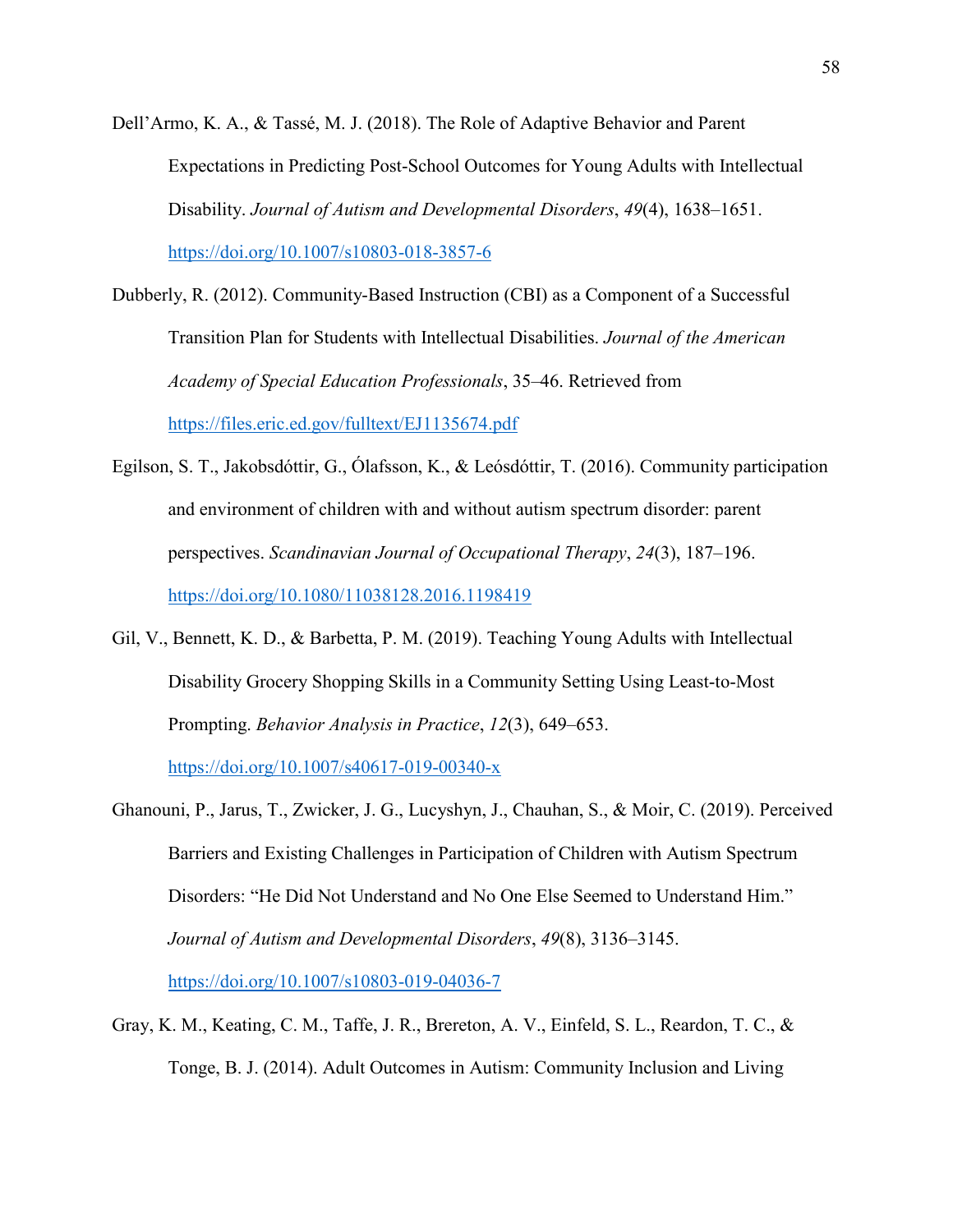Skills. *Journal of Autism and Developmental Disorders*, *44*(12), 3006–3015.

<https://doi.org/10.1007/s10803-014-2159-x>

- Hart Barnett, J. (2018). Three Evidence-Based Strategies that Support Social Skills and Play Among Young Children with Autism Spectrum Disorders. *Early Childhood Education Journal*, *46*(6), 665–672.<https://doi.org/10.1007/s10643-018-0911-0>
- Hernandez, Carissa. "Social Skills for Students with Moderate to Severe Disabilities: Can Community Based Instruction Help?" *Journal of the American Academy of Special Education Professionals*, Jan. 2019, pp. 13–29.
- Holwerda, A., van der Klink, J. J. L., de Boer, M. R., Groothoff, J. W., & Brouwer, S. (2013). Predictors of sustainable work participation of young adults with developmental disorders. *Research in Developmental Disabilities*, *34*(9), 2753–2763.

<https://doi.org/10.1016/j.ridd.2013.05.032>

Hoover, A. (2016). The Role of the Community in Transition to the Adult World for Students with Disabilities. *American Secondary Education* , *44*(2), 21–30. Retrieved from [https://web-b-ebscohost-](https://web-b-ebscohost-com.ezproxy.bethel.edu/ehost/pdfviewer/pdfviewer?vid=12&sid=cd5122ac-dca0-4875-ba63-c10cadc83f1a%40pdc-v-sessmgr01)

[com.ezproxy.bethel.edu/ehost/pdfviewer/pdfviewer?vid=12&sid=cd5122ac-dca0-4875](https://web-b-ebscohost-com.ezproxy.bethel.edu/ehost/pdfviewer/pdfviewer?vid=12&sid=cd5122ac-dca0-4875-ba63-c10cadc83f1a%40pdc-v-sessmgr01) [ba63-c10cadc83f1a%40pdc-v-sessmgr01](https://web-b-ebscohost-com.ezproxy.bethel.edu/ehost/pdfviewer/pdfviewer?vid=12&sid=cd5122ac-dca0-4875-ba63-c10cadc83f1a%40pdc-v-sessmgr01) 

- Kim, R. K., & Dymond, S. K. (2010b). Special Education Teachers' Perceptions of Benefits, Barriers, and Components of Community-Based Vocational Instruction. *Intellectual and Developmental Disabilities*, *48*(5), 313–329.<https://doi.org/10.1352/1934-9556-48.5.313>
- Meadan, H., Ostrosky, M. M., Triplett, B., Michna, A., & Fettig, A. (2011). Using Visual Supports with Young Children with Autism Spectrum Disorder. *TEACHING Exceptional Children*, *43*(6), 28–35.<https://doi.org/10.1177/004005991104300603>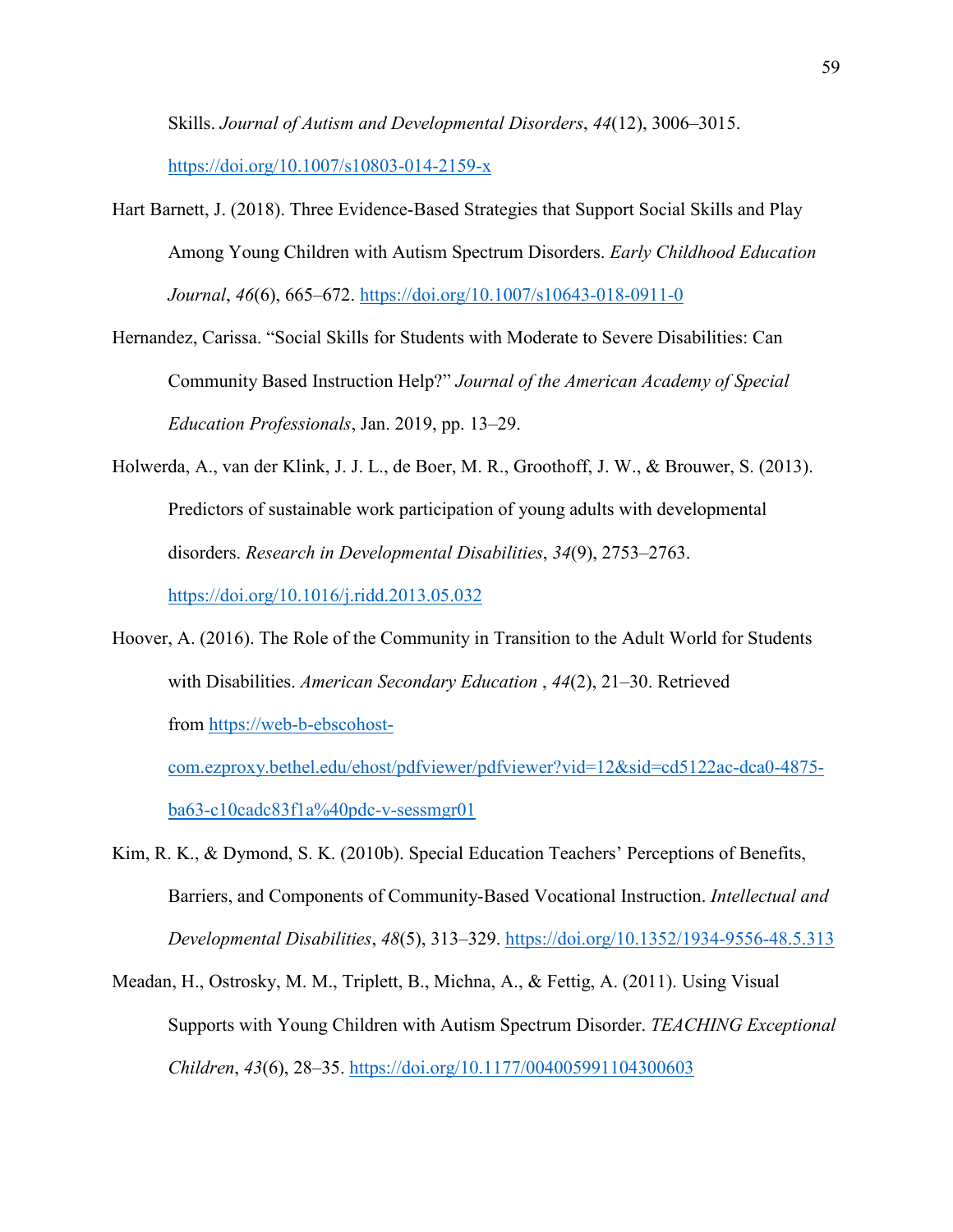Miller, C. (2010). Service Learning and Students with Disabilities: Perspectives from a Statewide Model Program in Florida. *School Social Work Journal*, *34*(2), 71–89. https://bethel-illiad-oclc-

org.ezproxy.bethel.edu/illiad/illiad.dll?Action=10&Form=75&Value=159513

- Parker, D., & Kamps, D. (2010). Effects of Task Analysis and Self-Monitoring for Children with Autism in Multiple Social Settings. *Focus on Autism and Other Developmental Disabilities*, *26*(3), 131–142.<https://doi.org/10.1177/1088357610376945>
- Pickens, J. L., & Dymond, S. K. (2014). Special Education Directors' Views of Community-Based Vocational Instruction. *Research and Practice for Persons with Severe Disabilities*, *39*(4), 290–304.<https://doi.org/10.1177/1540796914566713>
- Randi, J., Newman, T., & Grigorenko, E. L. (2010). Teaching children with autism to read for meaning: challenges and possibilities. Journal of autism and developmental disorders, 40(7), 890–902.<https://doi.org/10.1007/s10803-010-0938-6>
- Rasli, S. B., & McKay, E. A. (2015). Combination of Simulation and Community Based Instruction (CBI) On the Acquisition of Shopping and Telephone Skills among Students with Intellectual Disabilities. *International Journal Medical and Exercise Science*, *01*(01), 1–8.<https://doi.org/10.36678/ijmaes.2015.v01i01.001>
- Saad, M. (2016). The Effectiveness of Social Stories among Children and Adolescents with Autism Spectrum Disorders: Meta-Analysis. *International Journal of Psycho-Educational Sciences*, *5*(2), 51–60.<https://files.eric.ed.gov/fulltext/ED594308.pdf>
- Shattuck, P. T., Orsmond, G. I., Wagner, M., & Cooper, B. P. (2011). Participation in Social Activities among Adolescents with an Autism Spectrum Disorder. *PLoS ONE*, *6*(11), e27176.<https://doi.org/10.1371/journal.pone.0027176>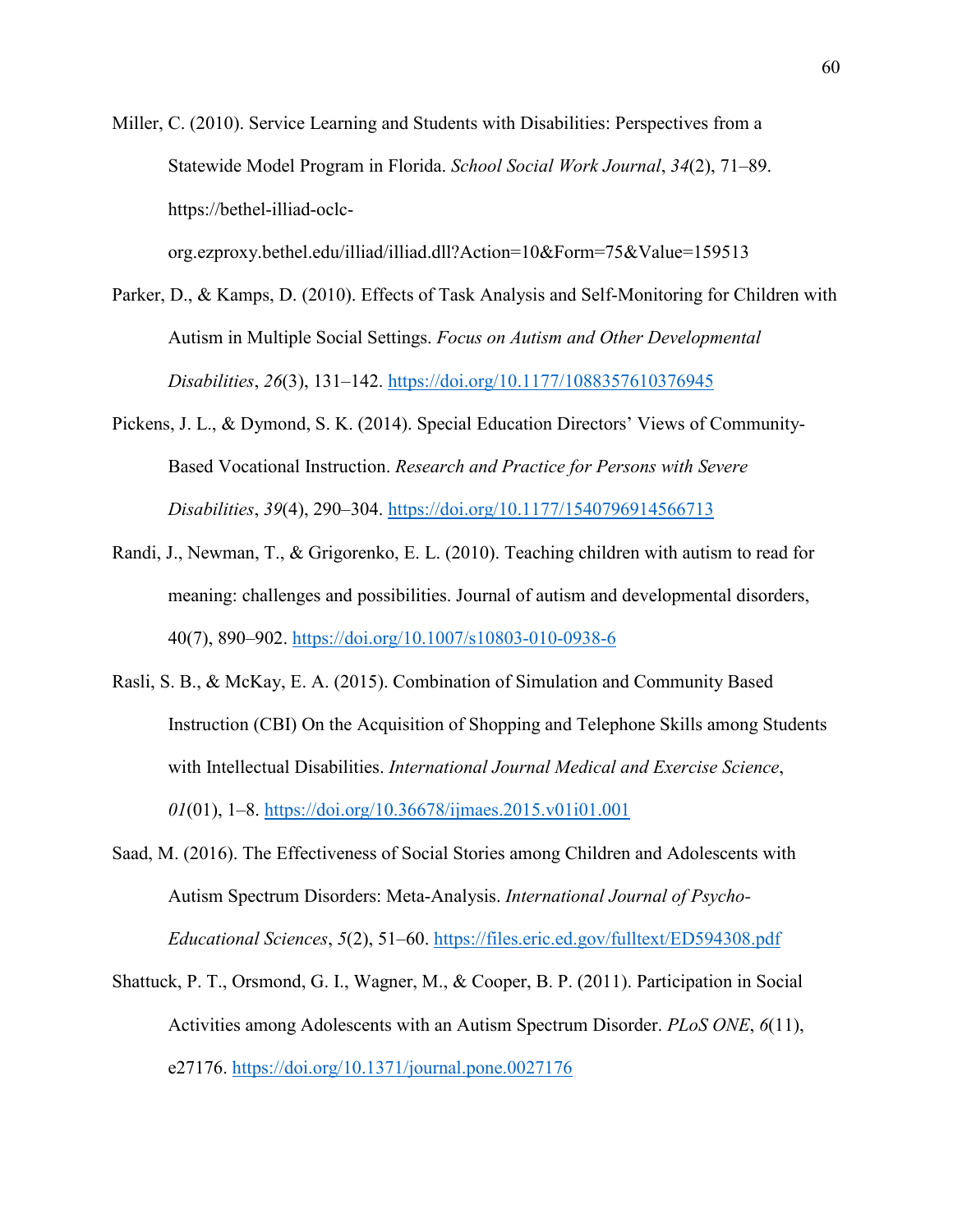- Smith, L. E., Maenner, M. J., & Seltzer, M. M. (2012). Developmental trajectories in adolescents and adults with autism: The case of daily living skills. *Journal of the American Academy of Child and Adolescent Psychiatry,51*, 622–631.
- Sparks, R. L., & Lovett, B. J. (2009). College Students with Learning Disability Diagnoses. *Journal of Learning Disabilities*, *42*(6), 494–510. https://doi.org/10.1177/0022219409338746
- Stabel A. (2013) Daily Living Skills. In: Volkmar F.R. (eds) Encyclopedia of Autism Spectrum Disorders. Springer, New York, NY. [https://doi.org/10.1007/978-1-4419-1698-3\\_1417](https://doi.org/10.1007/978-1-4419-1698-3_1417)
- Steere, D. E., & DiPipi-Hoy, C. (2012). When You Can't Get Out. *TEACHING Exceptional Children*, *45*(2), 60–67. https://doi.org/10.1177/004005991204500208
- Tint, A., Maughan, A. L., & Weiss, J. A. (2016). Community participation of youth with intellectual disability and autism spectrum disorder. *Journal of Intellectual Disability Research*, *61*(2), 168–180.<https://doi.org/10.1111/jir.12311>
- Virginia Department of Education Office of Special Education and Student Services. (2011). *Models of Best Practice in the Education of Students with Autism Spectrum Disorders: Preschool and Elementary.*

https://www.doe.virginia.gov/special\_ed/disabilities/autism/technical\_asst\_documents/au tism models of best practice.pdf

Yuan, C., Balint-Langel, K., & Hua, Y. (2019). Effects of Constant Time Delay on Route Planning Using Google Maps for Young Adults with Intellectual and Developmental Disabilities. *Education and Training in Autism and Developmental Disabilities*, *54*(3), 215–224. Retrieved from [https://search-proquest-](https://search-proquest-com.ezproxy.bethel.edu/docview/2298729726/fulltextPDF/B32DC081E89F4A2CPQ/1?accountid=8593)